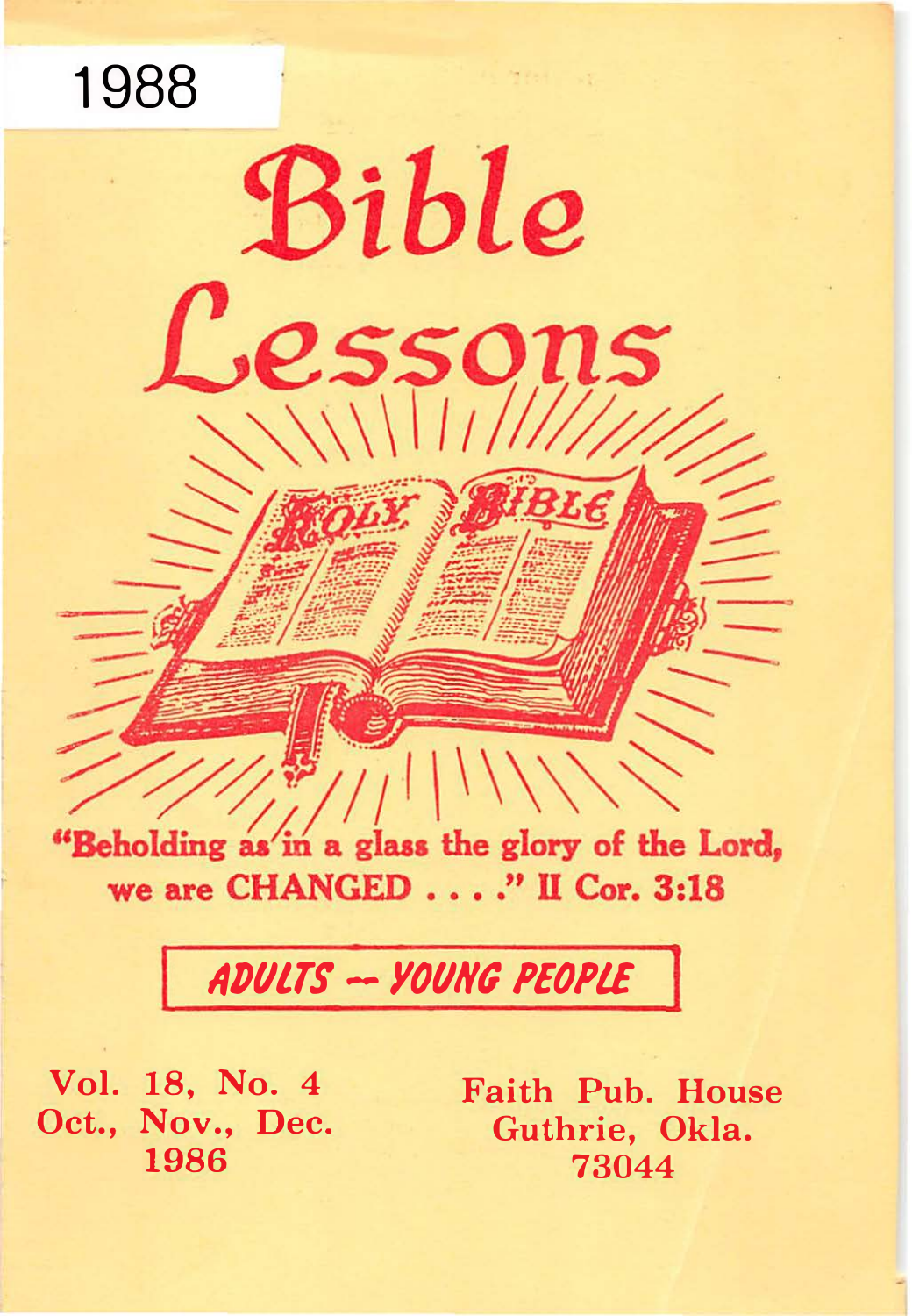## Bible Lessons for Adults and Young People

(USPS054-680)

| Volume 18 | Oct., Nov., Dec. | <b>No.</b> 4 |
|-----------|------------------|--------------|
|           |                  |              |

## Table of Contents

#### Page

| Oct 5    |                                                 |
|----------|-------------------------------------------------|
| 12       |                                                 |
| 19       |                                                 |
| 26       | The Almighty God Visits Jacob  15               |
| Nov. 2   | Jacob is Changed to Israel 23                   |
| 9        | Jacob Blesses Joseph and His Sons27             |
| 16       | Jacob Blesses With the Spirit of Prophecy 31    |
| 23       | The Beginnings of Moses36                       |
| 30       |                                                 |
| Dec. $7$ | Israel's Faith in Keeping the Passover  47      |
| 14       | Moses' and Israel's Triumph in the Red Sea . 51 |
| 21       | The Walls of Jericho Felled Through Faith56     |
| 28       | Rahah Saved Because of Her Faith 60             |

#### Publishing the Bible truths in the interest of Jesus Christ and His Church Edited by Leslie C. Busbee and Wayne Murphey

Subscription Price-50C a copy for quarter of year, or \$2.00 per year, issued quarterly.

Second class postage paid at Guthrie, Oklahoma

#### Published Quarterly By

FAITH PUBLISHING HOUSE 920 W. Mansur Ave. Guthrie, Oklahoma 73044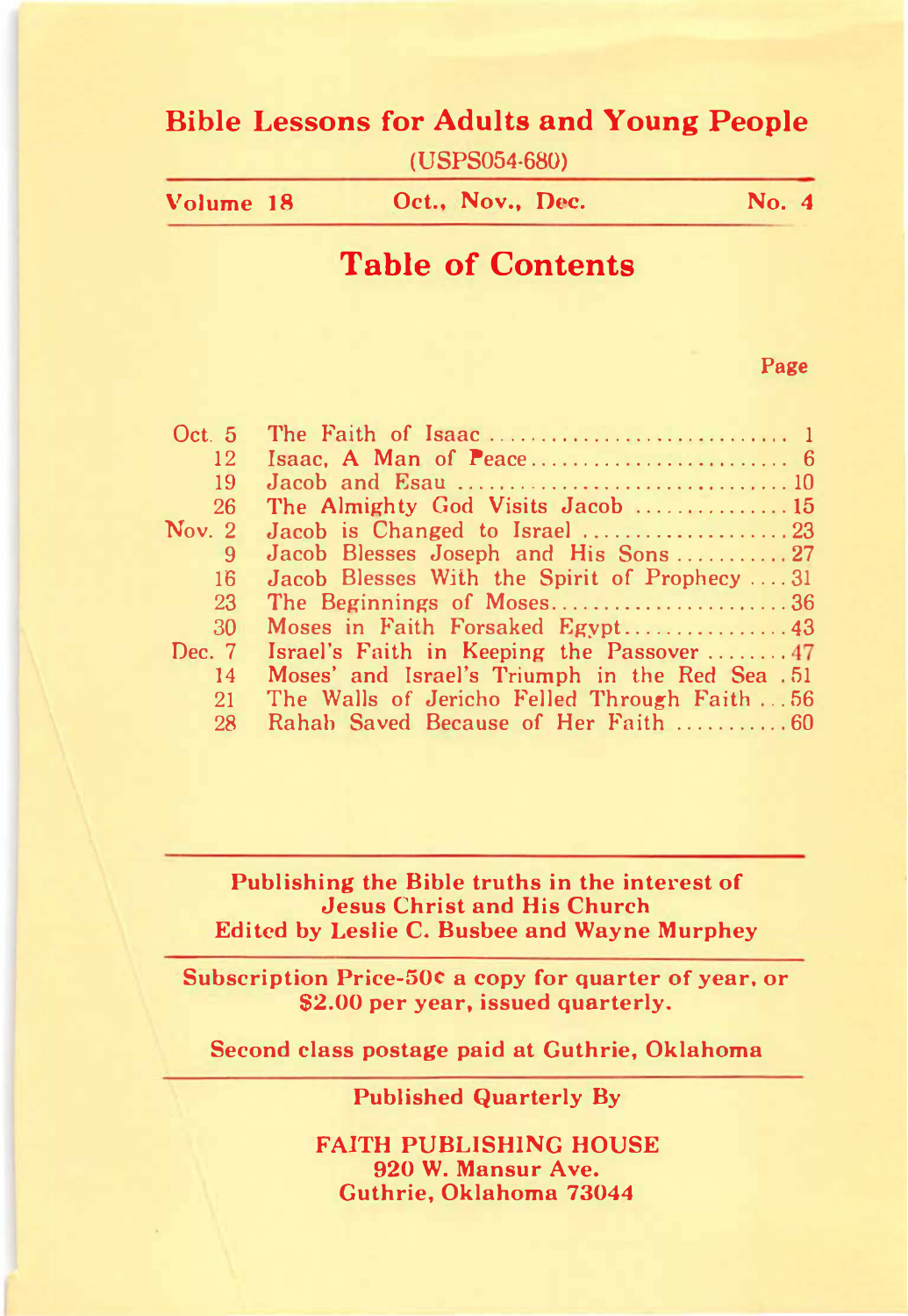## Theme for Fourth Quarter, 1986

We will continue, in this series of lessons, the faith and experiences of the children of Abraham. There are vital lessons in these accounts. The various ways that our faith can serve us now is brought out. The wonderful benefits that come to the soul are revealed; benefits that are given by God as rich rewards for faithfulness and trust in Him. Although Isaac may not stand out as a monument like his father Abraham did, yet there are wonderful truths hidden in his story. Do not lightly esteem and overlook the account of Jacob and Esau. Wonderful points to be carefully and seriously considered are found in the course these two men took in life. Each and every one of the characters in this series of studies contain rich lessons for us all today. May the Lord inspire and bless these lessons to everyone's heart and life is our prayer.

> -Leslie C. Busbee -------l)-------

#### October 5. 1986

#### THE FAITH OF ISAAC

Gen. 24:2 And Abraham said unto his eldest servant of his house. that ruled over all that he had. Put, I pray thee, thy hand under my thigh:

7 The Lord God of heaven, which took me from my father's house, and from the land of my kindred, and which spake unto me. and that sware unto me saying, Unto thy seed will I give this land; he shall send his angel before thee, and thou shalt take a wife unto my son from thence.

10 And the servant took ten camels of the camels of his master. and departed; for all the goods of his master were in his hand: and he arose, and went to Mesopotamia, unto the city of Nahor.

12 And he said, 0 Lord God of my master Abraham, I pray thee, send me good speed this day, and shew kindness unto my master Abraham.

13 Behold, I stand here by the well of water; and the daughters of the men of the city come out to draw water:

14 And let it come to pass, that the damsel to whom I shall say, Let down the pitcher, I pray thee, that I may drink; and she shall say, Drink, and I will give thy camels drink also: let the same be she that thou hast appointed for thy servant Isaac: and thereby shall I know that thou hast shewed kindness unto my master.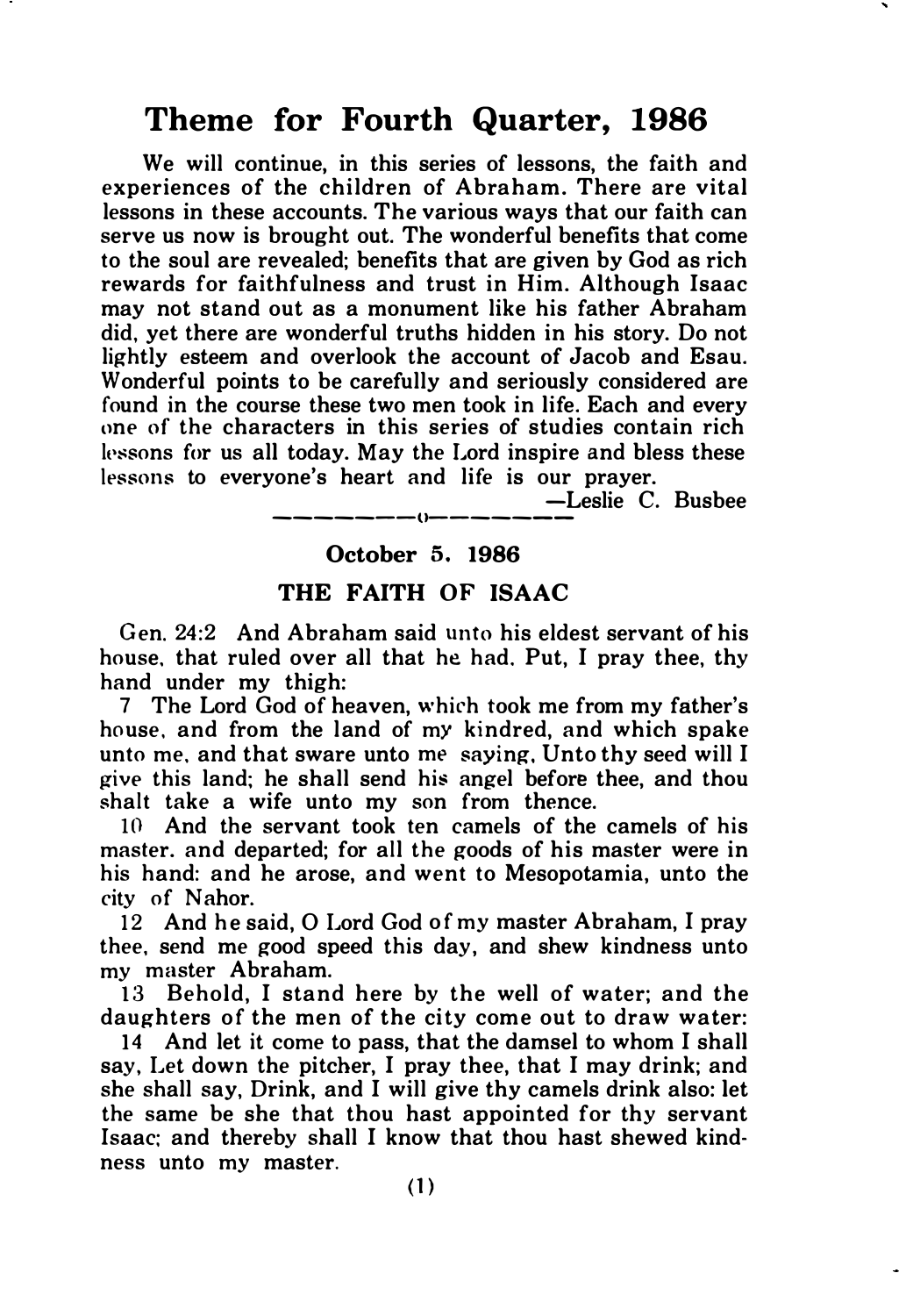15 And it came to pass, before he had done speaking, that, behold, Rebekah came out, who was born to Bethuel, son of Milcah, the wife of Nahor, Abraham's brother, with her pitcher upon her shoulder.

17 And the servant ran to meet her, and said, Let me, I pray thee, drink a little water of thy pitcher.

19 And when she had done giving him drink, she said, I will draw water for thy camels also, until they have done drinking.

21 And the man wondering at her held his peace, to wit whether the Lord had made his journey prosperous or not.

23 And said, Whose daughter art thou? tell me, I pray thee: is there room in thy father's house for us to lodge in?

24 And she said unto him, I am the daughter of Bethuel the son of Milcah, which she bare unto Nahor.

26 And the man bowed down his head, and worshipped the Lord.

50 Then Laban and Bethuel answered and said, The thing proceedeth from the Lord: we cannot speak unto thee bad or good.

51 Behold, Rebekah is before thee, take her and go, and let her be thy m aster's son's wife, as the Lord h ath spoken.

 $\overline{\phantom{a}}$ 

 $\ddot{\phantom{a}}$ 

61 And Rebekah arose, and her damsels, and they rode upon the camels, and followed the man: and the servant took Rebekah, and went his way.

63 And Isaac went out to meditate in the field at the eventide: and he lifted up his eyes, and saw, and, behold, the camels were coming.

64 And Rebekah lifted up her eyes, and when she saw Isaac, she lighted off the camel.

67 And Isaac brought her into his mother Sarah's tent, and took Rebekah, and she became his wife; and he loved her: and Isaac was comforted after his mother's death.

Memory Verse: Whoso findeth a wife findeth a good thing, and obtaineth favor of the Lord. Proverbs 18:22.

Central Thought: Isaac possessed a faith in God and a submissive trust in the wisdom of his father Abraham to commit the obtaining of a wife completely into their care. His faith was rewarded by God and he was presented with a lovely and faithful wife.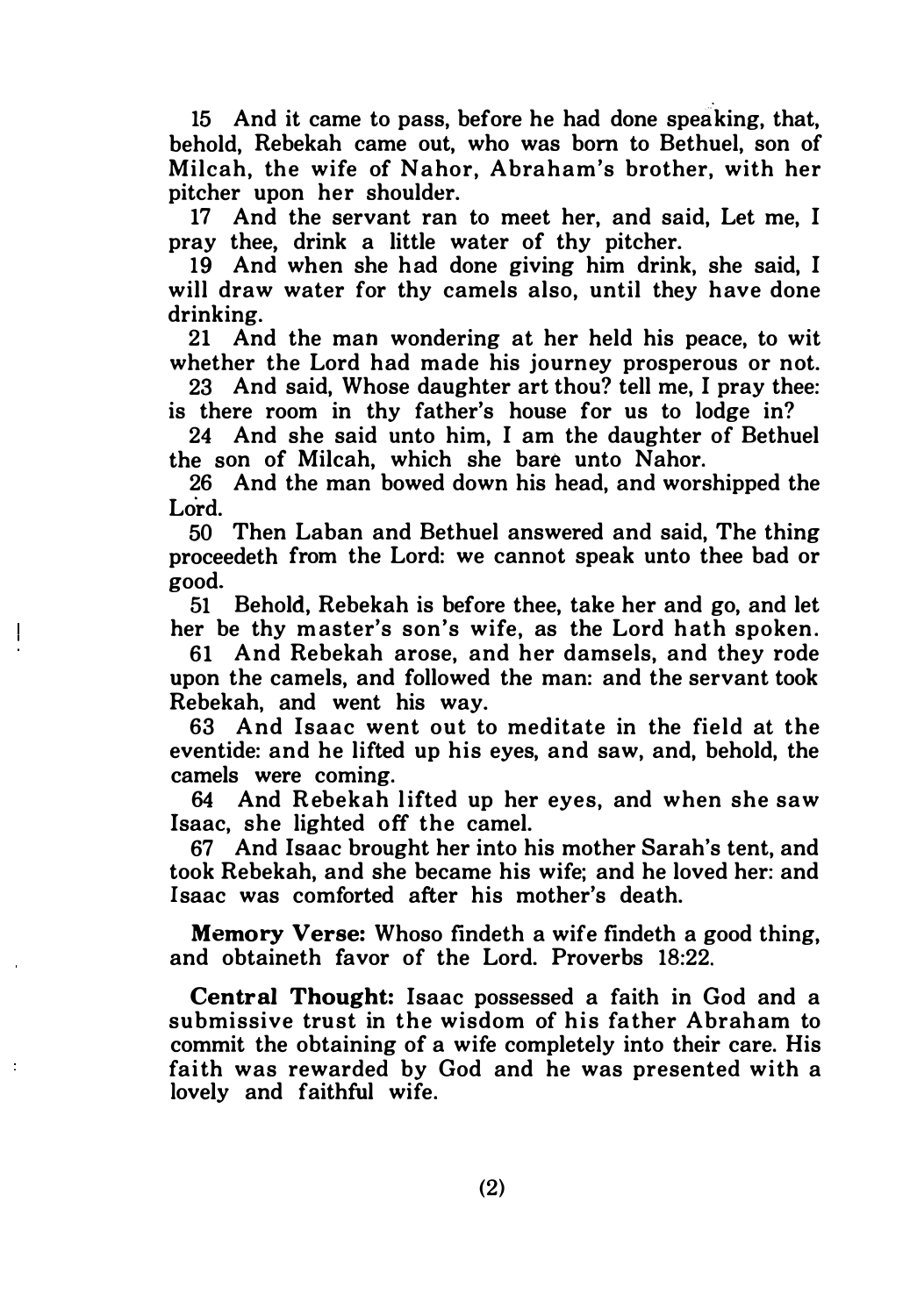In the chapter previous to this we find the touching account of the burial of dear, faithful Sarah, wife of Abraham and mother of Isaac. It is very evident that Isaac was very much devoted and attached affectionately to his mother. Not until after his mother's death when he was forty, did the account in our lesson take place. Josephus says that after the sacrifice on Mount Moriah, Abraham and Isaac "returned to Sarah, and lived happily together, God affording them His assistance in all things they desired." So we are sure that there was such a close bond between Isaac and his parents, perhaps causing Isaace to not be anxious or hasty for marriage as other young men would. It was a serious charge that Abraham gave to his servant, which was probably Eliezer who was mentioned in chapter 15 verse 2. The taking hold of the underpart of the thigh indicates the serious and personal weight of the charge. Isaac's faith is shown in the trust that he had in God and the counsel of his father. It is proven that selfish strife and contending for one's own way tears faith down while a submissive attitude and trust brings about true faith. And in what other area in a man's life can he prove more his fidelity to God but at this point of the obtaining of a wife? Having control of one's desires concerning marriage is one of the greatest tests of temperance. A beautiful woman is one who is beautiful inwardly more than outwardly. We see a dire test he was giving. Offering to give the man a drink was a dire test he was giving. Offering to give to man a drink was an added burden not counting the toil and effort administered in watering his camels also. The well was far enough away for her to run to it to fetch the water for the camels, and we are sure that the camels consumed plenty of water. But God had searched out this daughter as a special helpmeet for His faithful servant Isaac, and thus will He yet today do for all who will faithfully and humbly trust and follow His guidance<br>for their lives.  $\begin{array}{c} -\text{Leslie C. Busbee} \end{array}$  $-I$ eslie C. Busbee.

#### QUESTIONS:

- 1. Why did Abraham not consult with Isaac in this matter of obtaining a wife?
- 2. What was the test that the servant requested of the Lord to indicate the right maiden?
- 3. Of what value was this test and what did it show?
- 4. Is it wise to administer a similar test on candidates for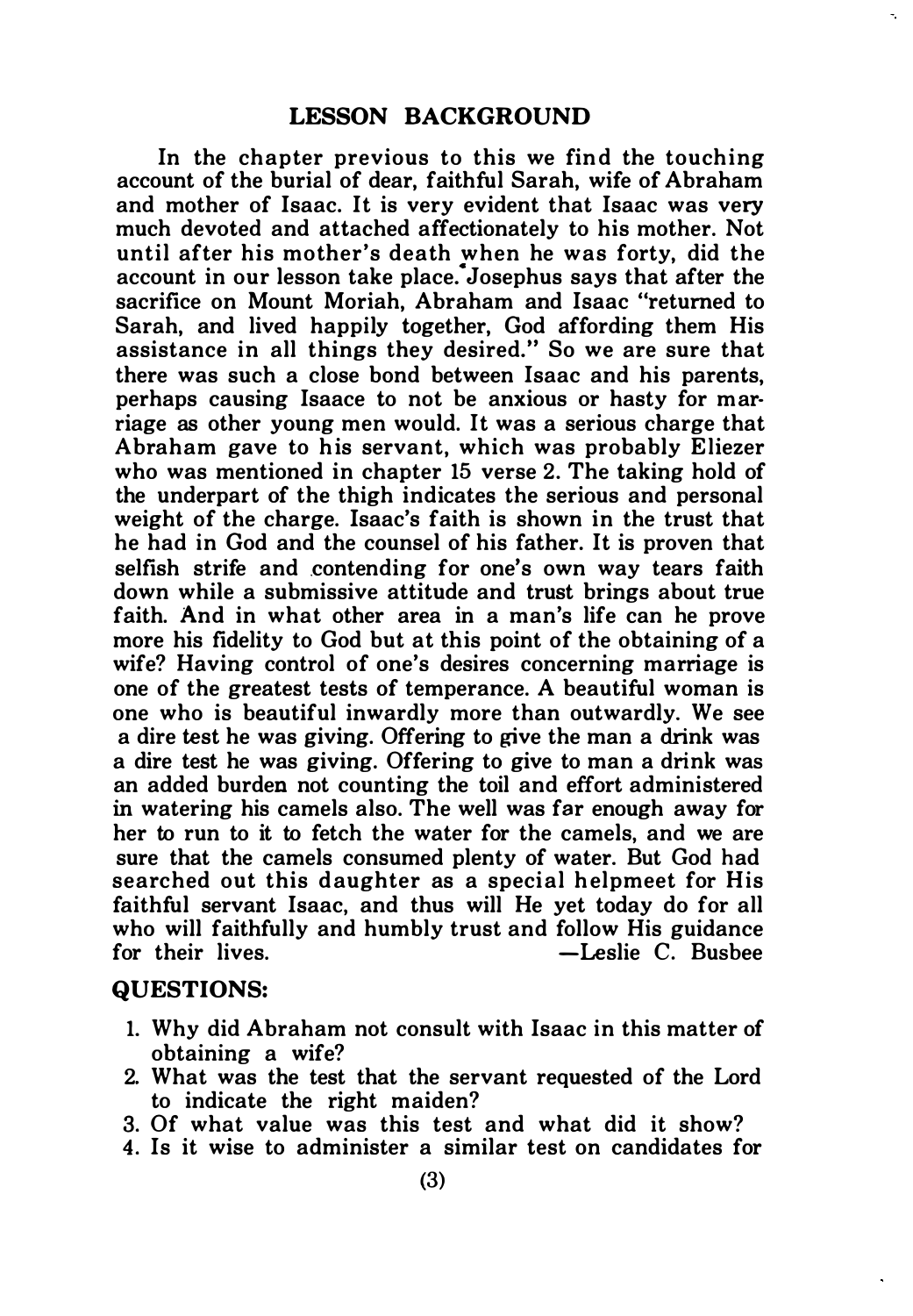marriage now? Can you think of ways that this eould he done?

- 5. How did the servant take this quick answer to his prayer'!
- 6. How was Rebekah's willingness to accompany this man away from her kindred another test of her faith?
- 7. What did Isaac go out in the field at eventide to do?
- 8. What did Rebekah do when she was told the man eoming to meet them was Isaac?
- 9. When do you think Isaac finally saw her face?
- 10. How did Isaac take to Rebekah?

 $\frac{1}{2}$ 

 $\overline{1}$ 

#### ADULTS' AND YOUNG PEOPLE'S COMMENTS

We see the faith of Isaac and that also of Rebekah in this lesson, a faith that every young person would do well to imitate and follow. God does not work the same in every case. But it is an evident fact when we see the many broken homes and dissolved marriages that God has had very little to do with the coming together of many couples today. Faith was the basis or foundation of the marriage in our lesson. This quality of heart and life is the vital ingredient in the making of a happy marriage. There will be storms and adjustments in a life together, only surmounted if faithfulness and obedience to God are at the foot of it. It is strange today that men and women will marry a person who has not been faithful to someone before. If a woman or man will leave his companion to marry another, there is the same possibility that he or she will do it again. Before marriage or even prospecting for a companion should come faithfulness to God, spiritual life, humility, love for God and His truth, and a willingness to suffer for His cause. This takes time. It is foolish to get in a hurry about getting a companion and getting married. It has been proven over and over. Now God may not today require that one's father pick out the wife as it was in Isaac's case. But He wants to work in each individual life and experience. If young people will just give God a chance, He will work wonderful and enjoyable blessings into their life. Establish your faith and your life for the Lord before you ever start going with one of the opposite sex. To fail to do this is like getting the cart before the horse.

#### FOOD FOR THOUGHT

Abraham's servant surely felt a great sense of responsibility. If he returned with a wife ill-suited for Isaac, Isaac could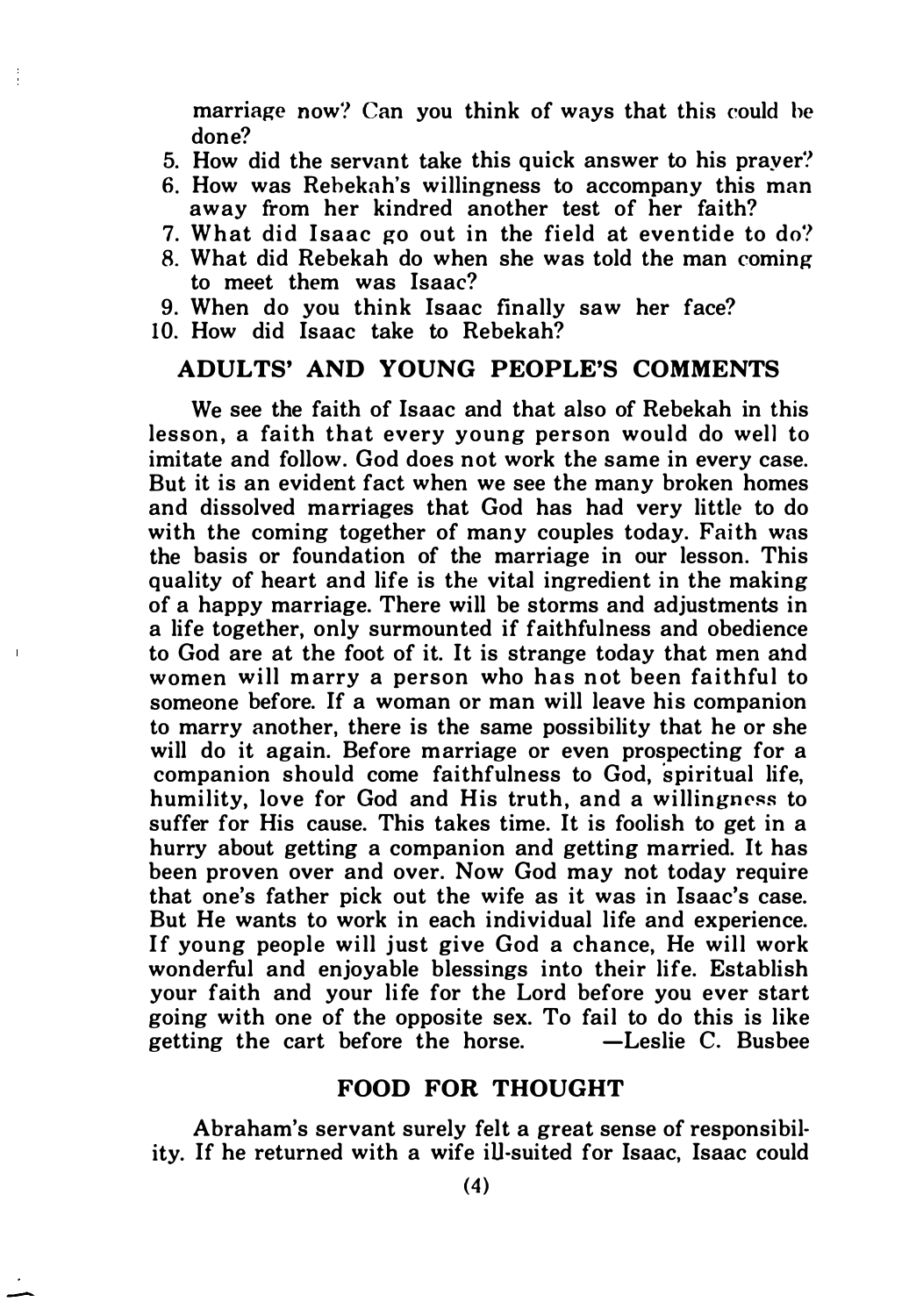have resented him for years. But we find that the sevant did the wise thing; he sought God. Notice that before he had even finished praying God sent the right one to him. "And it shall come to pass, that before they call, I will answer, and while they are yet speaking, I will hear." Isa.  $65:24.$  "... for your Father knoweth what things ye have need of, before ye ask him." Matthew 6:8.

In choosing a wife for ourselves or someone else, what qualities would we look for? The servant was only to have chance meetings with these women which means his know· ledge of their personality traits would be limited. There was great wisdom in the servant's fleece and his actions. Notice the qualities that it revealed in Rebekah. First we find that she was pleasant in a reserved way. If she had the attitude of many women today she would have told the servant to get his own drink. It is not recorded that she said anything until he had finished drinking. Some women would have already inquired about his identity, his purpose and his destination, by the time the water was poured. Instead Rebekah quietly gave him to drink. Reserve and shamefacedness are qualities to be desired in a woman. Shun the loud, bold, forward and brazen woman for such a one brings heartache.

We find that Rebekah had compassion, even for the least of God's creation. Her offer to water the camels shows her concern for their welfare. No doubt the journey had been difficult and dusty for them. When looking for a companion, look for one with a tenderness for God's creation; man and beast. Some seem to think it makes them look capable to act hard towards others, but it really indicates a weakness of character.

We find that Rebekah was willing to work. It seems quite a task to haul enough water for 10 camels, yet she freely offered to do so. A person who is industrious is a great asset to a marriage.

Surely God picked Rebekah for Isaac. God is a perfect match maker. Young people will do well to trust Him for that  $-Wa$  vne Murphey

-------0-------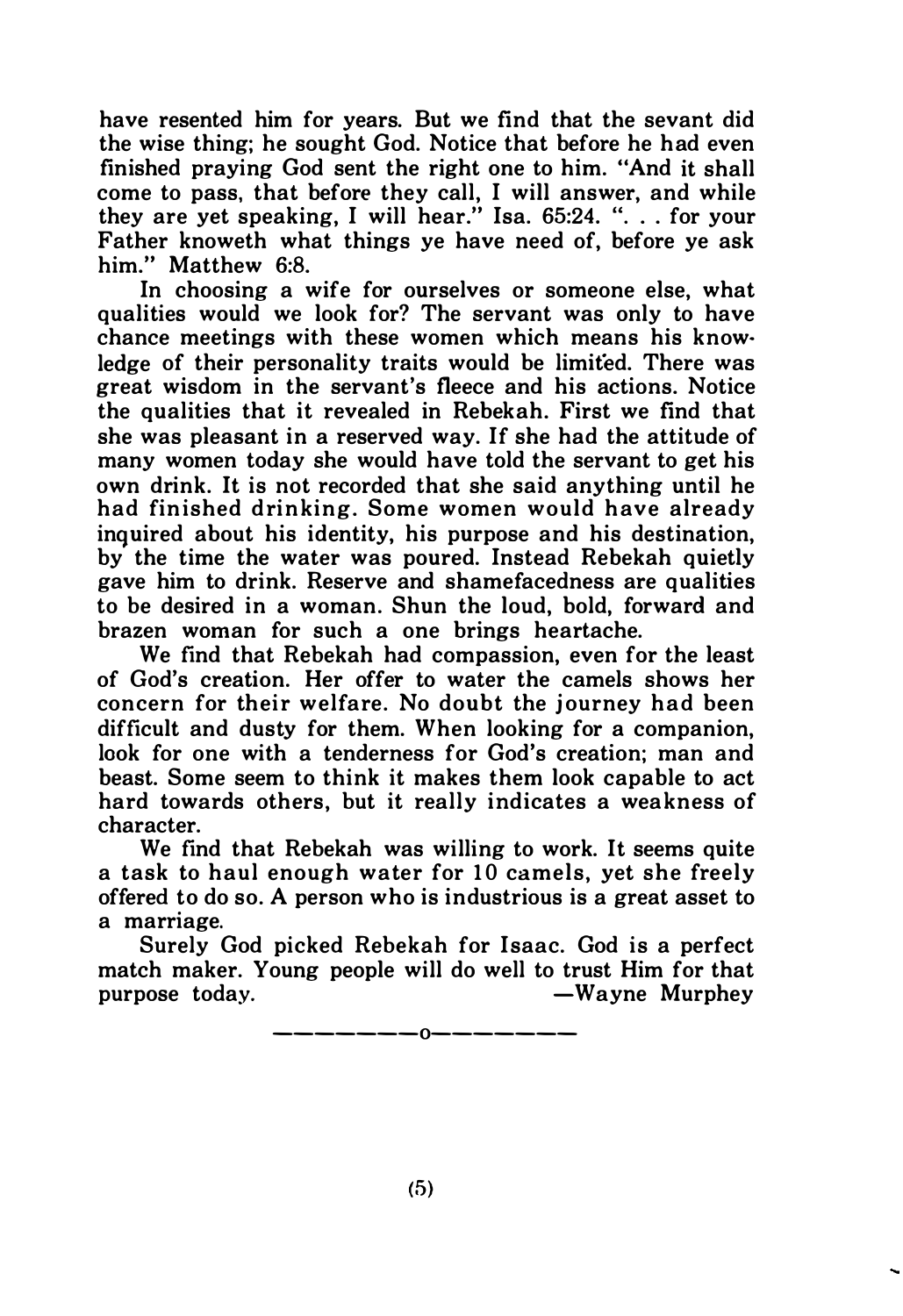#### October 12, 1986

#### ISAAC, A MAN OF PEACE

Gen. 26:1 And there was a famine in the land, beside the first famine that was in the days of Abraham. And Isaac went unto Abimelech king of the Philistines unto Gerar.

2 And the Lord appeared unto him, and said, Go not down into Egypt; dwell in the land which I shall tell thee of:

3 Sojourn in this land, and I will be with thee, and will bless thee; for unto thee, and unto thy seed, I will give all these countries, and I will perform the oath which I sware unto Abraham thy father:

4 And I will make thy seed to multiply as the stars of heaven, and will give unto thy seed all these countries; and in thy seed shall all the nations of the earth be blessed;

5 Because that Abraham obeyed my voice, and kept my charge, my commandments. my statutes, and my laws.

12 Then Isaac sowed in that land, and received in the same year an hundredfold: and the Lord blessed him.

13 And the man waxed great. and went forward, and grew until he became very great:

14 For he had possession of flocks, and possession of herds, and great store of servants: and the Philistines envied him.

15 For all the wells which his father's servants had digged in the days of Abraham his father. the Philistines had stopped them, and filled them with earth.

17 And Isaac departed thence. and pitched his tent in the valley of Gerar, and dwelt there.

18 And Isaac digged again the wells of water, which they had digged in the days of Abraham his father; for the Philis· tines had stopped them after the death of Abraham: and he called their names after the names by which his father had called them.

19 And Isaac's servants digged in the valley, and found there a well of springing water.

20 And the herdmen of Gerar did strive with Isaac's herdmen, saying, The water is ours: and he called the name of the well Esek; because they strove with him.

21 And they digged another well, and strove for that also: and he called the name of it Sitnah.

22 And he removed from thence, and digged another well; and for that they strove not: and he called the name of it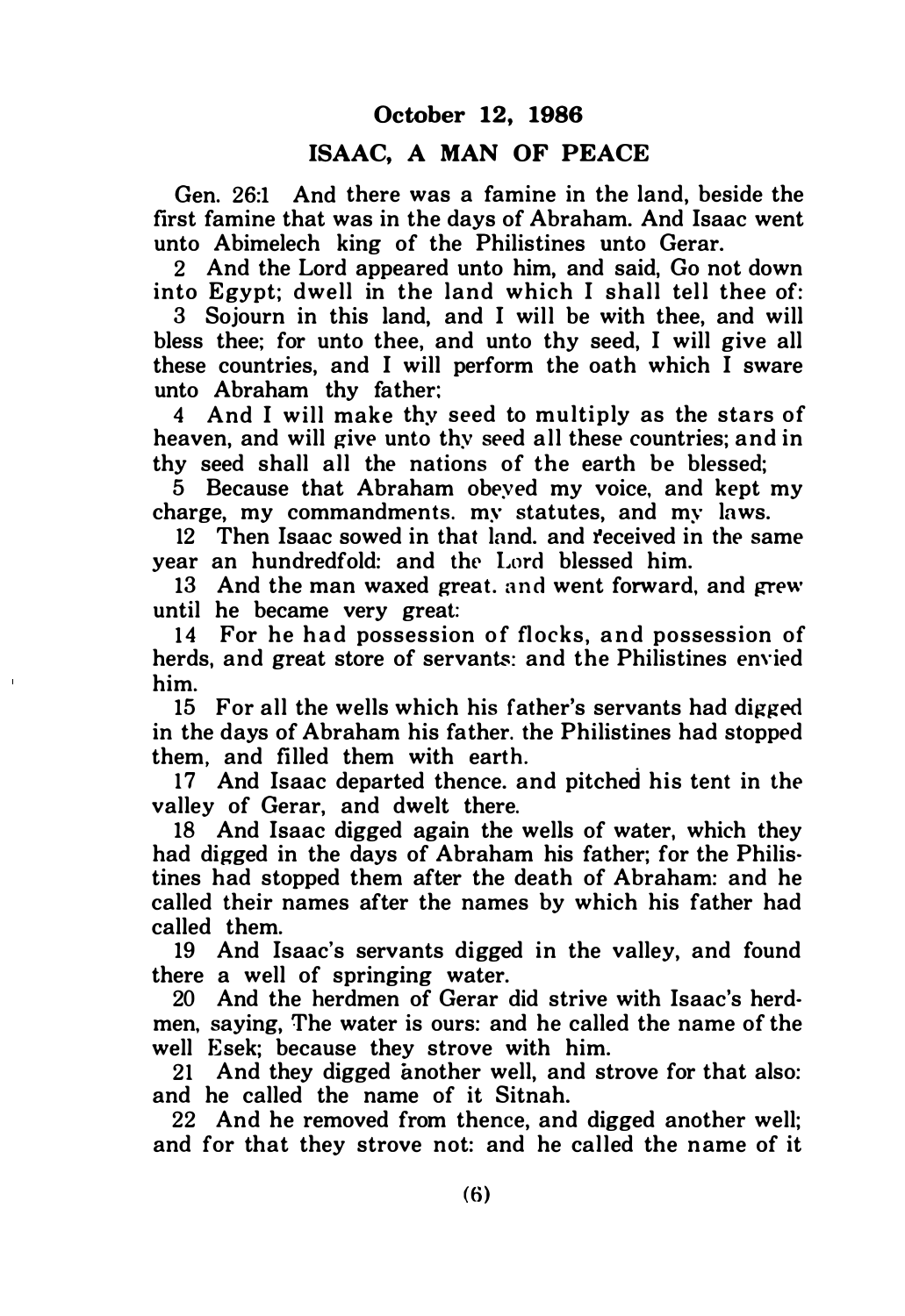Rehoboth; and he said, For now the Lord hath made room for us, and we shall be fruitful in the land.

23 And he went up from thence to Beersheba.

24 And the Lord appeared unto him the same night, and said, I am the God of Abraham thy father: fear not, for I am with thee, and will bless thee, and multiply thy seed for my servant Abraham's sake.

25 And he builded an altar there, and called upon the name of the Lord, and pitched his tent there: and there Isaac's servants digged a well.

Memory Verse: By faith he [Abraham] sojourned in the land of promise, as in a strange country, dwelling in tabernacles with Isaac and Jacob, the heirs with him of the same promise: Hebrews 11:9.

Central Thought: Isaac bore the fruits of faith in that he did not strive with the Philistines of Gerar over the wells that he dug, but rather took the humble side and let the contenders have what they demanded, for he knew that God was caring for him.

#### LESSON BACKGROUND

In Genesis 20 we have the account of Abraham's sojourn in Gerar. This was right after the destruction of Sodom, and probably Abraham went to sojourn elsewhere from the frightful devastation of the cities of the plain. While there he lied concerning his wife Sarah's identity in an effort to protect himself, an act that he had once before accomplished in Egypt. In our lesson today we find Isaac sojourning in this same country, and in the unprinted portion of the chapter we find the account of Isaac doing the same that his father had done before, that is, concealing the identity of his wife in an effort to save himself. Although Isaac manifested his faith in God in wonderful ways, yet the Scriptures tell the whole story and show that he had his weak side also. But we will not dwell on that part. We want to study the workings of God with Isaac, and especially in this lesson, observe the humble and peace-loving attitude that he showed toward the men who strove with him. The Lord blessed Isaac so much that the men of Gerar were jealous of him and the king requested that he leave. We find Isaac digging again the wells that his father Abraham had dug in previous years, which had been filled with earth by the Philistines. Isaac cherished the memory of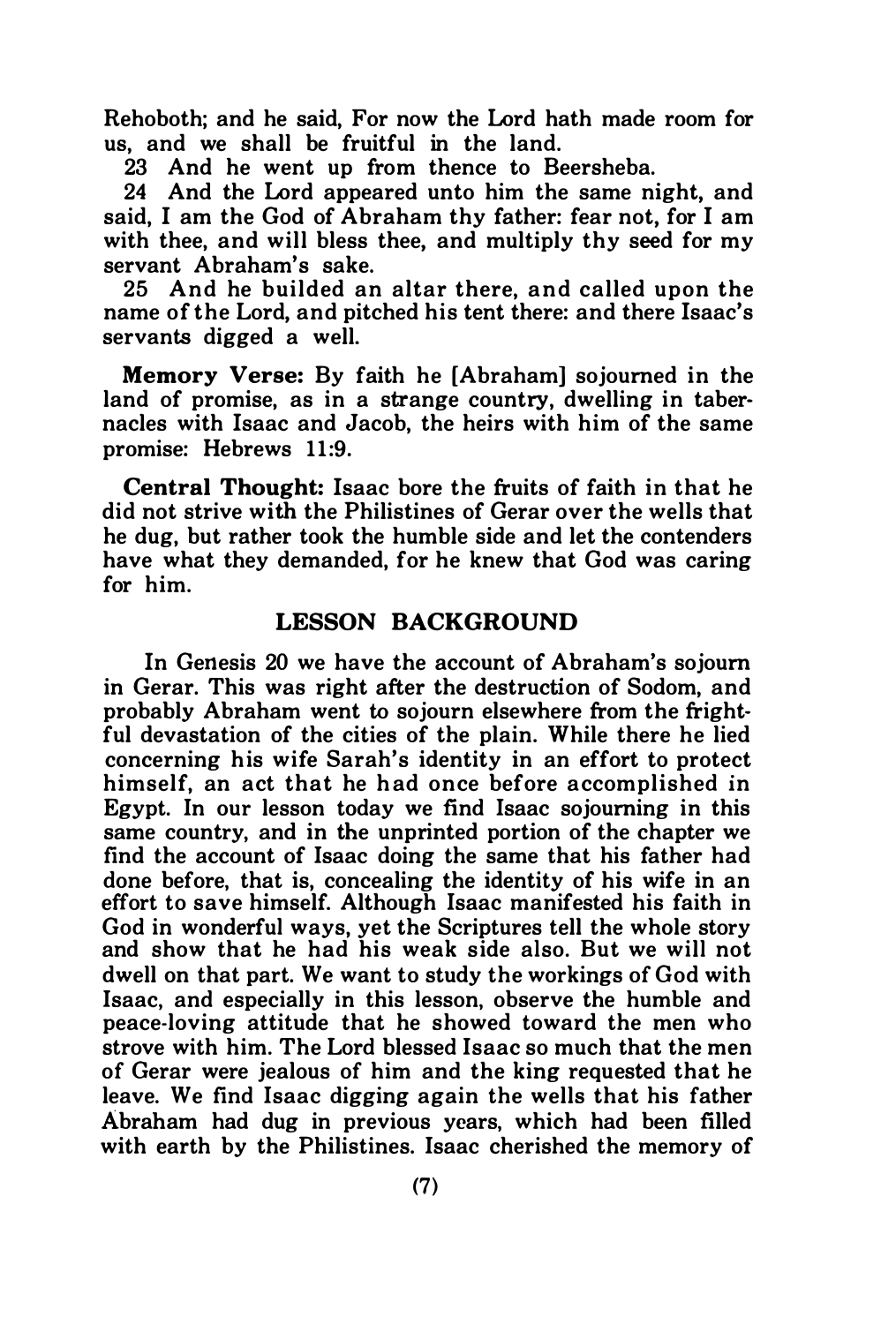the works of his dear father, and purposed to open up those wells again. This is a precious thought. We need to keep the wells of salvation open that have been dug by our forefathers. The Lord wants to put a well of water, springing up unto everlasting life, within our souls. And the devil wants to stop up the wells with earth, that is; earthly cares, earthly treasures, entanglements, and attachments. Water is vital to health and life, and so much more is a clean water supply for the  $\overline{\phantom{a}}$ -Leslie C. Bushee  $-$ Leslie C. Bushee

#### QUESTIONS:

- 1. Why did Isaac go to sojourn in Gerar?
- 2. Did Abraham or Isaac own any land in Canaan?
- 3. What did God say that He was going to do for Isaac?
- 4. How great a crop did Isaac reap that first year? Where did this crop come from?
- 5. Why did the Philistines envy Isaac?
- 6. Why did they stop up the wells?
- 7. What did Isaac want to do about the wells?
- 8. What did Isaac do when the Philistines strove with him about the wells?
- 9. What did Isaac do when he went to Beersheba?
- 10. Do we need have wells today?

#### ADULTS' AND YOUNG PEOPLE'S COMMENTS

Isaac was truly a peace-loving man. The reason for his peaceful attitude was that he was trusting in the God Almighty to preserve and prosper him. Had he been trusting in himself and his own human effort, the story would have been much different. But he knew that God was surely with him and ordering every thing that came his way. When he would finish a well and the other men came and claimed it, he calmly withdrew and let them have it. He did not try to keep it. He knew that God was allowing such things to happen, and he was purposed to not get upset and angry. He quietly moved to another place and dug another well. Here came the Philistines to strive again and to claim that well, also. Once again Isaac gave over the well that he had dug, and moved again. This is a great lesson to us. It never pays to strive about anything that has to do with material or selfish things. As Paul wisely instructed later: "Dearly beloved, avenge not yourselves, but rather give place unto wrath: for it is written, Vengeance is mine; I will repay, saith the Lord." He went on to say, "Be not overcome of evil, but overcome evil with good." Rom. 12:19, 21.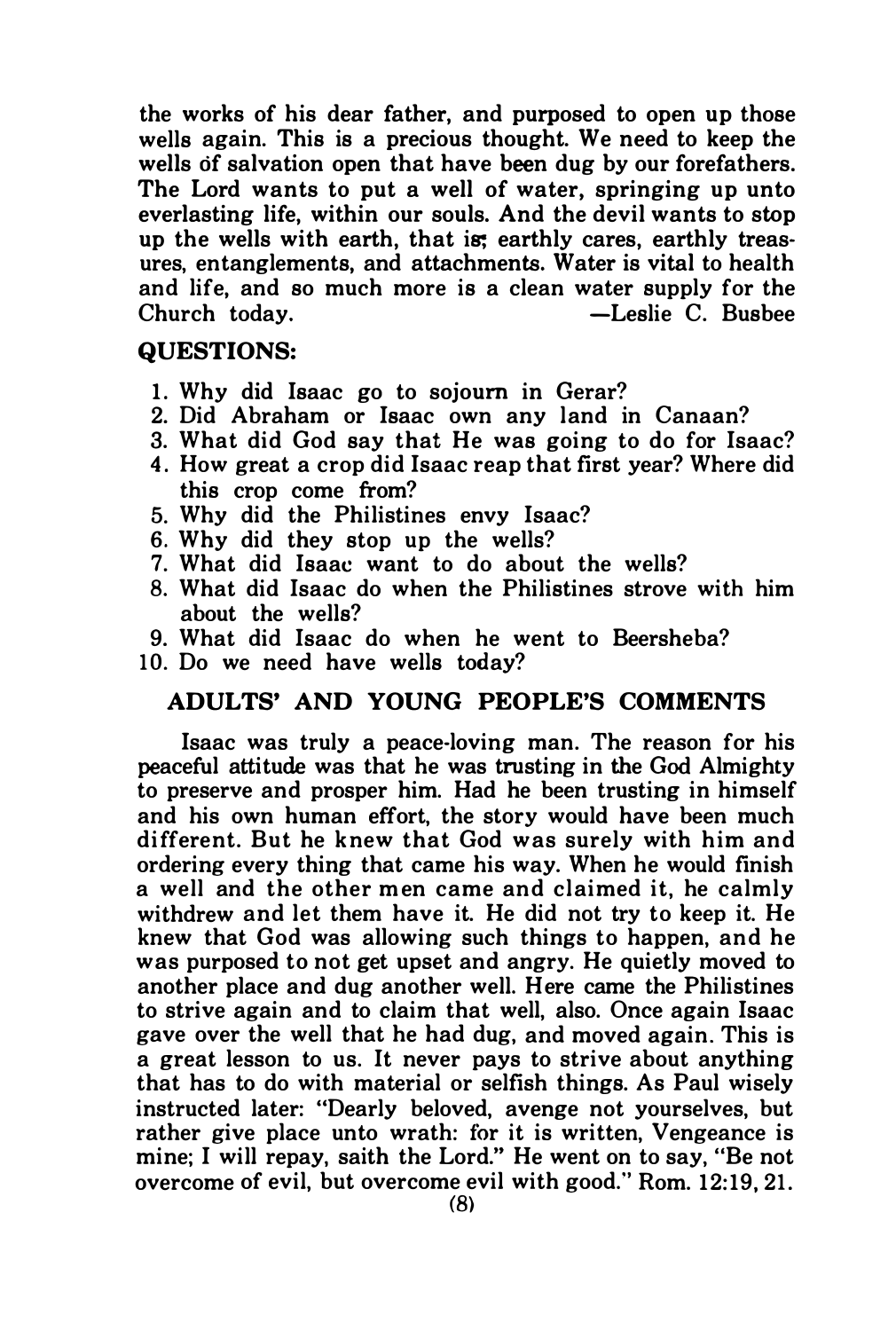Another thing that Isaac always bore in mind was that he was just a sojourner. Although he was promised the land, it was all in faith. Although the land by God's decree was really his, he sought not to own or to claim it for himself. This is a very important point. He, as did his father Abraham before him, dwelt in the land of promise as a sojourner, or by-dweller. He lived in tabernacles (tents) which could be easily moved and taken somewhere else. We today are sojourners in this world, owning nothing here and yet possessing the promise of inheriting all things. We here have no continuing city, for we seek one to come. (Heb. 13:14.) As pilgrims and strangers, let us abstain from fleshly lusts which war against our souls. (I -Leslie C. Busbee

#### FOOD FOR THOUGHT

We are instructed, "If it be possible, as much as lieth in you, live peaceably with all men." Rom. 12:18. When you find someone who is at peace with others, it is indicative that he possesses peace within. An agitator or one with a "get back" attitude is one who is miserable inside.

Man has attempted through the ages to bring about peace and many organizations have been established to dictate it, yet we find unrest. This is what Franklin D. Roosevelt wrote the night before his death. "We seek peace; enduring peace. More than an end to war, we want an end to the beginnings of all wars; yes, an end to this brutal, inhuman, and thoroughly impractical method of settling differences between governments. The mere conquest of our enemies is not enough. We must go on to do all in our power to conquer the doubts and the fears, the ignorance and the greed which made this horror possible. Today we are faced with the pre-eminent fact that, if civilization is to survive, we must culti vate the science of human relationships; the ability of all peoples, of all kinds, to live together and work together, in the same world, at peace." President Roosevelt seemed to have a good understanding of the problem, but the answer is not found in a United Nations, or any other organization. It will only be found in a faith toward God like Isaac had. It is a faith in God that brings peace to a soul and goodwill towards all.

After World War II, General Douglas McArthur spoke thus concerning war, "The problem basically is theological and involves a spiritual recrudescence and improvement of human character. . . It must be of the spirit if we are to save the flesh."  $-$ Wavne Murphev -Wayne Murphey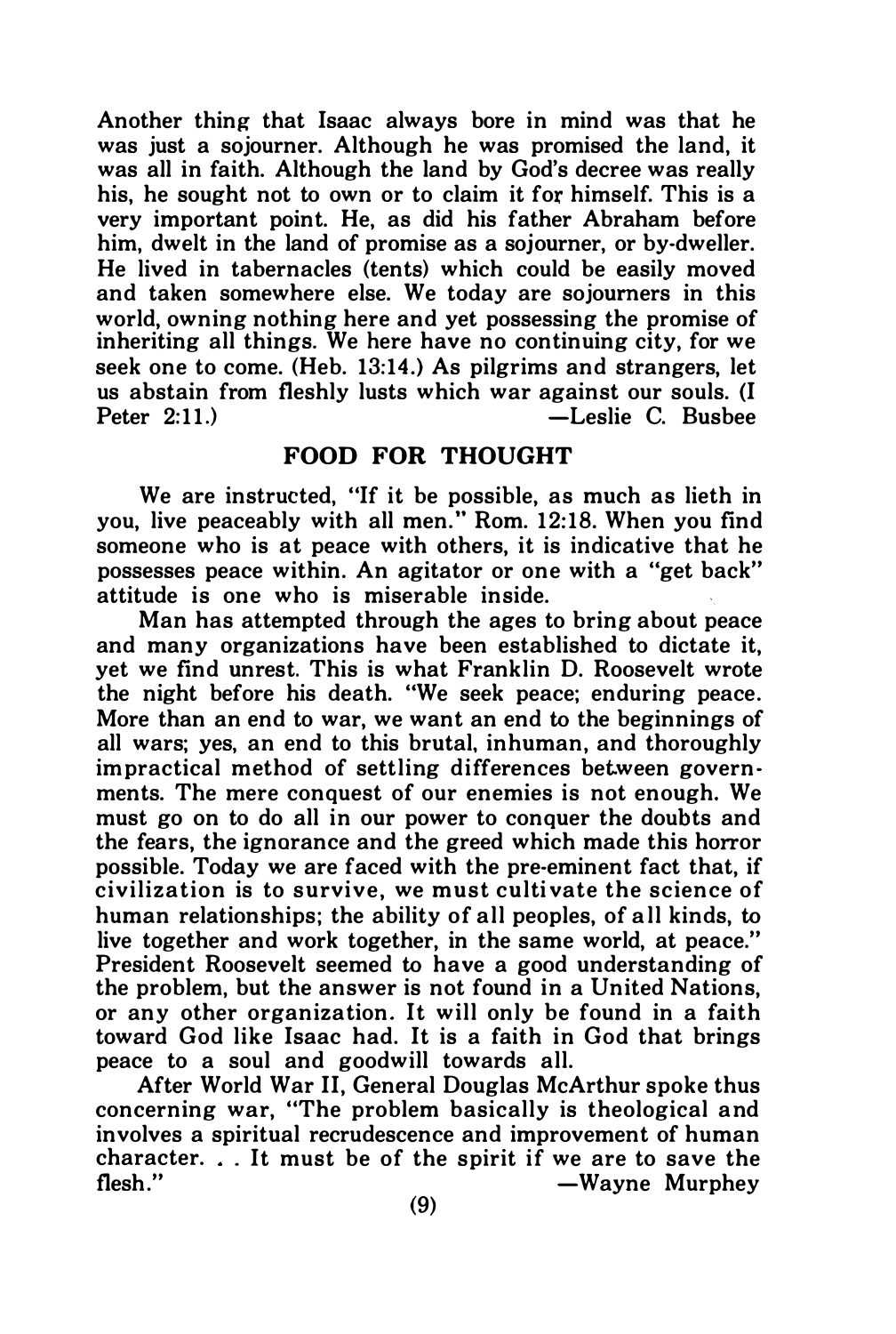#### JACOB AND ESAU

Genesis 25:21 And Isaac entreated the Lord for his wife, because she was barren: and the Lord was entreated of him, and Rebekah his wife conceived.

22 And the children struggled together within her; and she said, If it be so, why am I thus? And she went to inquire of the Lord.

23 And the Lord said unto her, Two nations are in thy womb, and two manner of people shall be separated from thy bowels; and the one people shall be stronger than the other people; and the elder shall serve the younger.

24 And when her days to be delivered were fulfilled, behold, there were twins in her womb.

25 And the first came out red, all over like an hairy garment; and they called his name Esau.

26 And after that came his brother out, and his hand took hold on Esau's heel; and his name was called Jacob: and Isaac was threescore years old when she bare them.

27 And the boys grew: and Esau was a cunning hunter, a man of the field; and Jacob was a plain man, dwelling in tents.

28 And Isaac loved Esau, because he did eat of his vension: but Rebekah loved Jacob.

29 And Jacob sod pottage and Esau came from the field, and he was faint:

30 And Esau said to Jacob, Feed me, I pray thee, with that same red pottage; for I am faint: therefore was his name called Ed om.

31 And Jacob said, Sell me this day thy birthright.

32 And Esau said, Behold, I am at the point to die: and what profit shall this birthright do to me?

33 And Jacob said, Swear to me this day; and he sware unto him: and he sold his birthright unto Jacob.

34 Then Jacob gave Esau bread and pottage of lentiles; and he did eat and drink, and rose up, and went his way: thus Esau despised his birthright.

Romans 9:10 And not only this; but when Rebecca also had conceived by one, even by our father Isaac;

11 (For the children being not yet born, neither having done any good or evil, that the purpose of God according to election might stand, not of works, but of him that calleth;)

12 It was said unto her, the elder shall serve the younger.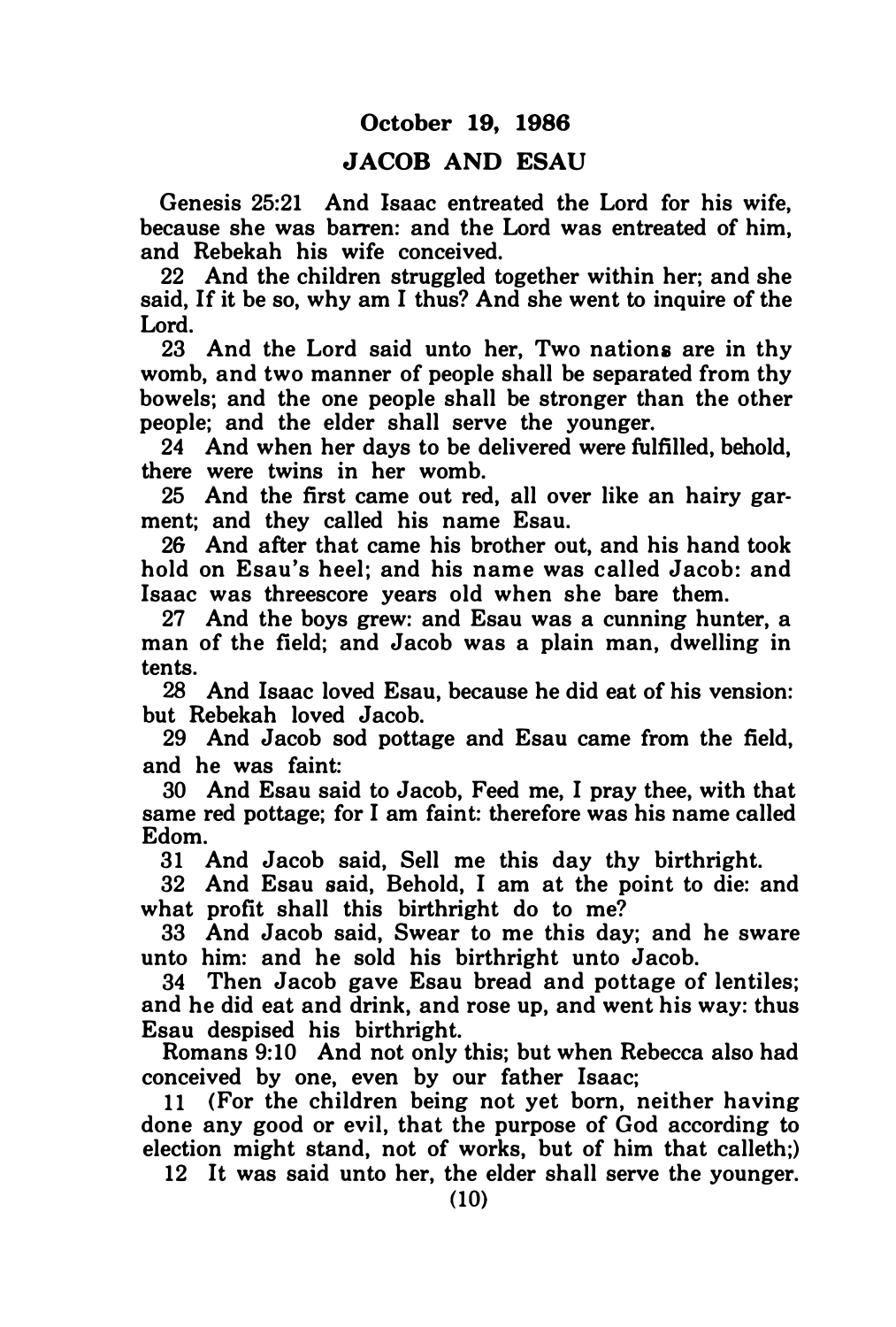13 As it is written, Jacob have I loved, but Esau have I hated.

16 So then it is not of him that willeth, nor of him that runneth, but of God that sheweth mercy.

Hebrews 12:15 Looking diligently lest any man fail of the grace of God; lest any root of bitterness springing up trouble you, and thereby many be defiled;

16 Lest there be any fornicator, or profane person, as Esau, who for one morsel of meat sold his birthright.

17 For ye know how that afterward, when he would have inherited the blessing, he was rejected: for he found no place of repentance, though he sought it carefully with tears.

Memory Verse: Better it is to be of an humble spirit with the lowly, than to divide the spoil with the proud. Prov. 16:19.

Central Thought: God foresaw the lives of Jacob and Esau and knew what kind of men they would be. He chose Jacob to be the strongest and to inherit the blessings of His covenant. knowing that he would be more apt to exercise faith and trust in God rather than Esau.

Word Definitions: The name Esau means "rough". Mt. Seir, the future home of Esau and his descendants, was so named meaning "rough, hairy, shaggy." The word Edom means red, and it is the same word as Adam, so named for the red earth from which he was created. *Jacob* means "one who takes by the heel." He was a plain man. The Hebrew word for plain here means pious, gentle, dear, clean, smooth, and tender. The Septuagint Greek word means simple. Pottage: A thick soup made from lentiles, beans or other vegetables.

#### LESSON BACKGROUND

Isaac and Rebekah had been married nineteen years. No children had been born. We do not know just how many times Isaac had entreated the Lord for his wife, but his prayers at last were rewarded. Two contrasted and different individuals were born of this birth. Very strikingly and noticeably different they were. Can you imagine a little baby covered with red hair all over like a garment? Like the old expression, Esau was a wild and wooly man. No doubt he trusted and boasted in his great physical strength and abilities. Such an attitude made him self-willed and hard to control. It is proven that human strength when trusted in will hinder one from sensing their need of God. Jacob was a mild and tender man, staying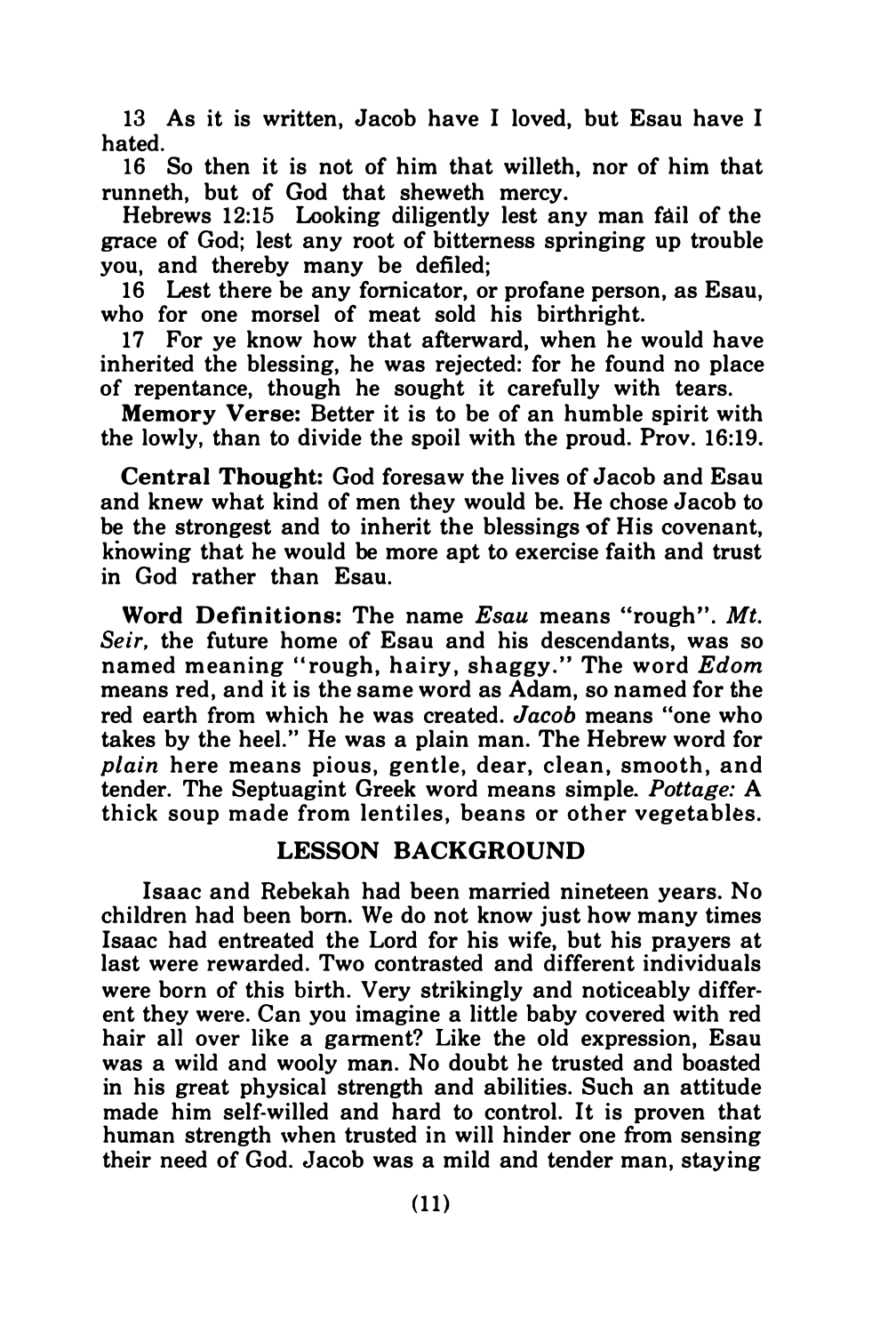at home, tending household duties that included the caring for sheep and cattle. According to Paul's writing, God foretold these two boys and how they would go. And, although Jacob had a tricky, deceiving, cunning, and supplanting way about him, God saw that in Jacob he could work to bring about His purpose. God carried on His displeasure with the descendants of Esau for years and years. The main burden of the prophet Obadiah was against Edom and from Malachi 1:2, 3, comes the quotation repeated in Romans: "Yet I loved Jacob, and I hated Esau." Careful study shows why this is so. Esau was self-willed, proud, disrespectful, sneaky, dishonest, full of hatred and revenge. His descendants were that way. Until such a nature is subdued and overcome, God is still at a variance with such a people.

Esau's disposition showed up in his despising the birthright blessing with respect to his carnal and fleshly appetite. His very spirit made him unqualified for that particular blessing. Although we frown at Jacob's taking advantage of his brother, yet the greater fault was with Esau, who really was not as close to death as he thought. He was probably so worn out and exhausted that he counted himself at a point to die. But it was very evident that he was not, for as soon as his "tummy" was filled he was ready to go on. The Scripture in Hebrews gives us a fair warning to not be as Esau was. There are valuable lessons in this for us today.  $-\epsilon$ Leslie C. Busbee

#### QUESTIONS:

- 1. What did Isaac do for the barrenness of his wife?
- 2. What kind of people did God foretell would come from her?
- 3. Compare Esau and Jacob, listing their characteristics.
- 4. What did Jacob do to Esau as a new born baby? What did this indicate?
- 5. What did Esau's birthright mean to him?
- 6. What was the main object in his mind?
- 7. Do you think that he was really at a point to die?
- 8. Can God foresee what kind of persons we will be before we are born?
- 9. What does God will for everyone who is born into this world?
- 10. Did Esau ever get the birthright back?
- 1 1. Is it possible for us to sell our souls today for a trifle like a mess of pottage?
- 12. What are some of the things people sell their soul for?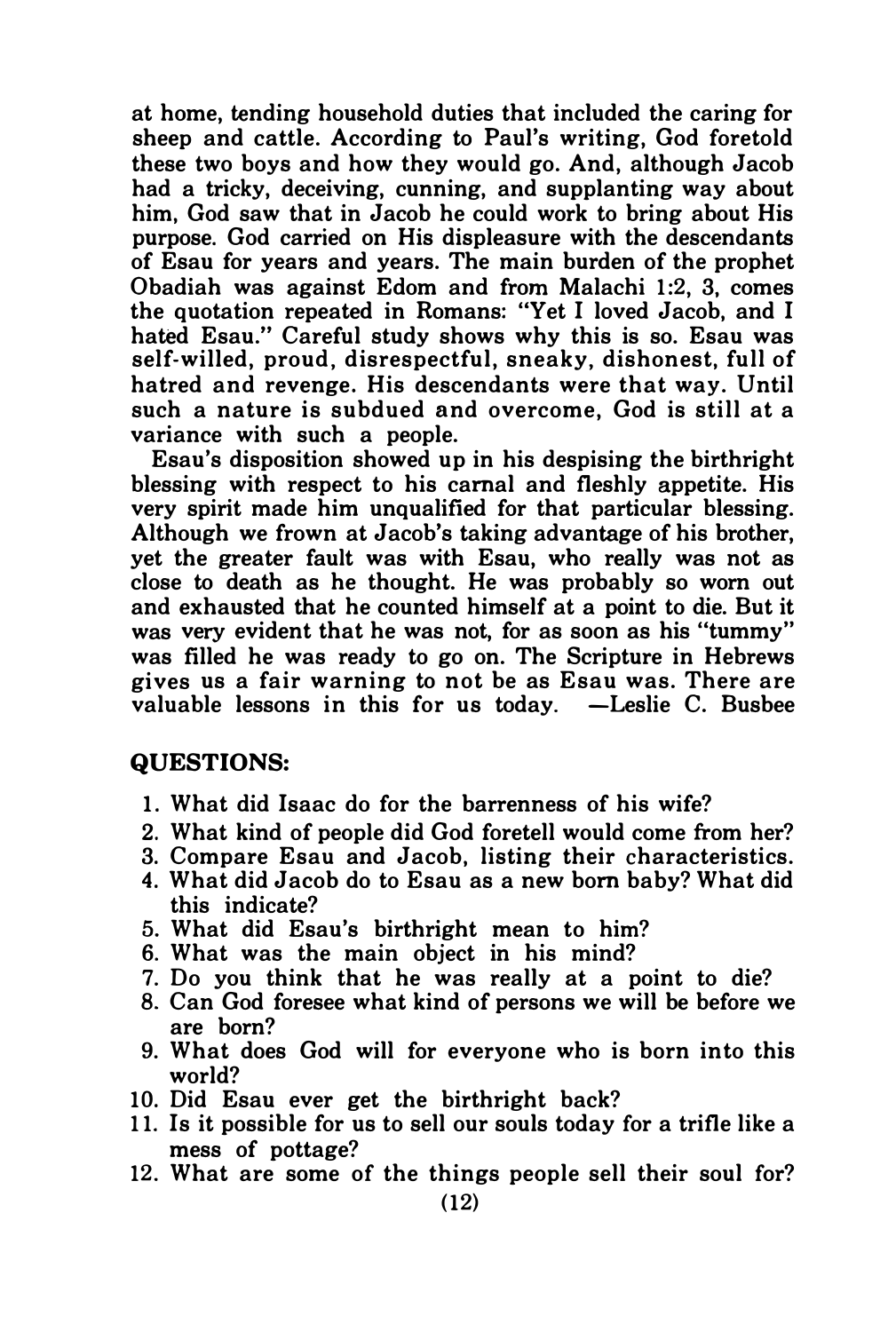#### ADULTS' AND YOUNG PEOPLE'S COMMENTS

Salvation and the grace of God is provided and meant for all people. But there are some kinds of people in the world who ate not as inclined to accept and get ahold of the grace of God as others. It is already proven to be that the proud and the self sufficient will not seek after God. The striving, critical, unkind, hard, cold, and unmerciful soul will not savor the true Christian life unless they come to recognize the woeful condition of their heart and will begin to seek to repent and to amend their ways. Sad to say, Esau never did straighten up to serve God. Although later the two brothers were reconciled, Esau went back to his own place. He never really changed. Thereafter Edom remained as a symbol of the enemies of God. Jacob was a crafty person who knew how to get along at other people's expense. But he had a tenderness, and in his distress and troubles he learned to trust in God. God would have blessed Esau in other ways if he would have turned from his wicked way. Esau never consulted with his parents concerning who he should marry. He went his way in that matter. He married the daughters of Canaan, and later went and took wives from the descendants of Ishmael. But here is Jacob, being subject to his parents as we shall see in the next lesson. Now the lesson is for us to consider today. We are warned not to be as Esau. We see God's mercies and goodness to Jacob. Now what are we going to .do? We each one have the jurisdiction over our lives to choose the way that we will go. Let us strive for that pathway that will lead us to the life of faith and obedience to God. Shun the proud and his manner of life. Seek God earnestly and be willing to go the way He leads.

-Leslie C. Busbee

#### FOOD FOR THOUGHT

It seems a ppropriate to consider more closely Romans 9:10-12, 13, 16, of our lesson. These verses would seem to support the false doctrine of predestination.

All through the Bible we read of how an individual is given a will to choose his course in life. It is his choices in this life that he will be judged by and his place in eternity determined. The only predestination that is taught in the Bible is one in which God wills that all be saved. If God had destined some for hell before they were born, it would have been pointless for Him to have said, "Whosoever will, let him take the water of life freely." Revelation 22:17.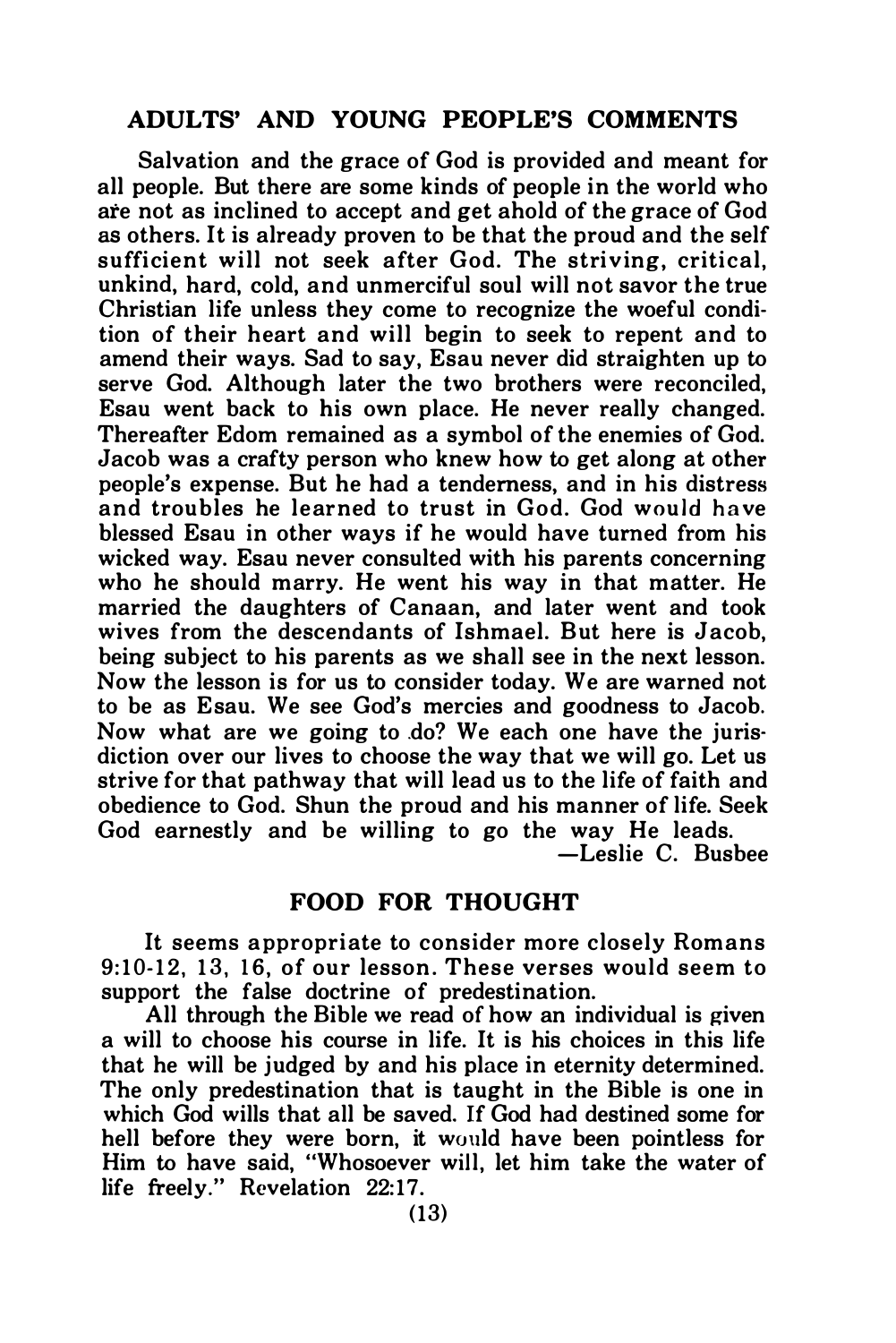It would have been unfair, unequitable and unjust for God to have destined before Esau's birth, that he would be lost. Sometimes as a child develops and grows, it becomes predictable where the course of his temperment is leading and I believe that through God's acute omnipotence, He is able to look at an unborn child and discern its natural inclinations. Many people believe that the unborn are of little value until they take their first breath, but Scriptures would support that before he was formed in the belly He knew him. (Jeremiah 1:5) God knew Esau and Jacob before they were born and predicted to Rebekah where their characteristics would lead them.

Considering Esau we are compelled to acknowledge that there are people who are "vessels of wrath fitted to destruction." Romans 9:22. In order for God to work His over-all plan for humanity, He will use those who are reprobate to accomplish His purpose.

"As it is written, Jacob have I loved, but Esau have I hated." Romans 9:13. To attempt to understand this from the perspective of predestination, we could not help but conclude that God is unjust, but the Scripture proceeds to clear God of this charge. "What shall we say then? Is there unrighteousness with God? God forbid." By this we can only say that Esau was hated because he rejected God. This will help us to understand Romans 9:16, "So then it is not of him that willeth, nor of him that runneth, but of God that sheweth mercy." It all boils down to the fact that if you reject God, you should not credit your re-acceptance with Him to how much you wanted it or how much you strove for it, but to His great<br>mercy.  $\qquad$ —Wayne Murphey -Wayne Murphey

-------0-------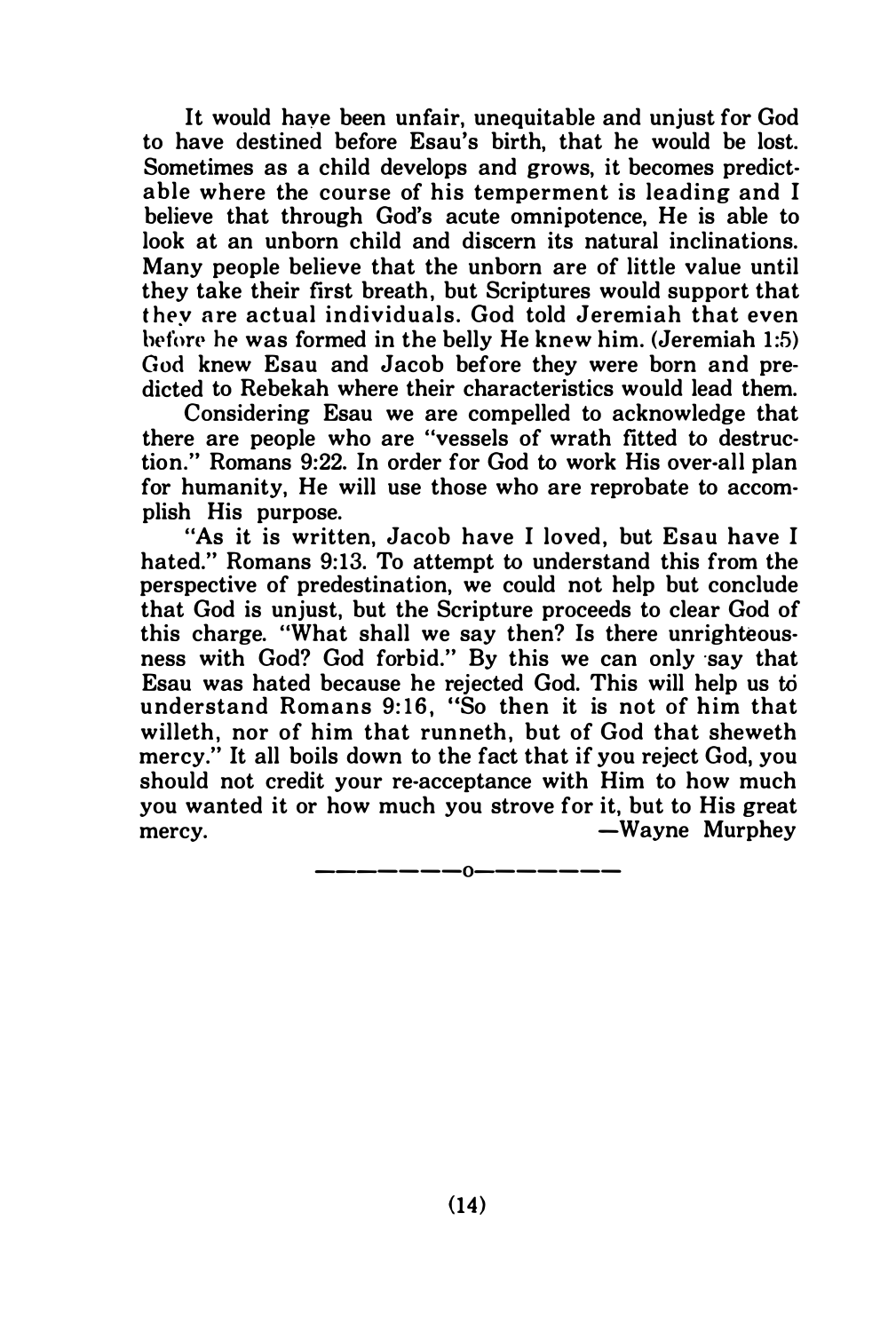#### THE ALMIGHTY GOD VISITS JACOB

Genesis 28:1 And Isaac called Jacob, and blessed him, and charged him, and said unto him, Thou shalt not take a wife of the daughters of Canaan.

2 Arise, go to Padanaram, to the house of Bethuel thy mother's father; and take thee a wife from thence of the daughters of Laban thy mother's brother.

3 And God Almighty bless thee, and make thee fruitful and multiply thee, that thou may est be a multitude of people:

4 And give thee the blessing of Abraham, to thee, and to thy seed with thee; that thou mayest inherit the land wherein thou art a stran�er, which God gave unto Abraham.

5 And Isaac sent away Jacob: and he went to Padanaram unto Laban, son of Bethuel the Syrian, the brother of Rebekah, Jacob's and Esau's mother.

10 And Jacob went out from Beersheba, and went toward Haran.

11 And he lighted upon a certain place, and tarried there all night, because the sun was set; and he took of the stones of that place, and put them for his pillows, and lay down in that place to sleep.

12 And he dreamed, and behold a ladder set up on the earth, and the top of it reached to heaven: and behold the angels of God ascending and descending on it.

13 And, behold, the Lord stood above it, and said, I am the Lord God of Abraham thy father, and the God of Isaac: the land whereon thou liest, to thee will I give it, and to thy seed;

14 And thy seed shall be as the dust of the earth, and thou shalt spread abroad to the west, and to the east, and to the north, and to the south: and in thee and in thy seed shall all the families of the earth be blessed.

15 And, behold, I am with thee, and will keep thee in all places whither thou goest, and will bring thee again into this land; for I will not leave thee, until I have done that which I have spoken to thee of.

16 And Jacob awaked out of his sleep, and he said, Surely the Lord is in this place; and I knew it not.

17 And he was afraid, and said, How dreadful is this place! this is none other but the house of God, and this is the gate of heaven.

18 And Jacob rose up early in the morning, and took the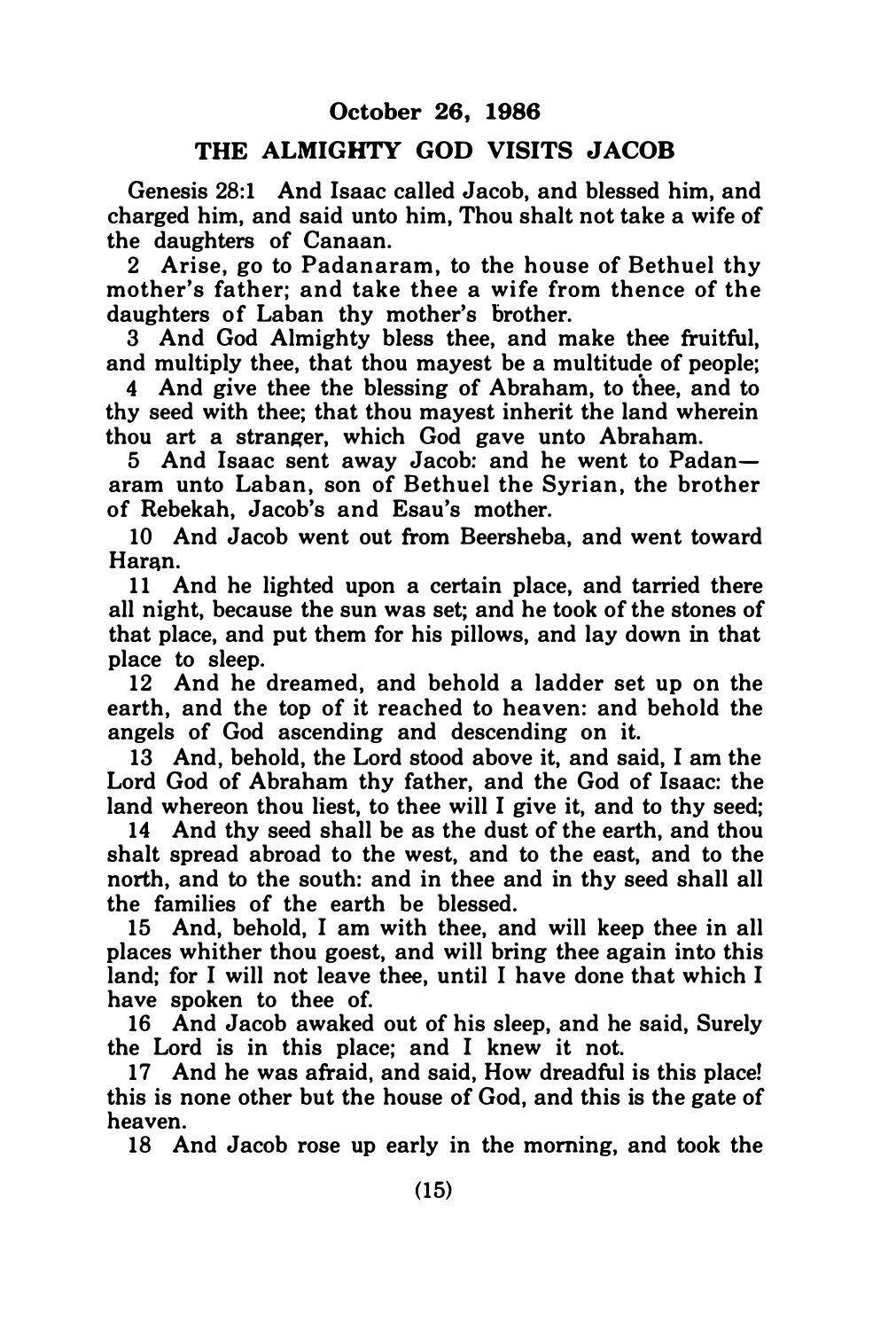stone that he had put for his pillows, and set it up for a pillar, and poured oil upon the top of it.

19 And he called the name of that place Bethel: but the name of that city was called Luz at the first.

20 And Jacob vowed a vow, saying, If God will be with me, , and will keep me in this way that I go, and will give me bread to eat, and raiment to put on,

21 So that I come again to my father's house in peace; then shall the Lord be my God:

22 And this stone, which I have set for a pillar, shall be God's house: and of all that thou shalt give me I will surely give the tenth unto thee.

Memory Verse: For a day in thy courts is better than a thousand. I had rather be a doorkeeper in the house of my God, than to dwell in the tents of wickedness. Ps. 84:10.

Central Thought: In the depths of a person's distress and need God finds a choice opportunity to visit the heart and reveal His wonderful goodness and presence.

Word Definitions: A doorkeeper in the house of God: I would rather dwell on the threshold. (Hebrew Text.) The Septuagint Greek rendering of this phrase is: I would rather be an abject in the house of God. An abject is defined as being the lowest part of a thing. Bethel: the House of God.

#### LESSON BACKGROUND

In the chapter previous to this we find the account of Isaac blessing his two sons. Obeying the advice of his mother, Jacob disguised himself and impersonated his brother Esau while he was out hunting, thus securing for himself the blessing that was meant for Esau. When Esau returned from his hunting and offered to his father the savory meat, his father tremblingly told him what had happened. All the anger and hatred of Esau's tempestuous nature asserted itself in dire threats of murder and revenge. Too late to atone for what they had done, Rebekah told her son Jacob to flee for his life to her brother Laban in Haran. Isaac concurred with her counsel and in our lesson today he gives Jacob his blessings and sends him off on the long journey to Haran. Looking on the map we can judge that the distance from Beersheba to Haran was between 500 to 600 miles. We have also measured the map distance from Beersheba to Bethel to be about 50 miles. This was the distance that Jacob covered that first day of his long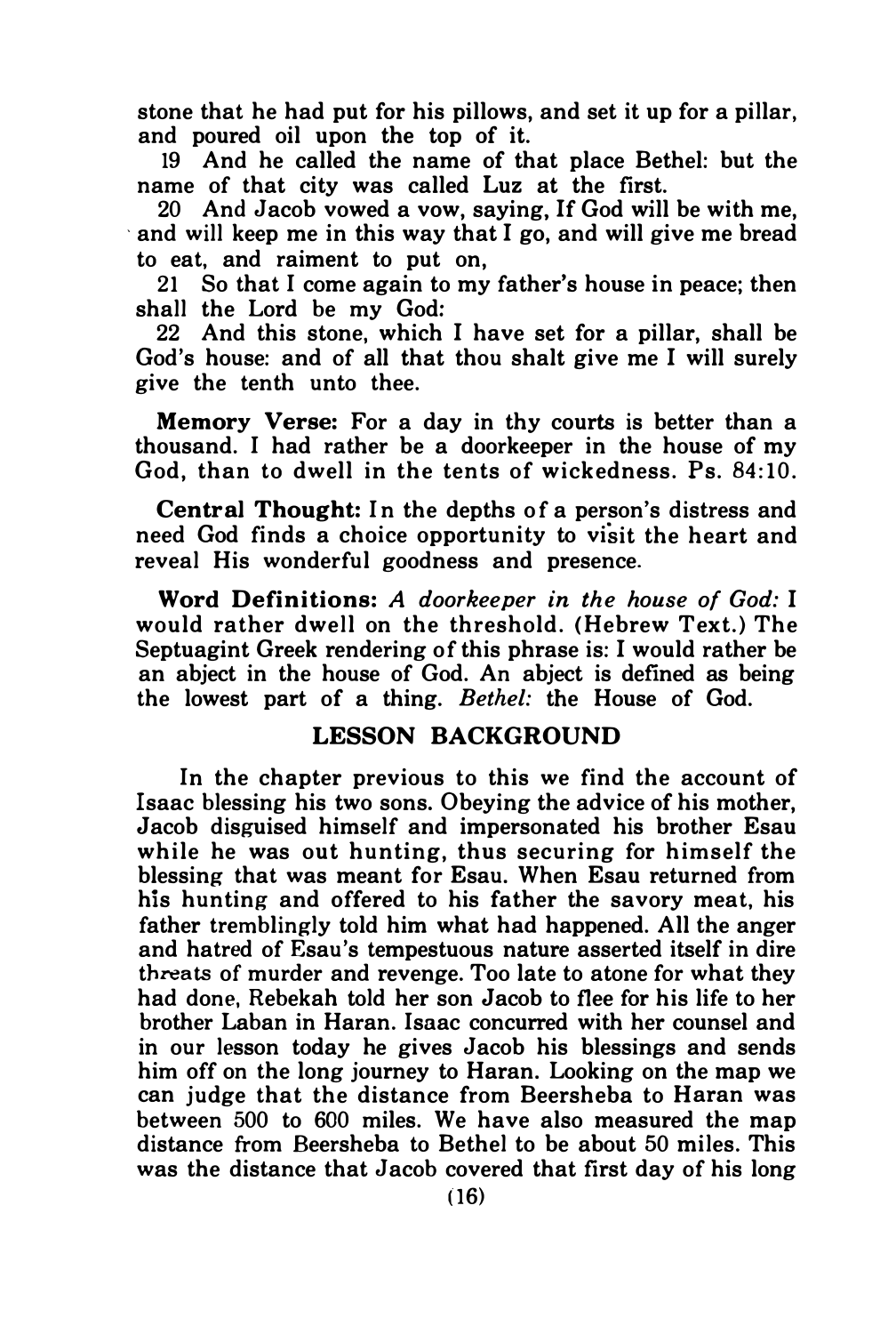journey. It was no doubt a troubled, down-hearted, sad, and fearful Jacob that left his parents that morning and started out on his long journey to Haran. His mind filled with regret for what he had done, with fear of his angry brother's revenge, and also with foreboding wonder at what the future held for him, J acob made his way northward across the land of Canaan. The sun went down, and he found a place to lay his weary body with stones for his pillow. He slept, and here in this haunt of human need God visited him with a wonderful dream. What a blessing it brought to his heart! How much the promise that God gave him, of His presence being with him, meant! So the Lord can and will visit those today who need Him. - Leslie C. Busbee

#### QUESTIONS:

- 1. Where did Isaac tell Jacob to go, and what was he to do there?
- 2. What blessing to Jacob did Isaac pray from God?
- 3. What happened during that first night away from home?
- 4. What was this dream about?
- 5. Who did the Lord say that He was?
- 6. What did He say about the land Jacob was lying upon?
- 7. What did He foretell about Jacob's seed, or descendants?
- 8. What effect did this wonderful dream have upon Jacob?
- 9. What did he say that place was?
- 10. What did he do with the stones that he had for pillows? 11. What did he call the name of that place, and why?

#### ADULTS' AND YOUNG PEOPLE'S COMMENTS

God had His great loving eye upon Jacob all the long journey of that day. He knew the trouble that he was in, and the distress of his heart. Although Jacob was very imperfect and had many things that would eventually have to be purged out of his heart and life, yet the great loving God "looked beyond his fault and saw his need." He needed comfort, support, guidance, protection, and assurance. The ways of the Lord are passed finding out. Jacob was headed in the right direction. Not so with Esau. He was on his own. The guidance and counsel of the Lord meant nothing to him. But with Jacob, this special visitation of the Lord God of his fathers out there on that weary plain was a dawn of hope. Just think what it all meant to him! God works that way even today. How many times down the journey of life have we been visited by the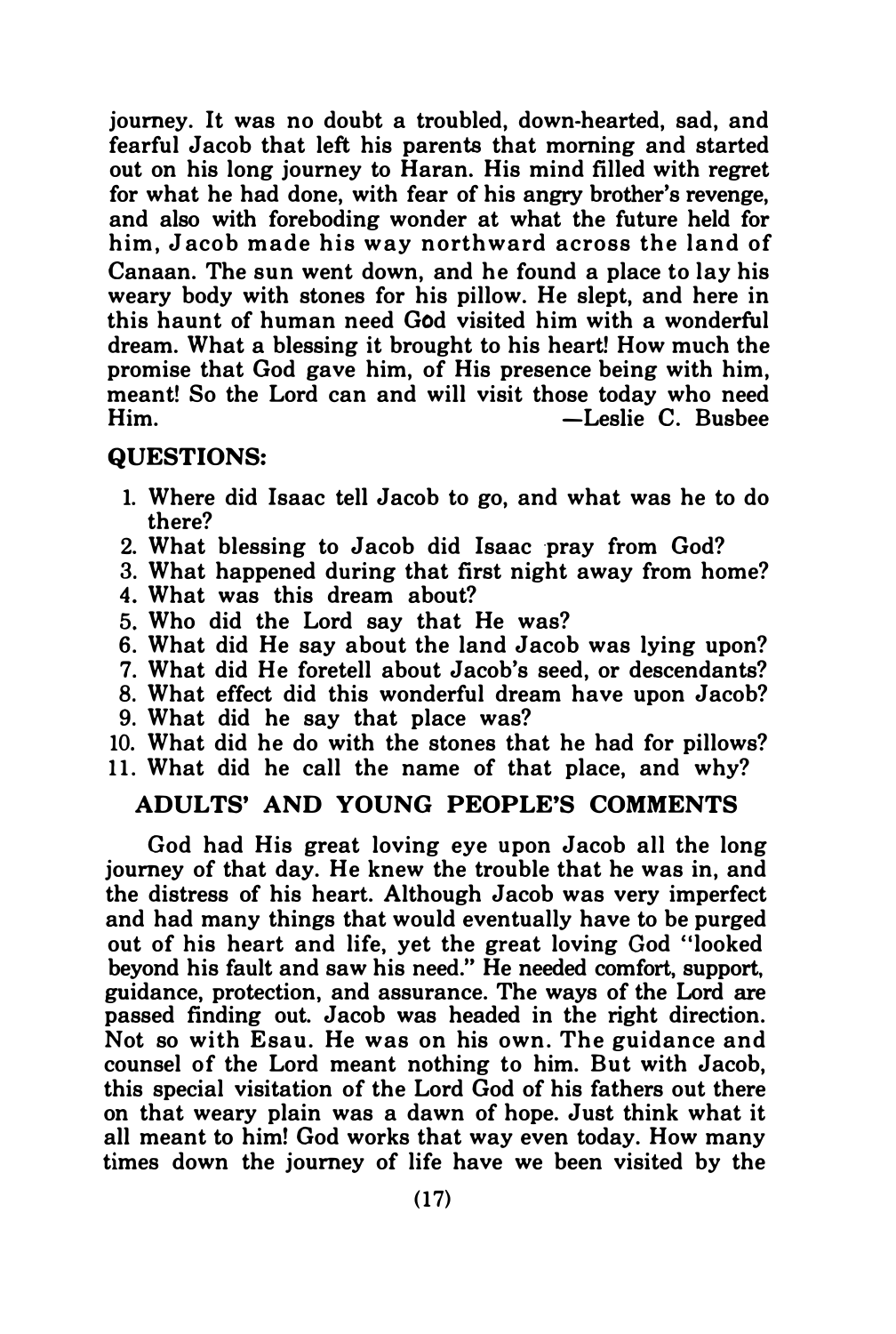Lord in the depths of trial, heartache, and adversity! Perhaps in a dream, or in a moment of inspiration in prayer or the service of God, the Holy Spirit fills our soul with counsel, light, comfort, and courage. It is all part of the faith experience. As we incline our hearts toward the Lord, and strive to follow His biddings, He meets us with blessings and joys unknown before. Some have likened the angels of the dream ascending and descending unto our prayers going up and the answers coming down. What a comfort was given that God was going to be with him, and was going to keep him from evil and bring him back! Some, in their studies of Jacob, have enlarged upon his faults and magnified his supplanting nature. But an overall view of Jacob's life brings to light most of all the goodness and mercy of God. Jacob had his faults, to be sure, but through it all God was leading him on the way to better things and victory over his own ways to find God's ways. How wonderful that He can and will work the same for us today! -Leslie C. Busbee

#### FOOD FOR THOUGHT

As the Lord stood above the ladder in Jacob's dream, He told him, "I am the Lord God of Abraham thy father, and the God of Isaac." I am sure that this was a comfort to Jacob, but even more so the promise that the Lord would be his God also. What a comfort to Jacob to have this brought down personally to him. I am glad that God didn't stop there. He included Jacob's seed. That included you and me. By adoption we can be of Abraham's seed. The Lord will be the same God to us as He was to Abraham, Isaac and Jacob.

This dream was to reassure Jacob that God was not far off. Today God is even closer to us. Jesus came into this. world to reconcile us to God so that He, by His Spirit, could dwell within our hearts. This should bring such joy into our hearts that we would make our life a pillar before Him and pour the oil of praise upon it.

It was a fitting name Jacob designated this place of comfort; "the House of God." It is in the "church of the living God, the pillar and ground of the truth," I Tim. 3:15, that we today find the angels as "ministering spirits, sent forth to minister for them who shall be heirs of salvation." Heb. 1:14. Time and salvation have brought us "unto the city of the living God, ... and to an innumerable company of angels, to the general assembly and church of the firstborn, which are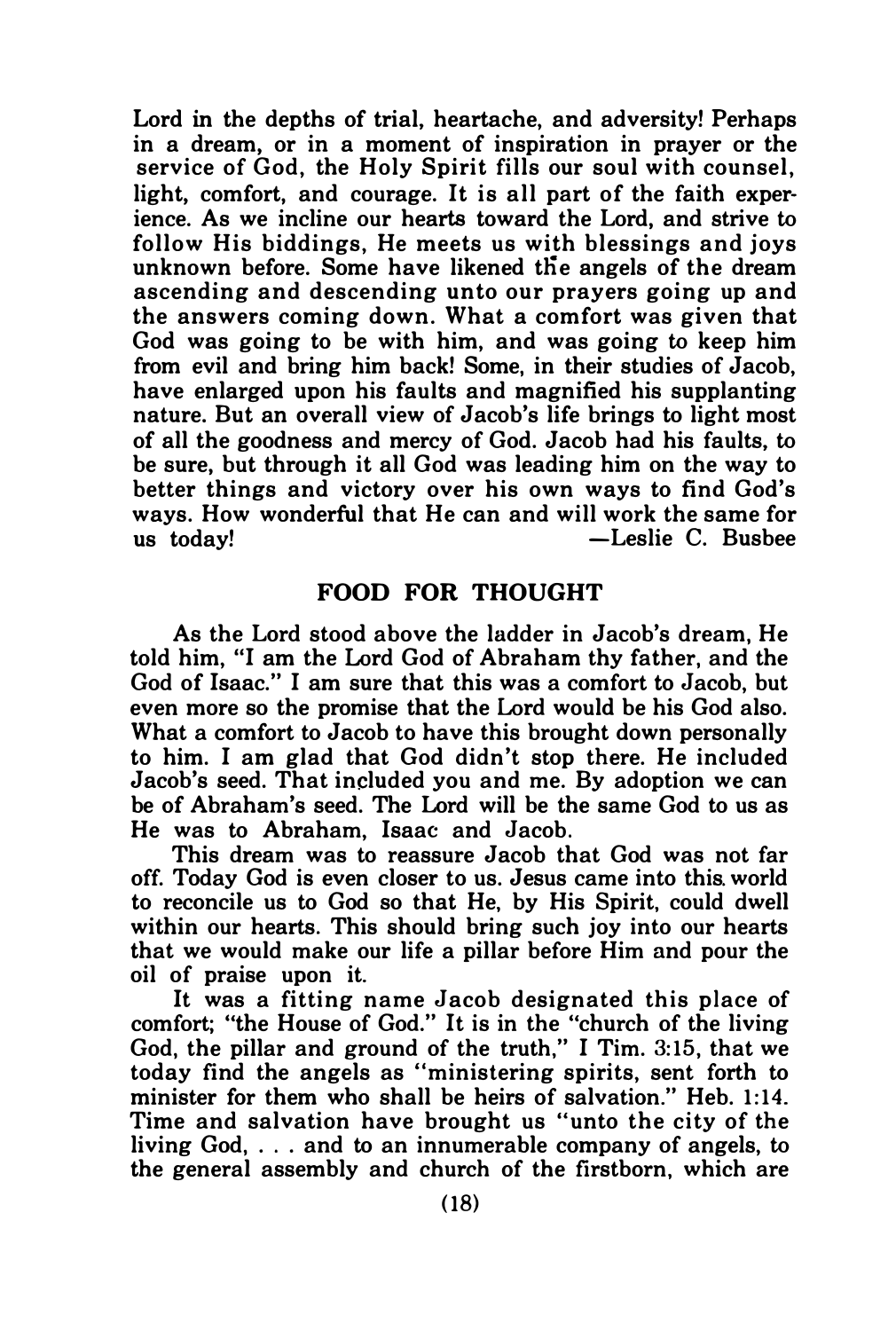written in heaven, and to God, the Judge of all, and to the spirits of just men made perfect. And to Jesus the mediator of the new covenant, and to the blood of sprinkling." Heb. 12:22-24. -Wayne Murphey

## -------0------- THE DARK NIGHT

As you ascend from the vale of Rochdale, on the western side, skirting the hamlet of Spotland, near the Moorlands, the valley opening to the right reveals the tops of Long Ridge and Knowl Hill. On the rising ground near the summit of Long Ridge, stand a few white-washed cottages, and a farm called Bank House. In this house the old-fashioned, broad oak stairs once served as a pulpit for Mr. Wesley; and, in a large field behind, Mr. Whitfield, surrounded by a crowd, gathered from hill and dale, poured forth his rolling eloquence with such mighty power, that the echo reverberated from the rocks on the opposite side of the valley. Many a rustic returned to his lonely homestead, long to remember the passing visits of these messengers of the cross; and though, in those days of moral darkness, the seed often fell on stony ground, still, in many places, it produced lasting fruit. A spirit of inquiry pervaded the minds of the people, the old, long-neglected family Bible was taken down from the dusty shelf. Twos and threes met together for prayer; earnings and savings were dedicated to the building of houses where they might meet for the worship of God. Hundreds and thousands of churches sprang up amidst the rejoicings of the new-born myriads, the results of the revival of the eighteenth century.

In the valley betwixt Shelf Hill and Long Ridge, one of these rural temples was erected. Men and women, whose hearts God had touched, brought willingly their offerings; and on the day of its dedication, amidst tears of thanksgiving, the people shouted aloud for joy. And, from that day to this, the Sabbath morning brings groups of old and young, from their scattered homes on the uplands, to join in the duties of the school and the worship of this sanctuary. The "short and simple annals" of these poor of the earth, but candidates for heaven, would, undoubtedly, be interesting; and one of them, who for many years had mixed with the happy gatherings of the school and church, constitutes the principal subject of this narrative.

There he comes, with his trembling step, his wrinkled but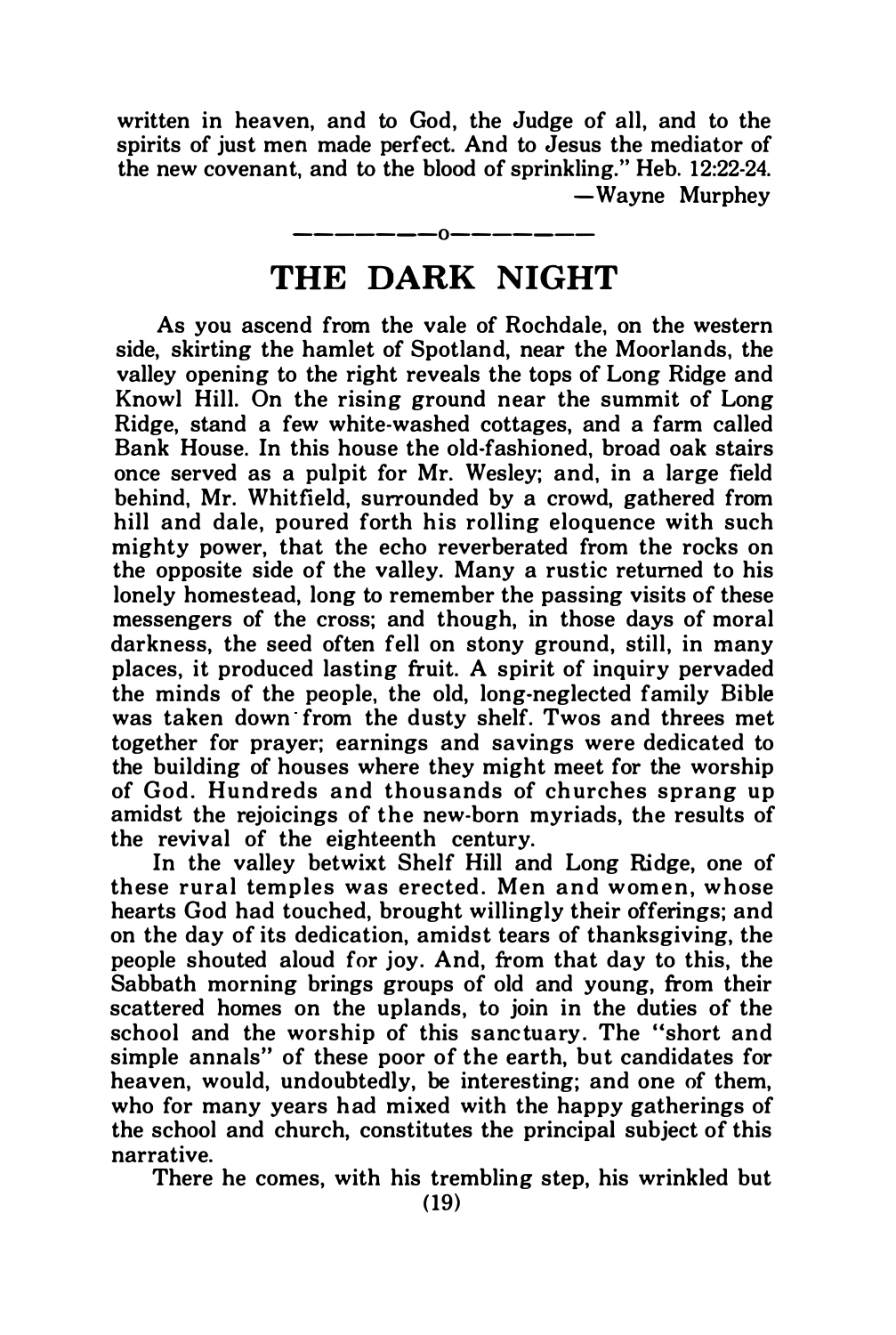pleasing countenance, and his nicely combed gray locks; bending under the weight of years, and the effects of many sorrows, he leans heavily on his staff. See with what evident delight he once more enters the house of God; and, as he slowly walks down the aisle to take his accustomed seat, the eyes of young and old seem to say, "Welcome, old Richard." But Richard had once been young; his step had once been firm, his body erect, his countenance radiant with health and vigor, and in the obscure hamlet where he resided he "had stood in his lot." Hard had been his toil, numerous his bereavements, and many his tears; yet he had lived an unobtrusive and happy man; for there is a depth in genuine piety which the plummet of adversity can never fathom. A laboring man with a sickly wife and a numerous family of small children, all depending on him to supply their daily wantsmanfully and unflinchingly s truggling to obtain the bare necessities of life, at the same time careful to watch over their morals, and train them for heaven-such a man is one of nature's worthies-one of earth's noblemen. How delightful when, after the toils of the day, the "saint, the husband, and the father," gathering his young charge around the family altar, reads to them out of the Holy Book, kneels with them at the throne of grace, pouring out his soul in thanksgiving to God for past mercies, asking for wisdom, that he may "command his children and his household after him!"

If the angels that are sent forth to minister to those that shall be heirs of salvation-if those swift-winged messengers of mercy ever halt on their glad journeys through the skies, surely it will be to look on one of these bright spots, where the sons of toil, bowing down before the Eternal, gather for themselves and little ones the rich harvest of Heaven's blessings.

One evening in autumn, when Richard was offering up his evening sacrifice, he was led to pray earnestly for his numerous family:-that not one of them might miss the way to heaven; that through all the temptations which they might have to pass—through all the troubles and dangers of the wilderness, not one of them should be found straying in forbidden paths; and that, after the storms of life were over, they might all be gathered into the heavenly fold of the Good Shepherd, never to part again. Reader, mark that night's prayer! Richard prayed that the whole might ultimately meet where there is no more parting. Shall they go before? or shall they follow after? Shall the shaft of death be thirteen times hurled, laying them one by one dead at his feet, and he, in the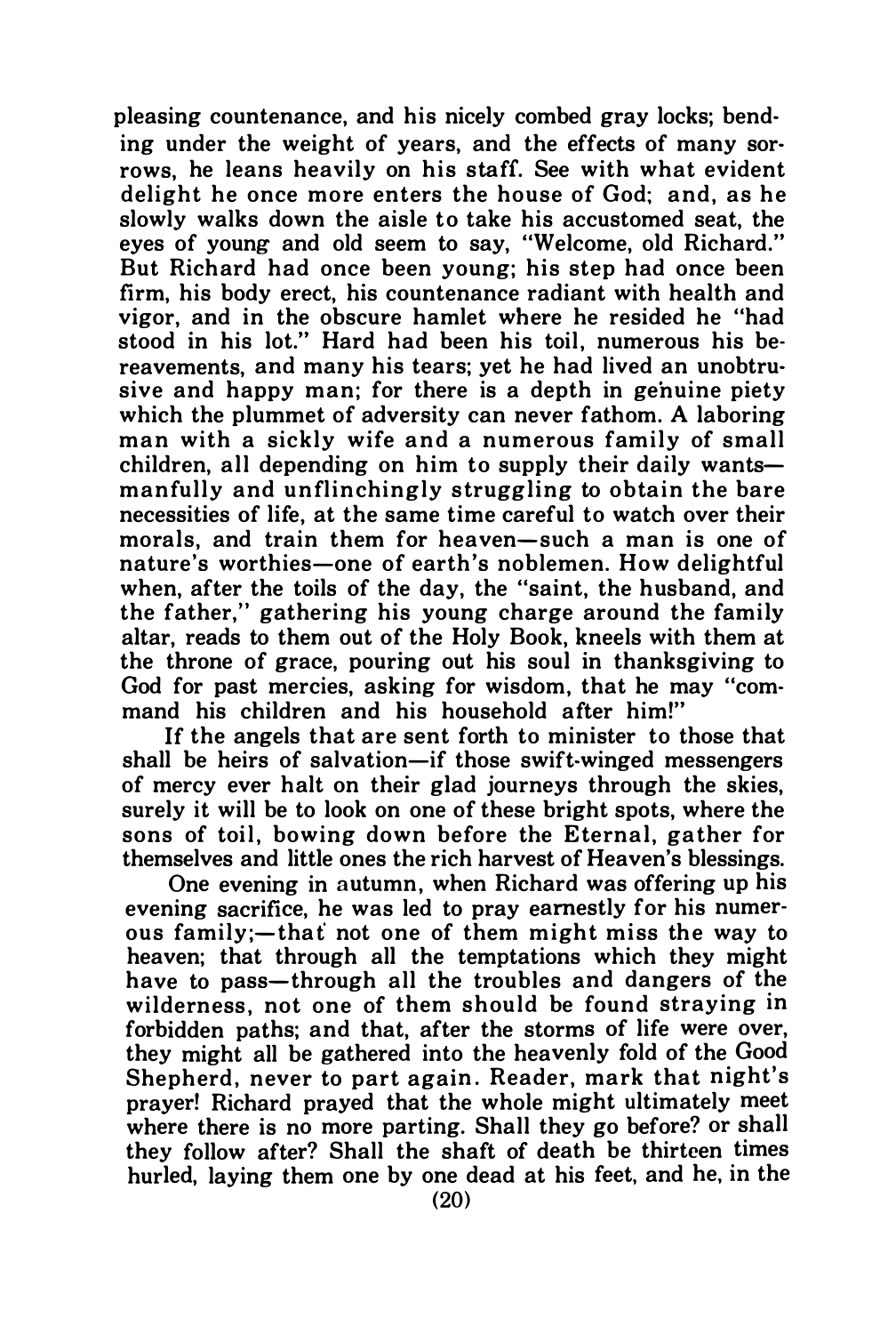bitterness of spirit, exclaiming, "I shall go unto them, but they shall not return unto me?" or shall he be the first to go and hail them, one by one, as they enter the gates of Paradise? God often answers our prayers; but God's mode of answering them we must leave with Himself.

During that night's devotion, Ellen, their eldest daughter, a fine young girl of eighteen, was much affected, and after the younger children had retired to rest, she wept bitterly. On recovering herself, so as to be able to speak, she said, "0 Father! I shall be soon gathered to that fold you have been praying we may all one day reach. I shall be the first to go. I feared to tell you and Mother, knowing you have enough to bear, but I cannot longer hide the truth; I feel I am fast sinking into an early grave."

The anguish of that night Richard long remembered. The bitterness of death-the death of his firstborn-the mother's stay and the father's joy-to be smitten down at the moment of her greatest promise, how agonizing the thought! Yet this very thing had been feared. For several months the parents had held anxious counsel respecting Ellen's altered looks; but when the child herself confirmed their painful suspicions, the stroke fell with crushing effect. This was the first stroke, but not the last, that Richard was destined to feel.

Ellen's case soon became hopeless. Consumption, that insatiable monster, which knows no mercy-that insidious foe, that comes by stealth, and lays its fatal finger on its fated victim, leaving, by the touch, the bright eye, the hectic flush, the hollow cough, and the morning sweat; consumption, that greedy, tantalizing, but certain destroyer, which annually sweeps into the grave its tens of thousands, had selected Ellen for his prey. And now were to be seen the fruits of Sunday school instruction, and of piety at home. Step by step as she neared the tomb, the fear of death departed; so wonderfully does God adapt His grace to the altered circumstances of His children. Never yet was dying strength withheld from dying saints. The Christian, in his walk through the valley of the shadow of death, finds that to him it is but a shadow. Millions of redeemed have entered this valley smiling-God's presence chasing away all their fears, and imparting unspeakable joys. Millions of dying Christians, since the days of St. Paul, have been able to appropriate some of his last words-"There is laid up for me a crown."

Sunday schools have many trophies. Sowers in tears and reapers in joy are far more numerous than falls to the lot of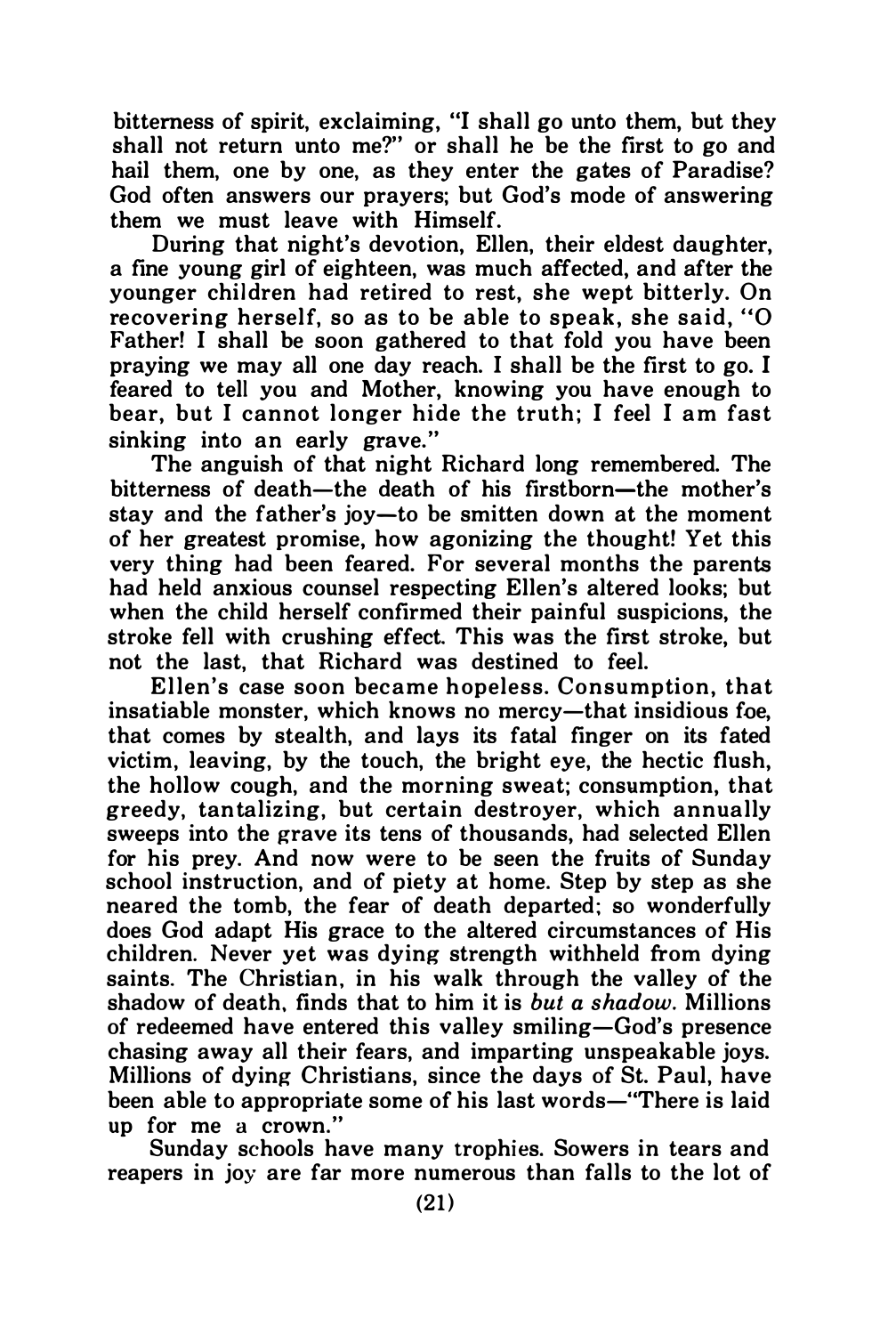mortals to know; and though Ellen first learned to lisp the name of Him who said-"Suffer little children to come unto me," on the spot where children ought first to learn-her mother's knee-yet the school had been to her a happy place, and to many of her classmates the house of mercy. One Sunday, the teacher received a message requesting that she would bring with her all the scholars of the class in which Ellen had spent many peaceful hours, that she might see them once more. The teacher communicated Ellen's wish to her young friends. The books were closed in silence; a tear stood in every eye. Two and two, headed by their kind teacher, with hearts of sadness, they wended their way to the house of death; weeping they gathered round her bed. Did Ellen weep? No. The young, the healthy and the strong, through their blinding tears, beheld the wasted form of one they all loved, her pale countenance radiant with raptures of holy joy; and while, at her request, they all kneeled down, and their sobs drowned the voice of the teacher engaged in prayer, still Ellen did not weep. She clasped her thin white hands, and smiled: and when, at parting, they, one by one, took her clammy hand, to say the sad "Farewell," still she smiled, and, in a feeble whisper, said—"I die in peace: meet me in heaven."

> (Continued on Page 40) -------0-------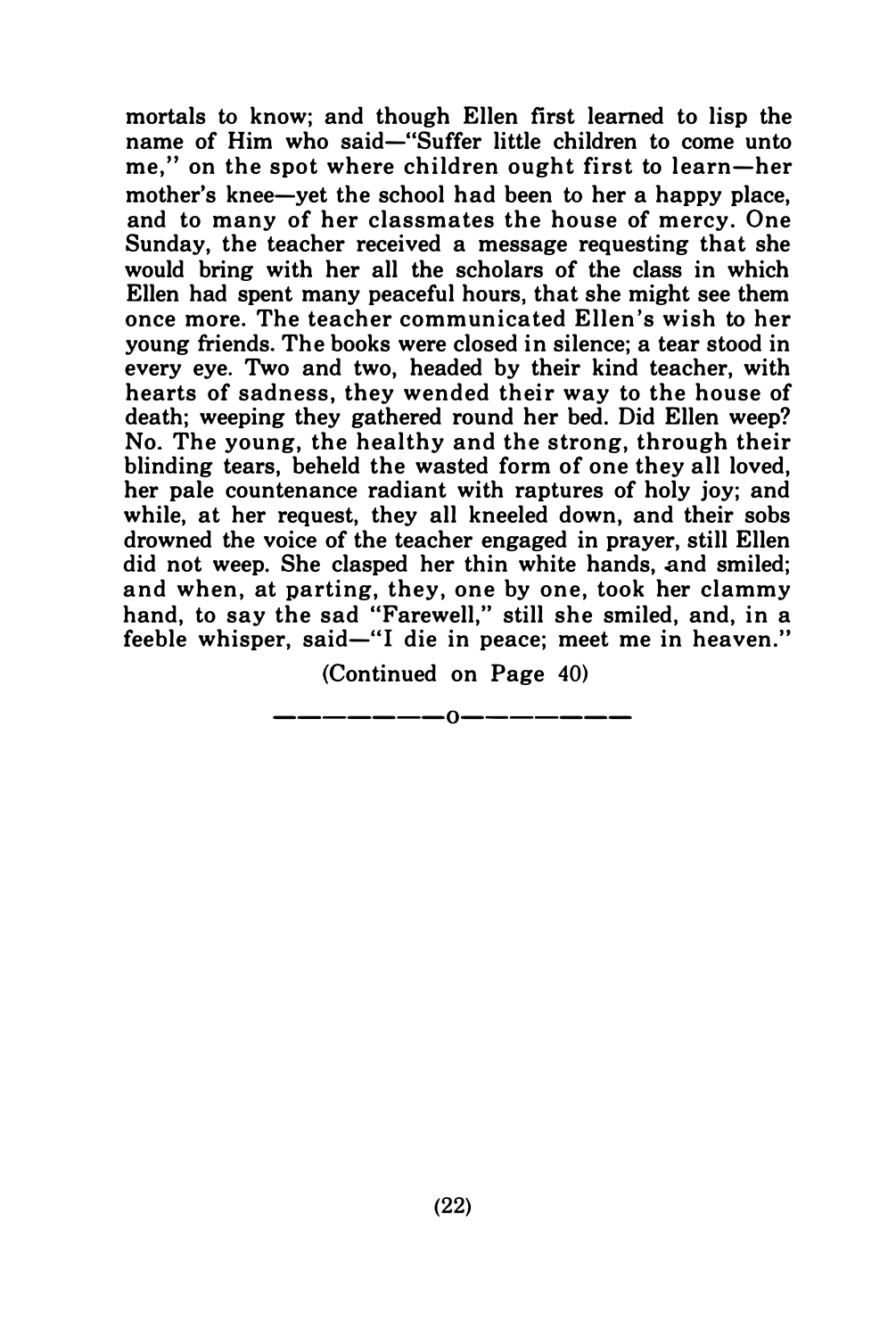#### JACOB IS CHANGED TO ISRAEL

Genesis 32:1 And Jacob went on his way, and the angels of God met him.

2 And when Jacob saw them, he said, This is God's host: and he called the name of that place Mahanaim.

6 And the messengers returned to Jacob, saying, We came to thy brother Esau, and also he cometh to meet thee, and four hundred men with him.

7 Then Jacob was greatly afraid and distressed: and he divided the people that was with him, and the flocks, and herds, and the camels, into two bands;

8 And said, If Esau come to the one company, and smite it, then the other company which is left shall escape.

9 And Jacob said, 0 God of my father Abraham, and God of my father Isaac, the Lord which saidst unto me, Return unto thy country, and to thy kindred, and I will dwell with thee:

10 I am not worthy of the least of all the mercies, and of all the truth, which thou hast shewed unto thy servant; for with my staff I passed over this Jordan; and now I am become two bands.

11 Deliver me, I pray thee, from the hand of my brother, from the hand of Esau: for I fear him, lest he will come and smite me, and the mother with the children.

12 And thou saidst, I will surely do thee good, and make thy seed as the sand of the sea, which cannot be numbered for multitude.

24 And Jacob was left alone; and there wrestled a man with him until the breaking of the day.

25 And when he saw that he prevailed not against him, he touched the hollow of his thigh; and the hollow of Jacob's thigh was out of joint, as he wrestled with him.

26 And he said, Let me go, for the day breaketh. And he said, I will not let thee go, except thou bless me.

27 And he said unto him, What is thy name? And he said, Jacob.

28 And he said, Thy name shall be called no more Jacob, but Israel: for as a prince hast thou power with God and with men, and hast prevailed.

29 And Jacob asked him, and said, Tell me, I pray thee, thy name. And he said, Wherefore is it that thou dost ask after my name? And he blessed him there.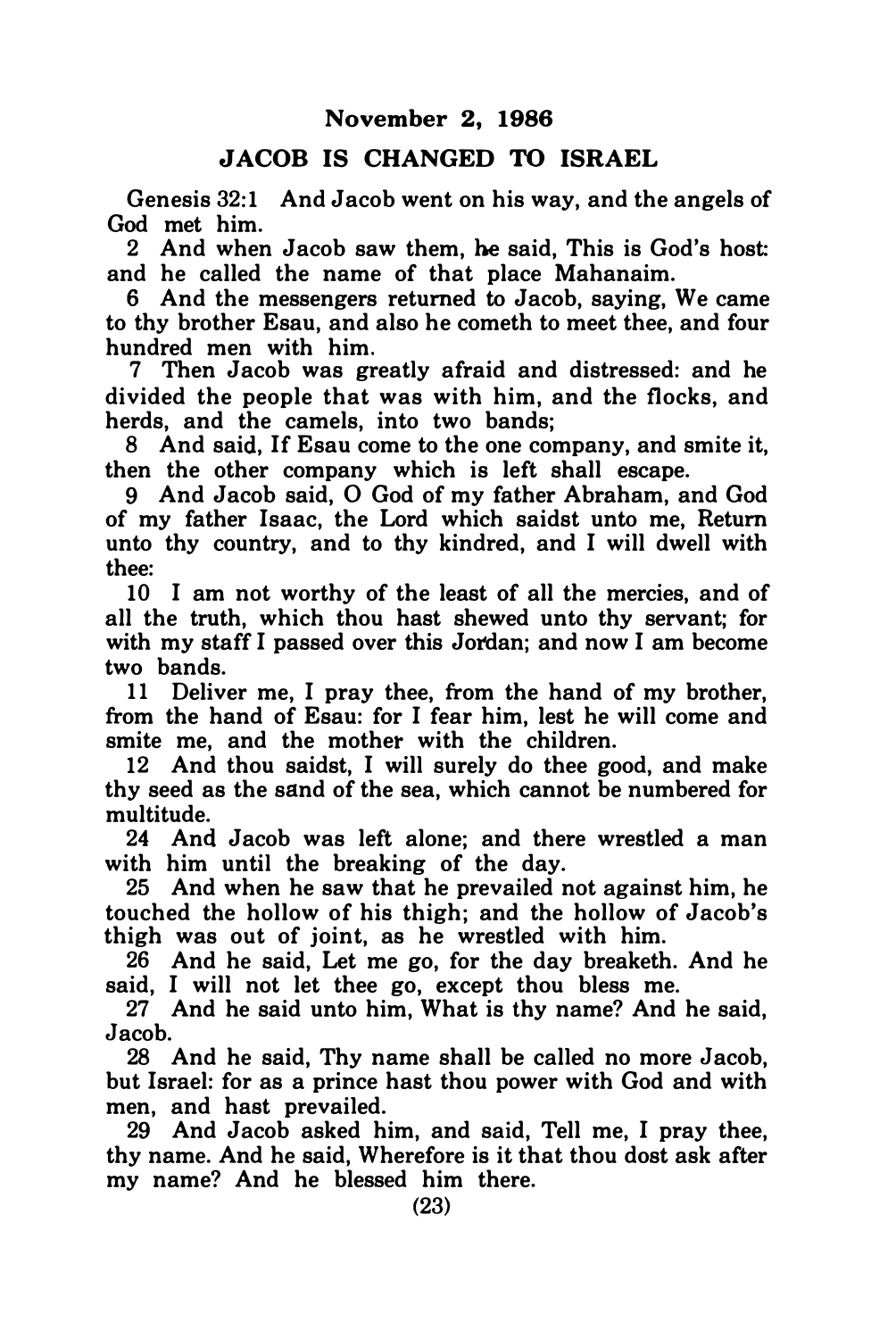30 And Jacob called the name of the place Peniel: for I have seen God face to face, and my life is preserved.

Memory Verse: I will lift up mine eyes unto the hills, from whence cometh my help. My help cometh from the Lord, which made heaven and earth. Psalm 121:1, 2.

Central Thought: There comes a time in a person's life when he runs out of all of his resources, his devices, and his own wisdom; thus bringing him to a place where he can put his trust in God alone and find the wonderful treasure and benefit of His divine help.

Word Definitions: Jacob: One who takes by the heel, supplanter. *Israel*: In the Hebrew it is a union of two words, namely, "sarah" (kin to the name of his grandmother, Sarah) which means, one who prevails or rules; and "El", which is one of the Hebrew names for God. The conclusive meaning is: "One who prevails or rules with God."

#### LESSON BACKGROUND

We left Jacob in our previous lesson rejoicing over the comfort that God's revelation had brought to him. In our lesson today, twenty years have passed by. God has blessed Jacob to be able to leave Haran to return to Canaan. The intervening years we will omit which have to do with Jacob's varied experiences in obtaining his wives and the bringing forth of his children. It is interesting to note, however, that Jacob found his equal in Laban, his father-in-law, as a supplanter and deceiver. But, as God promised, He was with Jacob through it all. Now we find Jacob returning to his native land with his wives, children, cattle, and wealth. He sends messengers to the land of Seir, the country of Edom, where his brother Esau dwelt. He is desiring to find grace in his brother's sight. Twenty years before this his brother has threatened to kill him. He expresses a show of his possessions, perhaps hoping that Esau might be impressed to make a truce. But, no! Esau is coming to meet him with four hundred men. In fear and distress, Jacob turns his prayer to Almighty God, the God of his father, and the God of Abraham. He knows the Lord has told him to return, but he feels that he is not worthy of the least of His mercies. He sends everyone over the brook and he is left alone. It is a crisis in his life. We all face crises and mountainous woes in our lives when all our resources fail and we look solely to God for help. What a blessing such times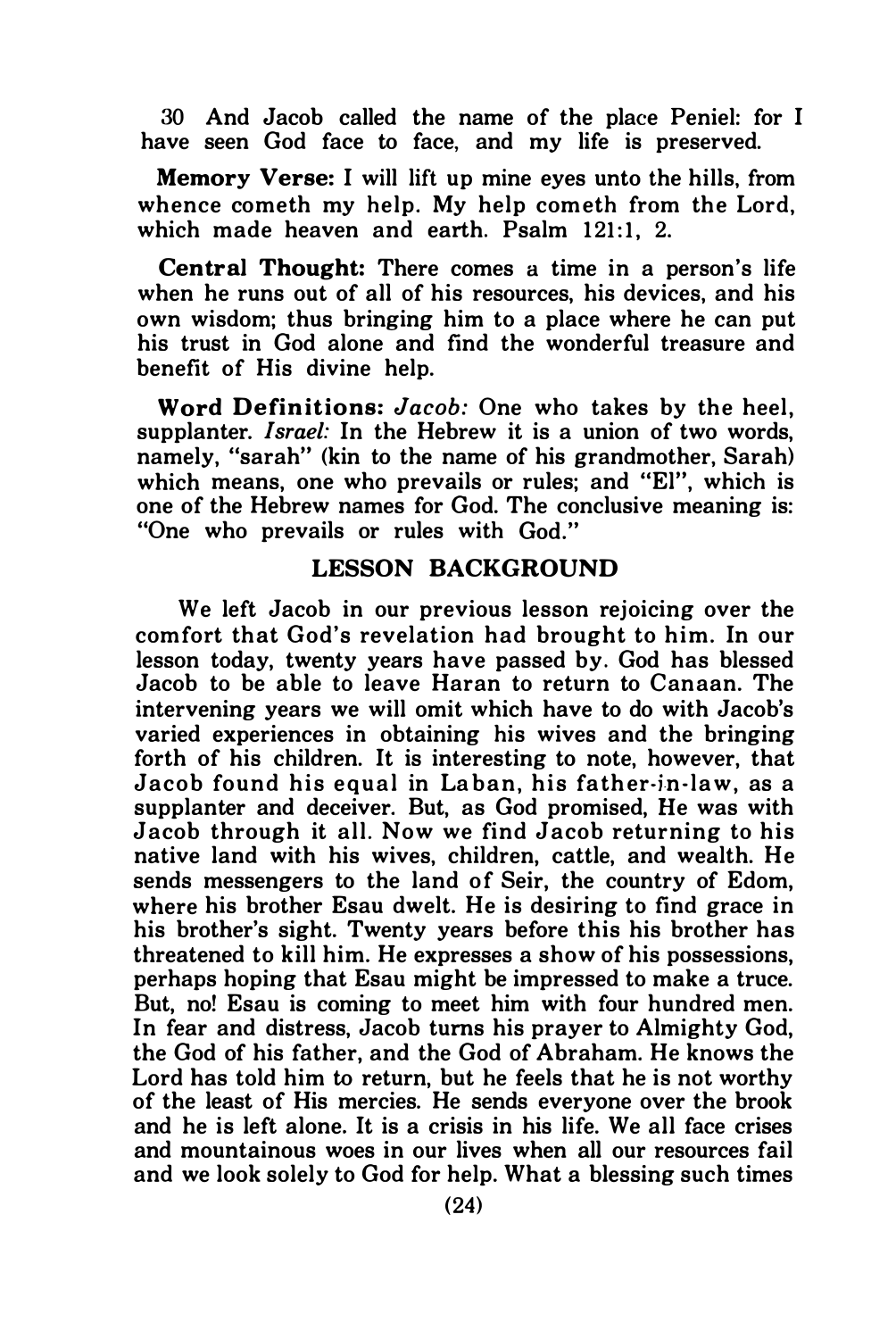are! Lord, help us to be willing to wrestle and hold on to the promises of God! We can also prevail and conquer as Jacob  $-L$ eslie C. Busbee

#### QUESTIONS:

#### QUESTIONS:

- 1. Who did Jacob meet as he went on his way?
- 2. What are angels for?
- 3. What did the messengers tell Jacob concerning his brother Esau?
- 4. Why did Jacob divide his company into two bands?
- 5. How did Jacob feel about himself in his prayer to God?
- 6. How was Jacob's wrestling with the angel a blessing to him?
- 7. Are we going to have to wrestle in our experiences with God?
- 8. Did Jacob's wrestling give him victory or was it the hold that he had on God?
- 9. What happened to Jacob during the wrestling?
- 10. Does God ever wound or cripple us in His testing our faith?
- 11. What was Jacob's name changed to?
- 12. What did he call that place and what did he say about it?

#### ADULTS' AND YOUNG PEOPLE'S COMMENTS

God saw in Jacob something that He could work with. God knew how to bring him to the place where the supplanting nature could be replaced with a prevailing and victorious spirit of faith, trust, and steadfastness for the right. And this is what He accomplished. The threat of Esau and the memory of how he had done his brother filled his soul with a sense of weakness and helplessness. It was like a great insurmountable wall looming up in his path. Nothing in his bag of tricks gave any assurance of success. In fact, his bag of tricks was threadbare and weather worn. All had leaked out. He had nothing but the pleading of God's mercies (which he felt he was not worthy of) and the determination to hold on to God until the victory and blessing came. If we live for Jesus in this world today, we are going to face many times just like this. The Lord was bringing Jacob to the place that He wanted him, and that was a place of utter abandonment to God and sole dependance upon Him. Jacob had a disposition and a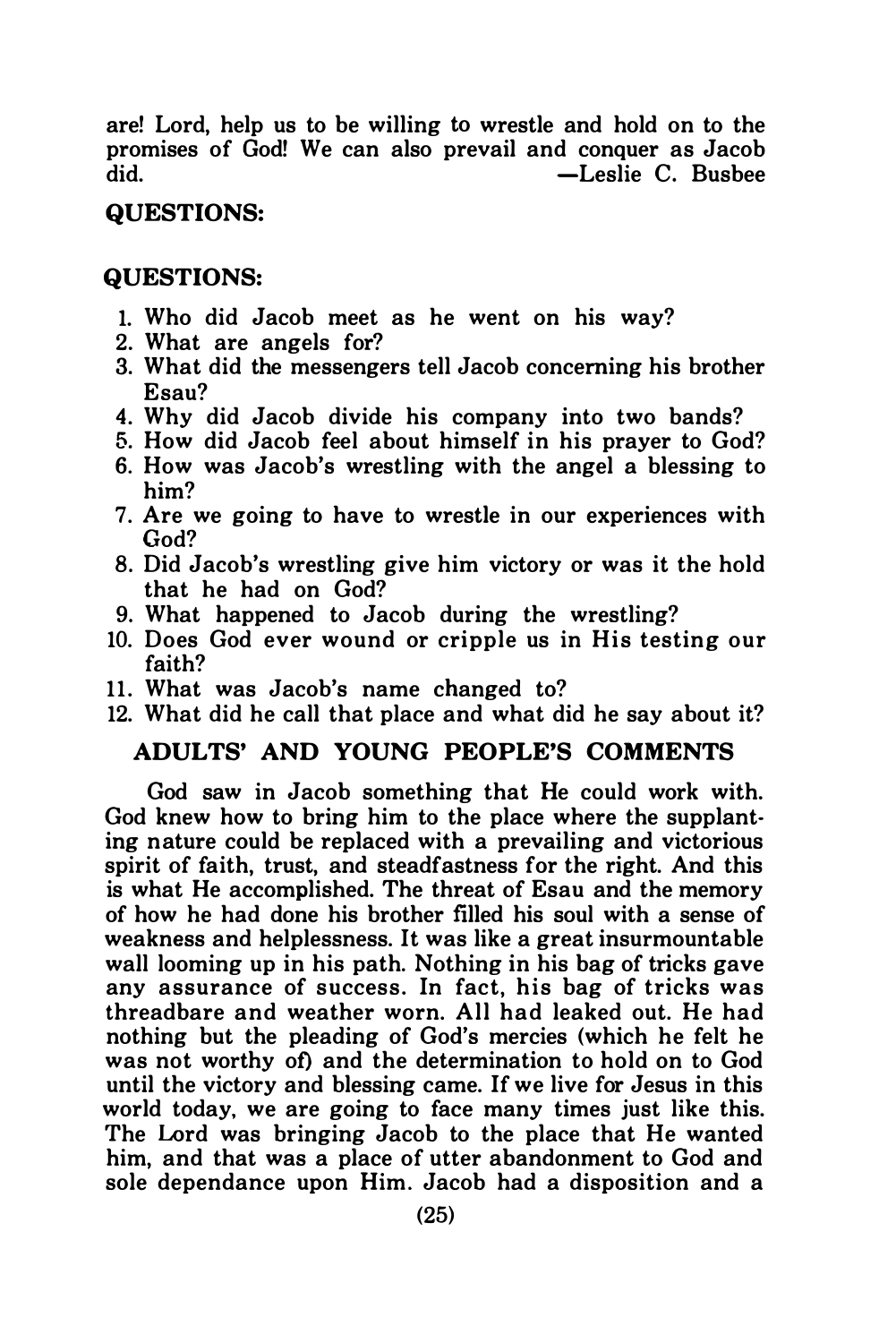nature that had to be subdued, conquered, overcome, and destroyed. God was working with him, and brought all these things about so that Jacob could face up to the battle and overcome. God will work that way with us today. There are things about our temperaments and attitudes that need refining and correction. If we truly love God and are willing to take His way, He is faithful to lead us into paths of correction and discipline that will help us to overcome and triumph. Thank God for His wise and unfailing help!  $-L$ eslie C. Busbee

#### FOOD FOR THOUGHT

Notice God started the wrestling, and Jacob resisted continuously. He still felt he was competent to manage his own affairs, apart from God. Jacob had succeeded in almost everything he had attempted, and it was natural he thought he ening he had attempted, and h was hadded to inought he could win out against this powerful foe. It is a serious thing to resist God. This was a physical struggle, yet in importance it is second to the spiritual struggle. God has to deal with us many times on physical and material levels to get lessons of spiritual importance to us. The losses that come to us are intended to draw us closer to God and help us to surrender to God. Let God work and let Him receive the glory.

Jacob's thigh had to be touched before he would surrender. Paul spoke of the "thorn in the flesh" which he prayed three times to be removed, but God did not remove it; He only promised sufficient grace. Paul surrendered, and said, "Most gladly therefore will I rather glory in my infirmities, that the power of Christ may rest upon me .... I take pleasure ... in distresses for Christ's sake: for when I am weak, then am· I strong." II Cor. 12:9, 10. Jacob in his helplessness said, "I will not let you go except you bless me." Now he is prevailing and clinging after he surrendered to the will of God. He confessed that he was Jacob, which means "a supplanter." Now since his surrender to God his name was changed to Israel, which means he now has power with God and man.  $-M$ . Miles (Written in 1971)

———————0———————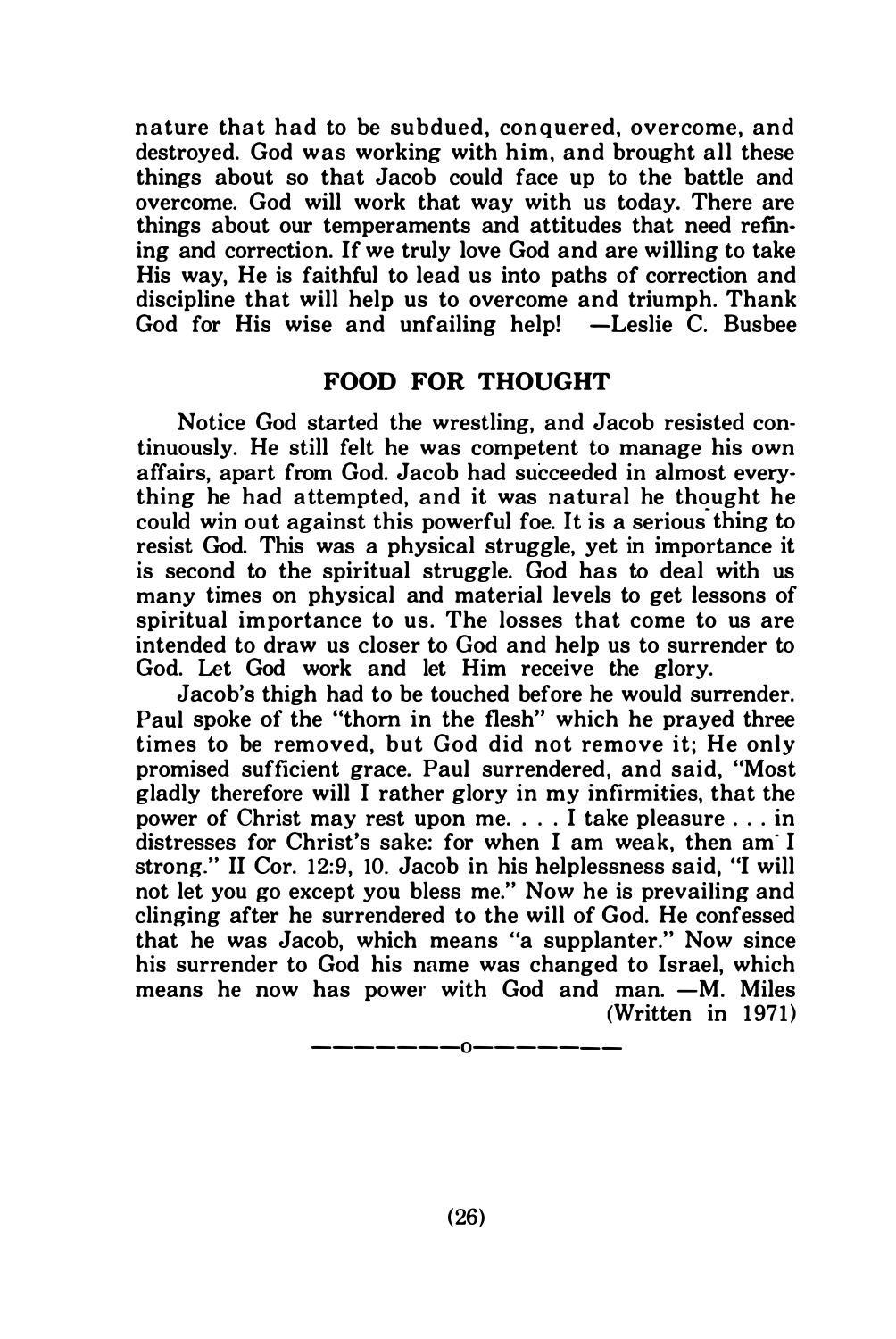#### JACOB BLESSES JOSEPH AND HIS SONS

Hebrews  $11:21$  By faith Jacob, when he was a-dying. blessed both the sons of Joseph; and worshipped, leaning upon the top of his staff.

Genesis 48:1 And it came to pass after these things, that one told Joseph, Behold, thy father is sick: and he took with him his two sons, Manasseh and Ephraim.

2 And one told Jacob, and said, Behold, thy son Joseph cometh unto thee: and Israel strengthened himself, and sat upon the bed.

9 And Joseph said u nto his father, They are my sons, whom God hath given me in this place. And he said, Bring them, I pray thee, unto me, and I will bless them.

10 Now the eyes of Israel were dim for age, so that he could not see. And he brought them near unto him; and he kissed them, and embraced them.

11 And Israel said unto Joseph, I had not thought to see thy face: and, lo, God hath shewed me also thy seed.

12 And Joseph brought them out from between his knees, and he bowed himself with his face to the earth.

13 And Joseph took them both, Ephraim in his right hand toward Israel's left hand, and Manasseh in his left hand toward Israel's right hand, and brought them near unto him.

14 And Israel stretched out his right hand, and laid it upon Ephraim's head, who was the younger, and his left h and upon Manasseh's head, guiding his hands wittingly; for Manasseh was the firstborn.

15 And he blessed Joseph, and said, God, before whom my fathers Abraham and Isaac did walk, the God which fed me all my life long unto this day,

16 The Angel which redeemed me from all evil, bless the lads; and let my name be named on them, and the name of my fathers Abraham and Isaac; and let them grow into a multitude in the midst of the earth.

17 And when Joseph saw that his father laid his right hand upon the head of Ephraim, it displeased him: and he held up his father's hand, to remove it from Ephraim's head unto Manasseh's head.

18 And Joseph said unto his father, Not so, my father: for this is the firstborn; put thy right hand upon his head.

19 And his father refused, and said, I know it, my son, I know it: he also shall become a people, and he also shall be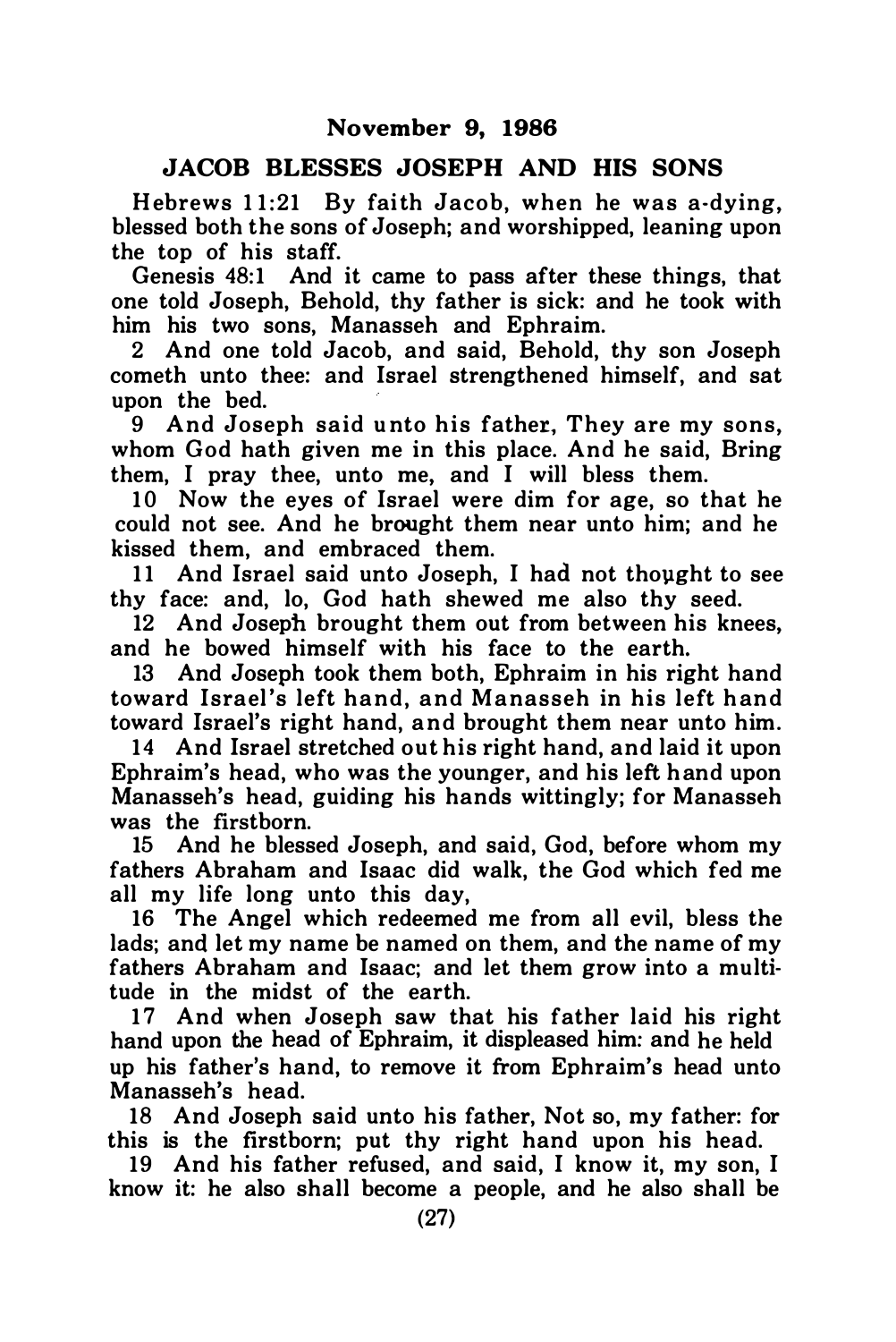great: but truly his younger brother shall be greater than he, and his seed shall become a multitude of nations.

20 And he blessed them that day, saying, In thee shall Israel bless, saving, God make thee as Ephraim and as Manasseh: and he set Ephraim before Manasseh.

21 And Israel said u nto Joseph, Behold, I die: but God shall be with you, and bring you again unto the land of your fathers.

Memory Verse: ... Blessed is the man that feareth the Lord, that delighteth greatly in His commandments. His seed shall be mighty upon earth: the generation of the upright shall be blessed. Psalm 1 12:1, 2.

Central Thought: Men and women of faithfulness to God leave an inheritance that will be passed on to future generations, an inheritance that will ultimately be shared by all the faithful and redeemed in that eternal world to come.

#### LESSON BACKGROUND

In the beginning of God's dealings with Abraham we find Him giving Abraham a promise concerning his seed, that is, his family in future ages. This thought about a man's descendants was an important one to Abraham and those who followed him. This was a very important phase of their faith. To them what was taking place at the present time was not nearly as important as what it was to ultimately lead to in a special future time. Each generation, therefore, becomes a vital link in a chain stretching to the future ages of eternity. We today are part of that chain. We should always be aware of what our forefathers mean to us and how precious is the heritage that they are passing down to us. It is the evidence of shallowness of heart and an ingrateful attitude for one to have little or no thought or appreciation for those who went before us. Someone communicated to us what we have in the grace of God, and someone before us communicated it to them. This has been God's plan, for each generation to minister to the following generation: fathers and mothers to children, etc. It is interesting to note in Adam Clarke's notes that the Angel referred to in verse 16 of our lesson in the Hebrew means Redeemer or Kinsman, very close in meaning to what Job said, "I know that my Redeemer liveth. . ." Job 19:25. The kinsman was the one who was to buy up the property in case of the death of the owner. The next of kin was to take over the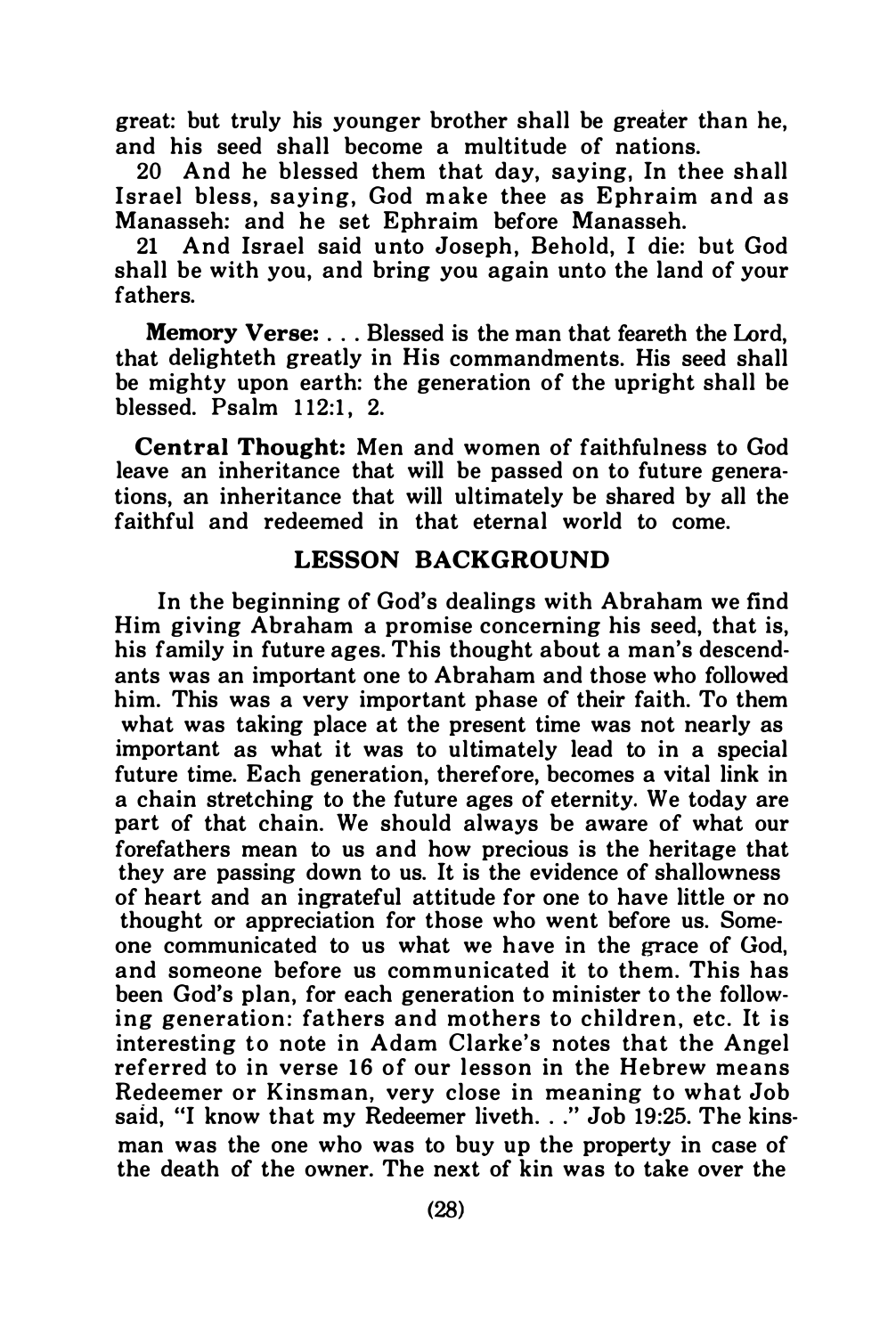inheritance, in Israel's later given laws, to keep the property in the family's name. And this Angel, this Kinsman, is Christ. Christ was certainly in the story of the life of Jacob. And He is our Redeemer, also. Some glorious day the redeemed of all ages shall meet in one grand reunion. What a day that will be! -Leslie C. Busbee

#### QUESTIONS:

- 1. Why did Joseph want his father Jacob to bless his two sons?
- 2. What was he thinking about in desiring this blessing?
- 3. What are the thoughts of a dying faithful man concerning those he leaves behind?
- 4. Ask yourself: How am I benefited by those who have gone on before me?
- 5. Then ask yourself: How will those who come after me be benefited by my life?
- 6. What did Jacob have to bless these two sons of Joseph with?
- 7. What made Joseph a special son?
- 8. What does the Scripture say that a wise son does to his father?
- 9. Why did Jacob deliberately put his right hand upon the younger son?
- 10. If every generation would receive the blessing of the generation before it, what kind of world would we be in now? What power in the world seeks to break this chain?

#### ADULTS' AND YOUNG PEOPLE'S COMMENTS

Joseph was blessed with two sons during his years in Egypt. The firstborn named Manasseh, means "forgetting", because said he, "God hath made me forget all my toil [or sorrow], and all my father's house." The name of the second son was Ephraim, which means "fruitful", for he said, "God hath caused me to be fruitful in the land of my affliction." Genesis 41:51, 52. Children are an heritage of the Lord, and <sup>2</sup>: the fruit of the womb is his reward. Psalm 127:3. God wants  $\frac{1}{2}$  godly people to raise up children and pass the seed of their  $\frac{1}{2}$  faith on down to the next generation. "Walk about Zion, ... Mark ye well her bulwarks, consider her palaces; that ye may tell it to the generation following." Ps. 48:12, 13. As Jacob laid his hands upon the heads of the two young sons of his beloved Joseph, he was looking far into the future. He was thinking of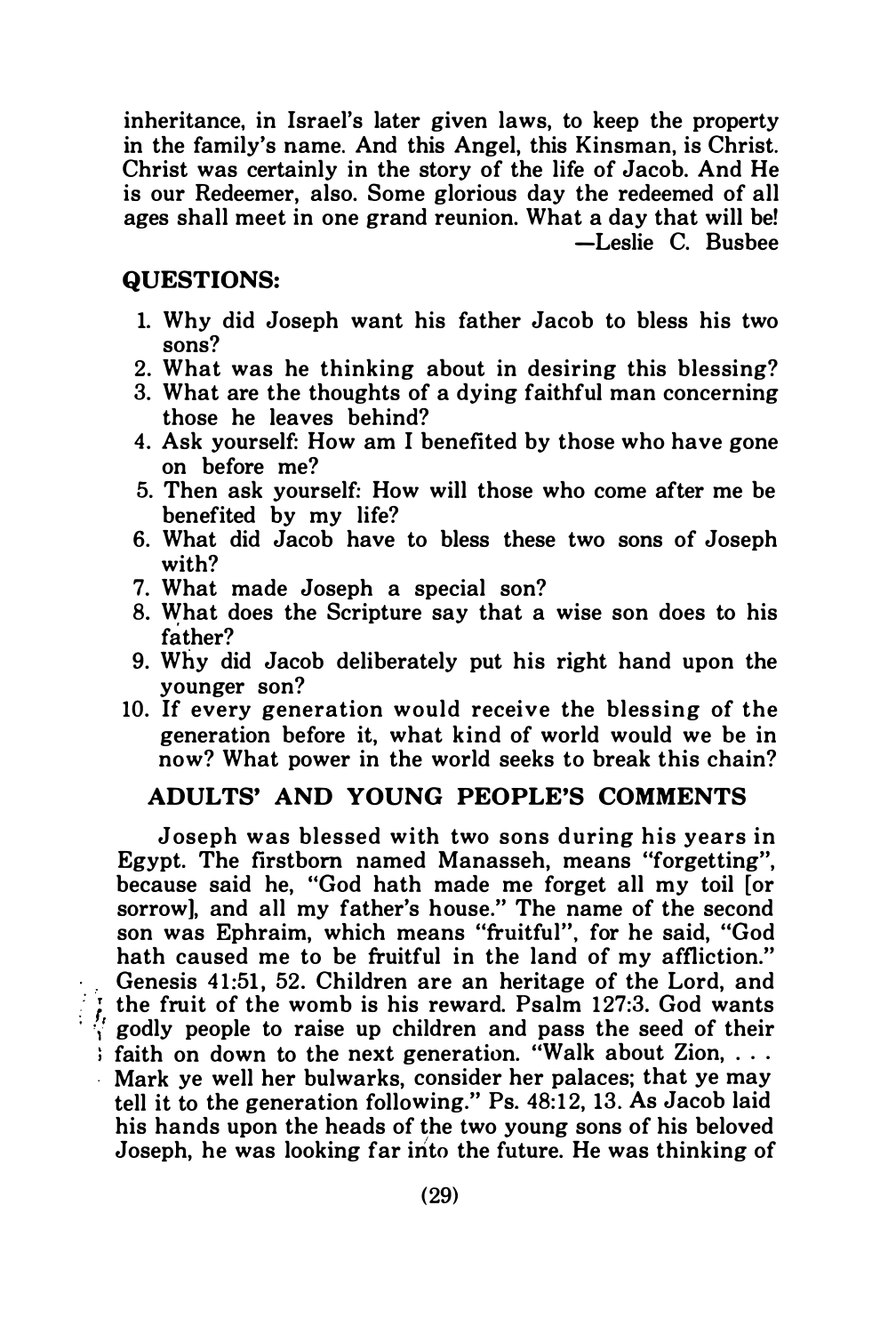generations far down the annals of time where people would be told of God's love and the covenant that he was a part of. The blessings from the Almighty God that he had realized and enjoyed he wanted to be a part of their lives, too. These two sons of Joseph were destined to replace the individual tribe of · Joseph in the future Israel. In later years Moses was to speak about the tribe of Joseph as the ten thousands of Ephraim and the thousands of Manasseh. Deut. 33:17. Jacob rejoiced that he was able to behold the offspring of his beloved son who had been separated from him for over twenty years. How good the Lord was to Jacob! As he said later to Pharaoh, ". . . few and evil have the days of the years of my life been, ... " Gen. 47:9. He is dying now at the age of 147 years. He did not live as long as Isaac or his grandfather Abraham, but he could bear witness of the goodness and mercy of the great Almighty God. -Leslie C. Busbee

## FOOD FOR THOUGHT

How easy it is for people to be exalted in their own estimation. Some people think the world evolves around them. This attitude was expressed on a sign displayed by a young man at the three hundredth anniversary celebration of a certain university. The sign read, "This university has waited 300 years for us." If we think that salvation is grand because of what we have made it, we are blind indeed. We enjoy the rich heritage of what has been left us by many ahead of us.

We enjoy freedom in this country because of the heritage left us by its God-fearing founders. This heritage has been preserved and passed to us by those who have preceded us. We enjoy the gospel of Christ because as its author and finisher, Christ left us a rich heritage. God has always had a people who feared and served Him, and passed His knowledge on to their children. Our concern should be that we would be a true link in this chain of truth and leave it for our children.

There are many people in our country today who neglect the responsibility that God has enjoined upon parents to train their children. Most children today spend very little time under a gpdly influence. As parents we need to take an active part in the future of our children. Notice that when Jacob blessed Ephraim and Manasseh, he saw great things in their future. Many parents give very little thought to the spiritual development of their children. We should see our children as men and women for God and consciously mold them in that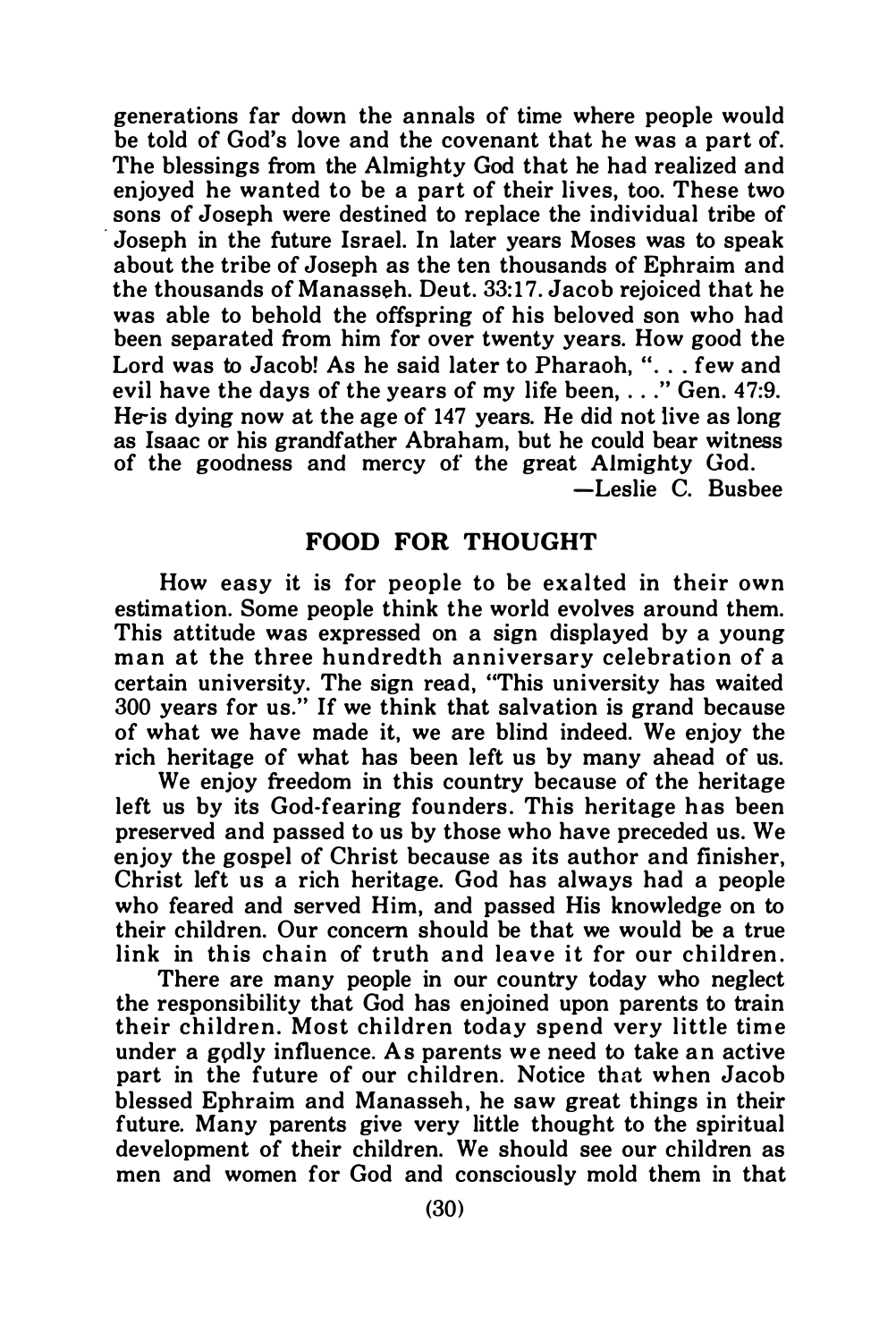direction. Make them aware of this blessing that you are sharing with them and they will be much more likely to think of themselves as serving God as adults. This will be a help to preserve them from the snare of sin in their youth.

-Wayne Murphey

## -------0------- November 16, 1986

#### JACOB BLESSES WITH THE SPIRIT OF PROPHECY

Genesis 49:8 Judah, thou art he whom thy brethren shall praise: thy hand shall be in the neck of thine enemies; thy father's children shall bow down before thee.

9 Judah is a lion's whelp: from the prey, my son, thou art gone up: he stooped down, he couched as a lion, and as an old lion; who shall rouse him up?

10 The sceptre shall not depart from Judah, nor a lawgiver from between his feet, until Shiloh come; and unto him shall the gathering of the people be.

11 Binding his foal unto the vine, and his ass's colt unto the choice vine; he washed his garments in wine, and his clothes in the blood of grapes:

12 His eyes shall be red with wine, and his teeth white with milk.

13 Zebulun shall dwell at the haven of the sea; and he shall be for an haven of ships; and his border shall be unto Zidon.

14 Issachar is a strong ass couching down between two burdens:

15 And he saw that rest was good, and the land that it was pleasant; and bowed his shoulder to bear, and became a servant unto tribute.

16 Dan shall judge his people, as one of the tribes of Israel.

17 Dan shall be a serpent by the way, an adder in the path, that biteth the horse heels, so that his rider shall fall backward.

18 I have waited for thy salvation, 0 Lord.

19 Gad, a troop shall overcome him: but he shall overcome at the last.

20 Out of Asher his bread shall be fat, and he shall yield royal dainties.

21 Naphtali is a hind let loose: he giveth goodly words.

22 Joseph is a fruitful bough, even a fruitful bough by a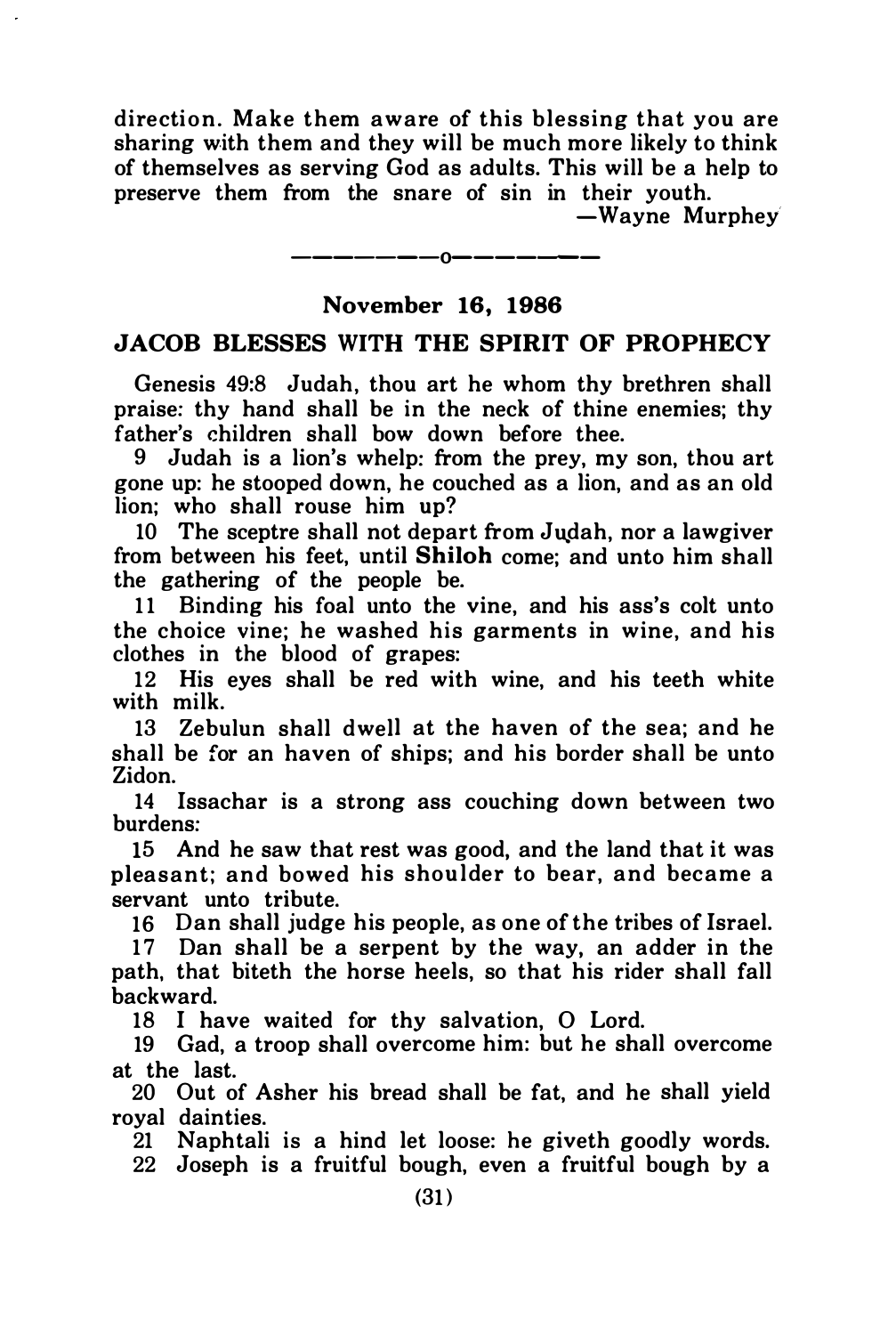well; whose branches run over the wall:

23 The archers have sorely grieved him, and shot at him, and hated him:

24 But his bow abode in strength, and the arms of his hands were made strong by the hands of the mighty God of Jacob; (from thence is the shepherd, the stone of Israel:)

25 Even by the God of thy father, who shall help thee; and by the Almighty, who shall bless thee with blessings of heaven above, blessings of the deep that lieth under, blessings of the breasts, and of the womb:

26 The blessings of thy father have prevailed above the blessings of my progenitors unto the utmost bound of the everlasting hills: they shall be on the head of Joseph, and on the crown of the head of him that was separate from his brethren.

27 Benjamin shall ravin as a wolf: in the morning he shall devour the prey, and at night he shall divide the spoil.

Memory Verse: But he is a Jew, which is one inwardly; and circumcision is that of the heart, in the spirit, and not in the letter; whose praise is not of men, but of God. Rom. 2:29.

Central Thought: Wonderful blessings are promised and in store for all who walk in the faith of our father Abraham, and will be upon all who are the true Israel of God.

Word Definitions: Lion 's whelp: young lion. Shiloh: rest giver, meaning Jesus Christ. Sceptre: dominion or rule. Foal: young donkey. Progenitors: forefathers. Ravin: to pluck off or tear apart from, in a cause to supply food. Gathering of the people: obedience of the people.

#### LESSON BACKGROUND

It was Jacob's time to leave this world. He called his twelve sons together to tell them what would befall them in the last days. To each son he had something to say. The first three eldest sons were not blessed as the others. Sad to say, they had allowed things to work in their lives that had blotted the name of Israel before the world. Reuben had been immoral with one of Jacob's wives. Simeon and Levi had acted unjustly by allowing their anger and hurt pride to go unrestrained and had slain in a neighboring city several men, one of whom was the chief of the city along with his son. They were not given a blessing. But to the rest whose blessings we include in our lesson Jacob bestows such wonderful predictions of happiness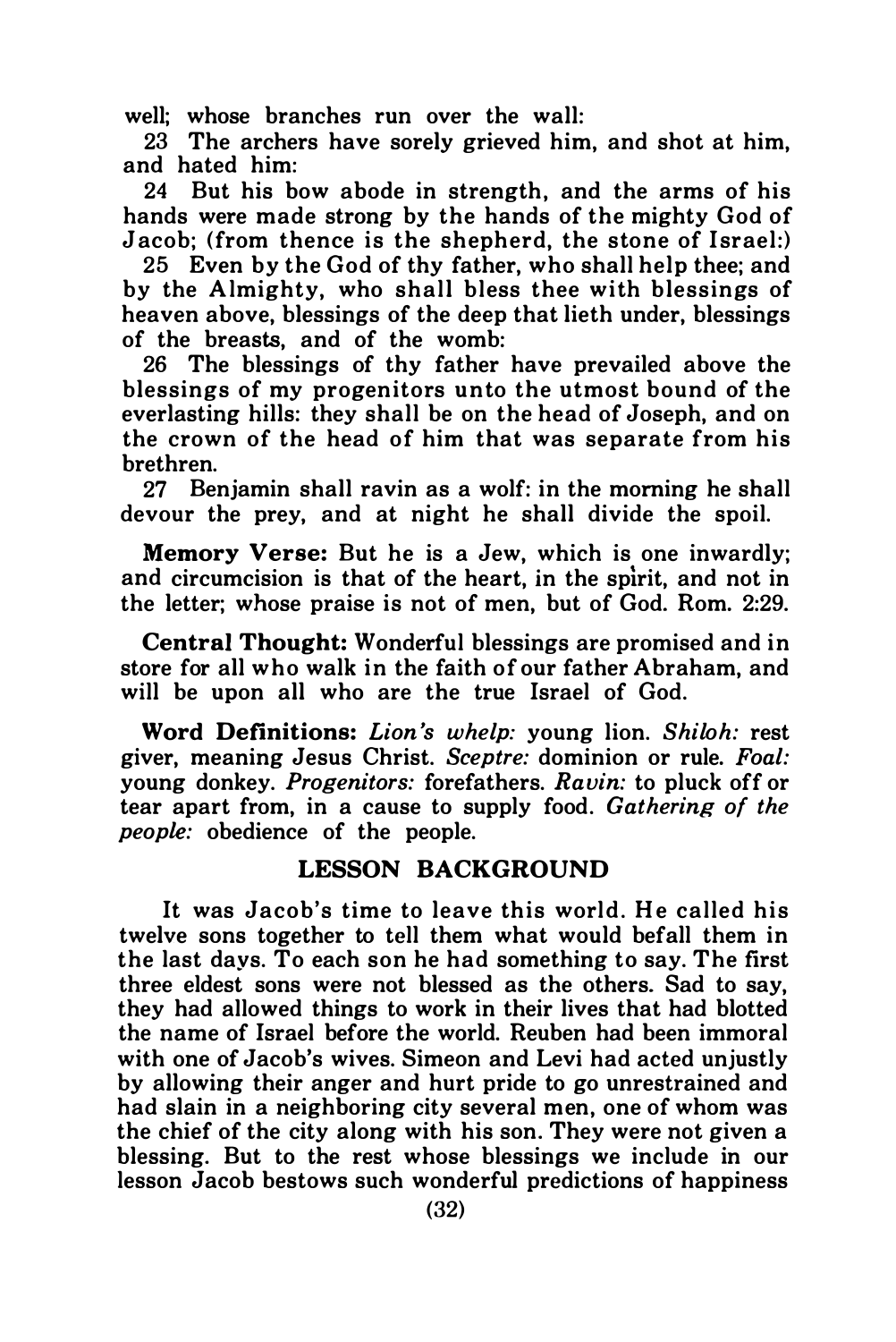and prosperity that they take the form of spiritual values so precious to us today. Judah was the brother who offered to be a surety for Benjamin. He is called a lion. Verse 10 is a direct .prophecy of Christ. The sceptre, the lawgiver, and Shiloh, the restgiver, all point to the Lion of the tribe of Judah, Jesus Christ, our Lord and Saviour. Jesus rode on a colt, the foal of an ass. The choice vine is Christ and the Church. Viewing each one of the blessings, we can see the spiritual content so plainly. In Revelations 21:12, we see 12 angels at the 12 gates of the New Jerusalem, and "names written thereon, which are the n ames of the twelve tribes of the children of Israel.'' The blessings of Jacob, or Israel, are carried over into the spiritual life of Christ for the saints in the holy Church of God. Notice especially the blessing of Joseph. His was the greatest or most abundant of all, as a reward for what he had suffered in being<br>separated from his brethren.  $\overline{C}$  alles C. Bushee separated from his brethren.

#### QUESTIONS:

- 1. What kind of animal was Judah likened unto?
- 2. Who· does this point to?
- 3. How is the Church of God a haven of the sea?
- 4. How are we to be likened unto a strong ass bearing two burdens?
- 5. What are these burdens?
- 6. What makes a saint of God willing to bear and be a servant unto tribute?
- 7. How are the saints of God like a serpent who bites and causes people to fall backward?
- 8. When will the most important battle for a child of God be fought?
- 9. Does God want the blessings of Asher and Naphtali in our lives? How?
- 10. Is it possible for us today to experience the blessings of Joseph? How?
- 11. What would you describe as the blessings of the deep that lieth under?
- 12. Can you associate the blessing of Benjamin with what Jesus said about working while it's day before night cometh?

#### ADULTS' AND YOUNG PEOPLE'S COMMENTS

If we are born from above and being led by the Holy Spirit of God, we are the true Israel of God. These prophecies of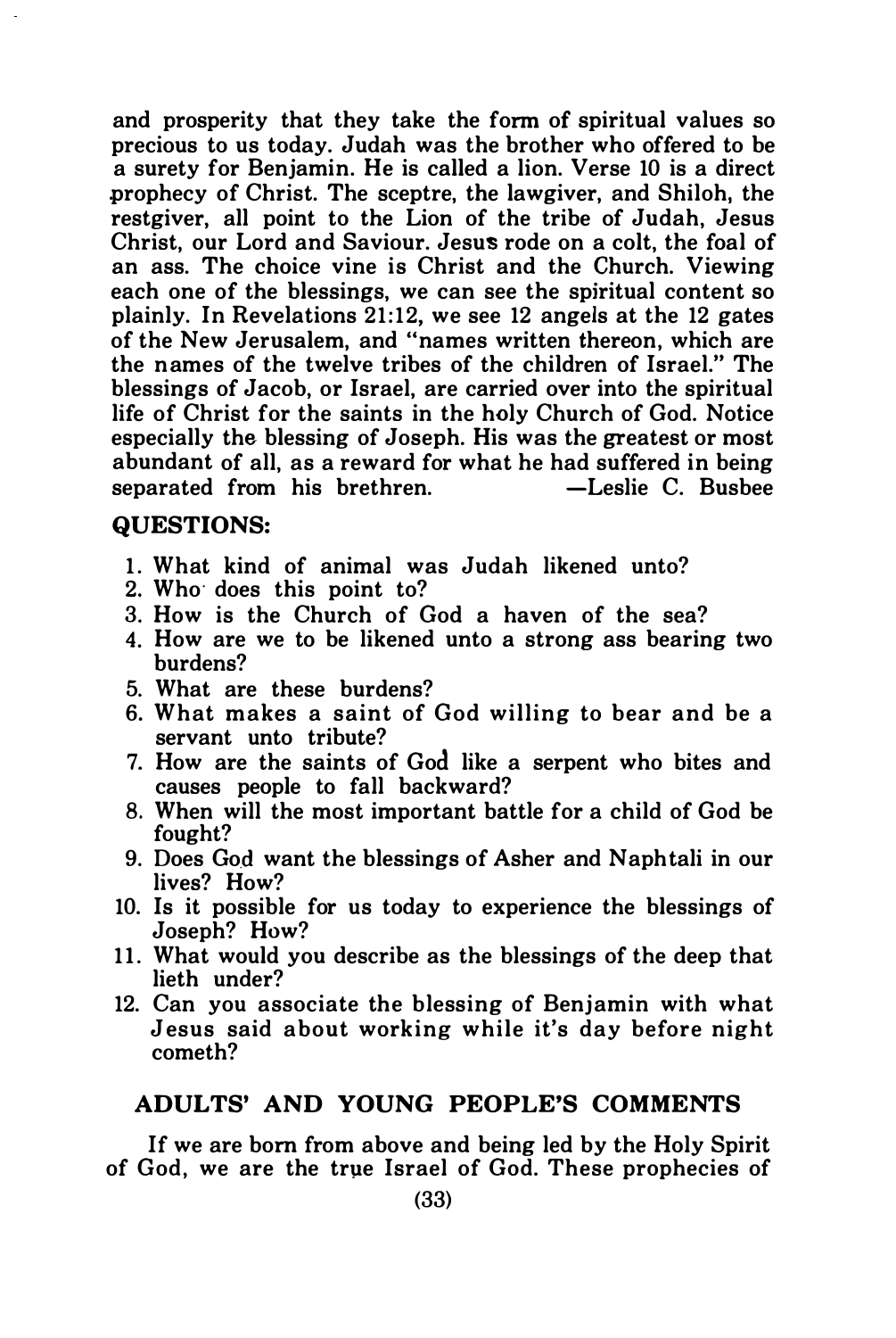Jacob in the form of blessings to his sons are to be fulfilled in us, the New Testament saints of God. Partaking of Christ's rest and fulfilling His royal law, we reign in the Kingdom of God, being gathered together in obedience unto Him. We are the branches of the choice vine, which is Christ. Our eyes are enlightened by the wine, (Holy Spirit), and our teeth are whitened by the sincere milk of the Word. The lives of the saints are a haven from the storms of the sea of life for perishing souls. We bear two burdens or responsibilities for the Lord, equally balanced upon our lives. One is the glory, we might say, and one is the suffering or reproach of the cross. They are equally balanced upon us, so that we can go forth and serve in tribute to our wonderful Lord who redeemed us from sin and death. The spiritual land of Canaan is pleasant, and our rest on Jesus' breast is SO GOOD! By the holy and righteous lives of the saints, sinners are brought under conviction and thrown backward from their forward plunge in sin. We are waiting for His salvation that will come in the last great day. We may be seemingly overcome or overwhelmed by the sorrows and burdens of life, but as we keep humble and faithful to God He will enable us to overcome clear to the end. We will be fat and flourishing in the things of God, yielding dainties from the King of kings, and in our freedom, being let loose from this world of sin, we will give goodly words, the gospel of our Lord and Saviour. We will partake of the blessings of heaven, and of the deep trials and burdens of life. We will rise up to the victory over the devil and share eternity in glory with Christ. Praise the Lord for all of these blessings! -Leslie C. Busbee

#### FOOD FOR THOUGHT

No doubt this was a sad time for Jacob's family, for their father had come down to die. I am sure that the sons paid close attention to every word. How encouraging it would be for their father to express high regard for them. It would be something they could treasure the remainder of their lives.

Take special note of the message given to Joseph. First Jacob told Joseph that he was a branch of the family tree that was producing much good. When you think of how Joseph had become a ruler in Egypt and was responsible for saving the lives of many during a bad drought, including his own family, you can understand what prompted that statement. Then Jacob recalled what Joseph endured in order to be this bless-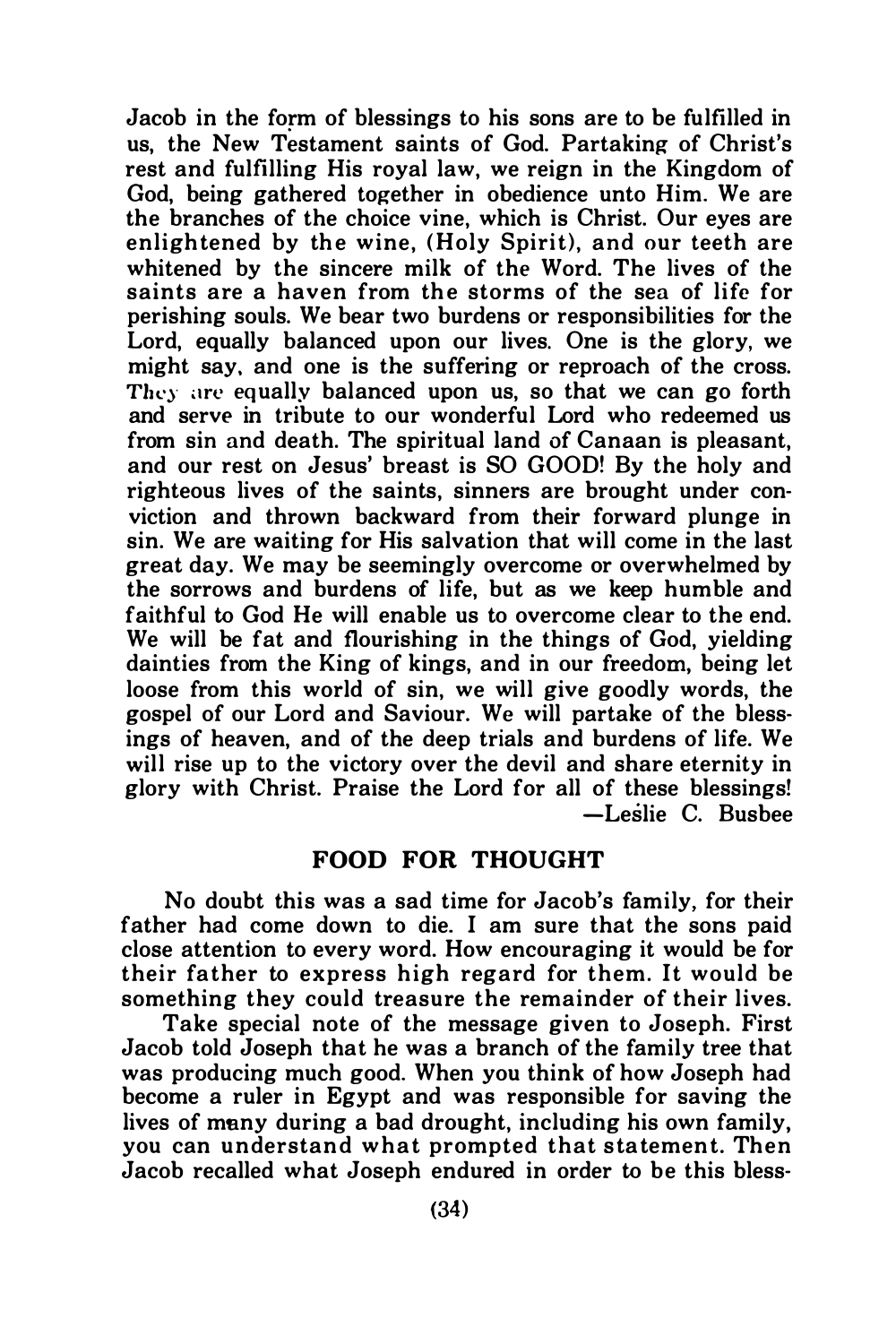ing, and said, "The archers have sorely grieved him, and shot at him, and hated him." How true this was. His own brothers were jealous of him, he was sold as a slave, severely tempted. lied about, slandered and unjustly imprisoned. It would be hard for anyone to maintain a right attitude in the midst of all this. Yet, "his bow ·abode in strength." Abode is a place of rest. Although the archers were sorely pressing him, and he had a bow himself, a means of retaliation, he proved his strength in that he refrained from doing so. God was the source of this strength. "From thence is the shepherd, the stone of Israel." This is a direct correlation to Christ. He was hated, despised and rejected, yet He did not retaliate. God strengthened Him. May this also be our testimony.

-Wayne Murphey

-------0-------

NOTICE: If your subscription expired with this quarter, please send your renewal at once. It is necessary that your subscription for the first quarter of 1987 be in this office by Dec. 1. For your convenience there is an order blank at the end of this book.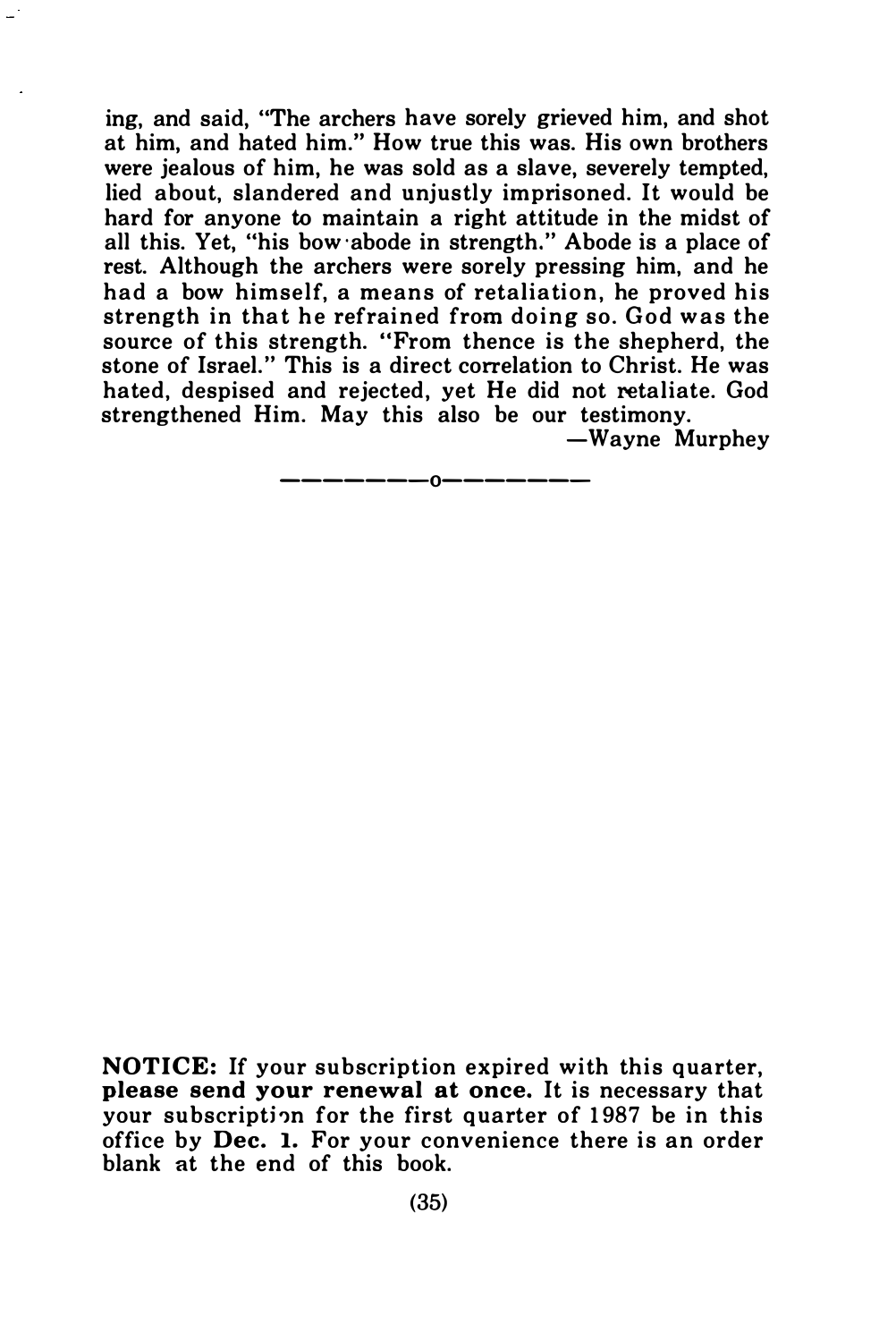#### THE BEGINNINGS OF MOSES

Hebrews 11:23 By faith Moses, when he was born, was hid three months of his parents, because they saw he was a proper child: and they were not afraid of the king's commandment.

Exodus 1:8 Now there arose up a new king over Egypt. which knew not Joseph.

13 And the Egyptians made the children of Israel to serve with rigour:

14 And they made their lives bitter with hard bondage, in mortar, and in brick, and in all manner of service in the field: all their service, wherein they made them serve, was with rigour.

22 And Pharaoh charged all his people, saying, Every son that is born ye shall cast into the river, and every daughter ye shall save alive.

2:1 And there went a man of the house of Levi. and took to wife a daughter of Levi.

2 And the woman conceived, and bare a son: nnd when she saw him that he was a goodly child, she hid him three months.

3 And when she could not longer hide him. she took for him an ark of bulrushes, and daubed it with slime and with pitch. and put the child therein: and she lnid it in the flags by the river's bank.

4 And his sister stood afar off. to wit \\'hat would be done to him.

5 And the daughter of Pharaoh came down to wash herself at the river; and her maidens walked along by the river's side; and when she saw the ark among the flags, she sent her maid to fetch it.

6 And when she had opened it. she �aw the child: and, behold, the babe wept. And she had compassion on him, and said, This is one of the Hebrews' children.

7 Then said his sister to Pharaoh's daughter, Shall I go and call to thee a nurse of the Hebrew women, that she may nurse the child for thee?

R And Pharaoh's daughter said to her, Go. And the maid went and called the child's mother.

9 And Pharaoh's daughter said unto her, Take this child away, and nurse it for me, and I will give thee thy wages. And the woman took the child, and nursed it.

10 And the child grew, and she brought him unto Pharaoh's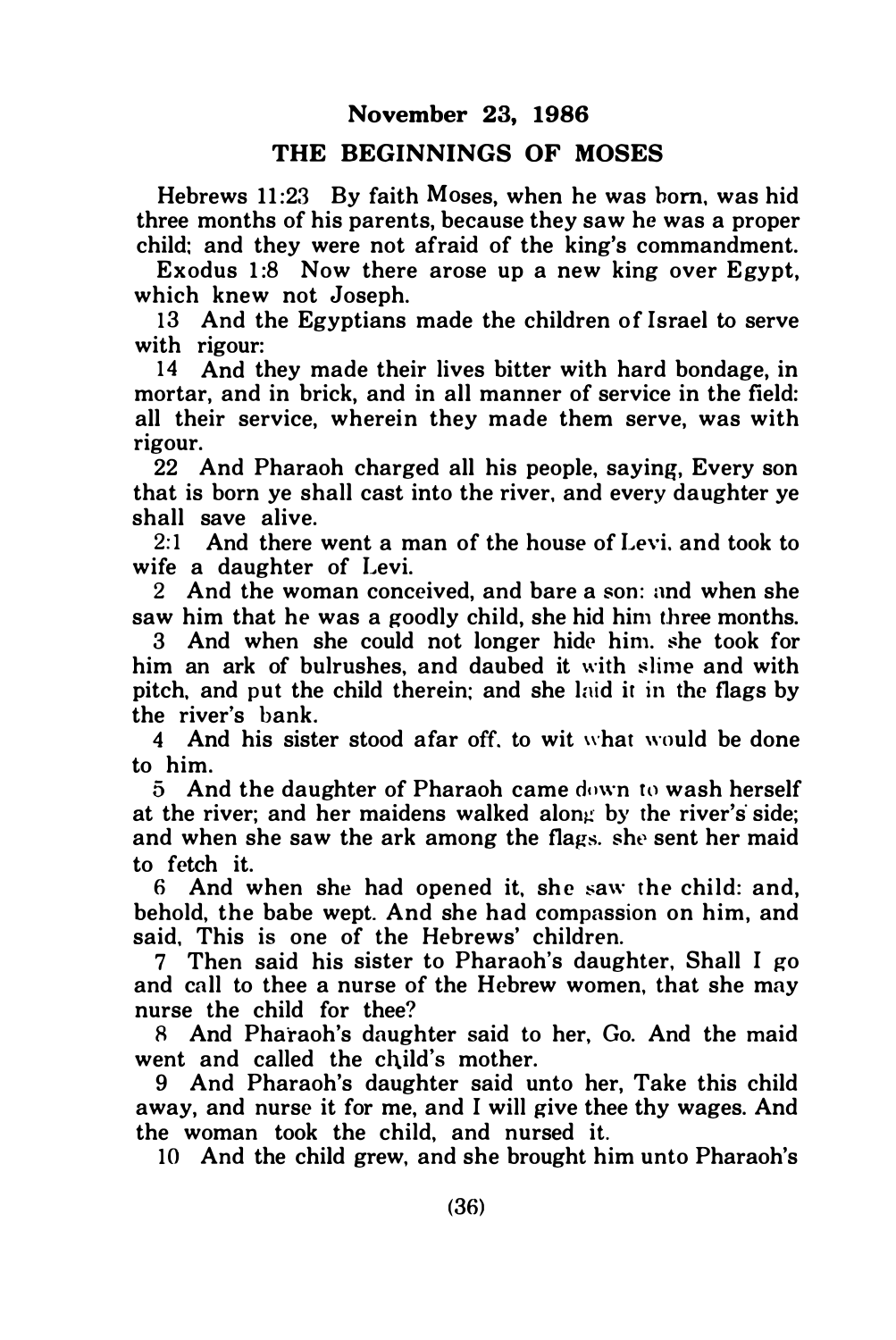daughter, and he became her son. And she called his name Moses: and she said, Because I drew him out of the water.

Memory Verse: And fear not them which kill the body, but are not able to kill the soul: but rather fear him which is able to destroy both soul and body in hell. Matthew 10:28.

Central Thought: Moses was spared from death to be preserved for the wonderful life of service that he gave because his parents had enough faith and courage to defy the king's commandment and hide him from the decree of death.

Word Definitions: Proper child: goodly, fair, Rigour: severity and violence. Bulrush: an Egyptian reed called the papyrus.

#### LESSON BACKGROUND

The Scriptures tell us in this first chapter o{ E xodus that Joseph, his brethren, and all that generation died and the children of Israel were fruitful and increased abundantly, and multiplied, and waxed exceeding mighty; and the land was filled with them. The new Pharaoh was not pleased to see all of these different people in his land. He became very apprehensive of their strength, even surmising that the time would come when they might join up with the enemies of Egypt and fight against them. So they set taskmasters over them to afflict them with their burdens. But God's blessings were with the children of Israel. The more the Egyptians afflicted them, the more they multiplied and grew. Finally Pharaoh decided to have the Hebrew midwives destroy every boy baby when it was born. But that plan did not work. So the charge was given to the Egyptian people to be on the look out for all new born Israelite male children which were to be thrown into the river Nile. It was in this time that Moses was born to Amram and Jochebed. (Ex. 6:20.) Stephen, in Acts 7:20, stated that Moses was exceeding fair. No doubt as this mother and father looked upon their lovely little baby, they were filled with a determination that the terrible decree of Pharaoh would not be executed upon their little baby. The writer in Hebrews labels this as faith. God honored this faith. Here was a child that He could work through. It took faith for this mother to prepare the little basket-boat and put the child therein, depositing it among the reeds by the river's brink. As we move out in faith, God works. Had this mother held selfishly on to her child, he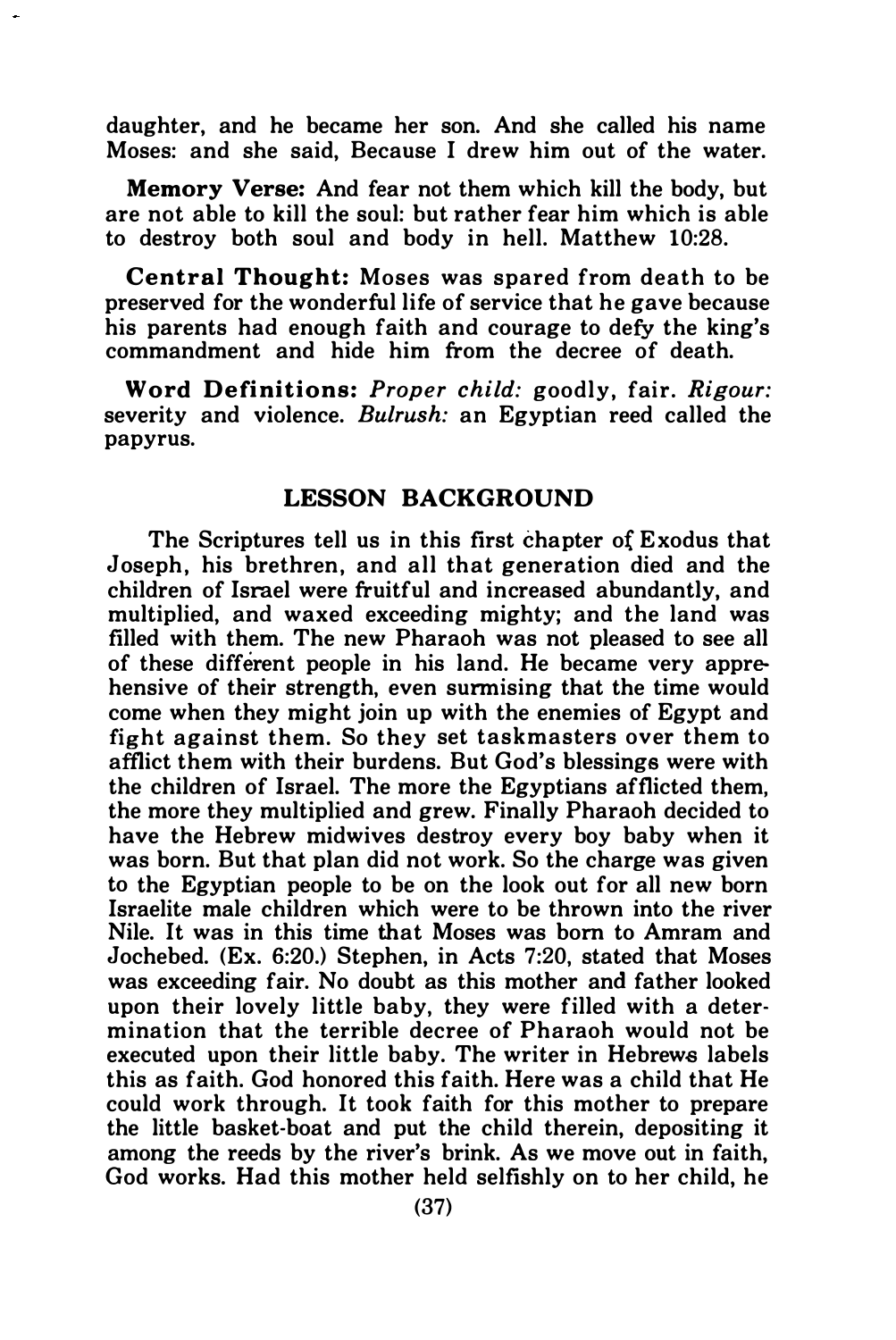would have perished, but as she turned him over into God's hands, he worked wonderfully to preserve his life, allowing her to enjoy him in safety until he was grown of age.

-Leslie C. Busbee

#### QUESTIONS:

- 1. What was the new Pharaoh's and his people's feeling toward the Israelite people in their land?
- 2. How did they treat the children of Israel?
- 3. What kind of decree did Pharaoh make?
- 4. What caused Moses's parents to determine to hide him?
- 5. Do we need this kind of faith today?
- 6. What causes a person to be determined to follow the truth regardless of persecution or price?
- 7. Can you think of other people in the Bible who were put forth in faith or put themselves forth in faith?
- 8. Would we have ever heard of Moses had his parents been afraid to try to hide him?
- 9. How did the mother get her son back in safety?
- 10. What lesson can we gain for our lives today from this?

#### ADULTS' AND YOUNG PEOPLE'S COMMENTS

It takes courage to brave the pressures and forces of evil around us and step out into the public view with our faith and holy living! One brother who had fought in the war said that it takes more courage to live one day for the Lord than it does a month in combat. The faith of this mother and father is inspiring and challenging. It shows us that many things can be accomplished if we will but press against the opposing powers of the devil and the bluff that he would put over on us. Public sentiment was running pretty hot and high against the Israelites. Probably all of the Egyptians were keeping a close watch out for new hom Hebrew babies. No doubt this mother had to keep it quiet even before her baby was born that she was expecting a little one. It was a terrible time. Moses was committed to the water and to the hand of God. Water seems to take the form of faith in the Scriptures. It is linked up with God's plan. The earth is founded upon the seas and established upon the floods. Psalm 24:2. Later in Moses's life he and his people were baptized in the cloud and in the sea as they came out of Egypt. I Cor. 10:2. David took Jerusalem from the Jebusites by Joab, his captain, swimming through the gutter, or watercourse, into the city. II Samuel 5:8.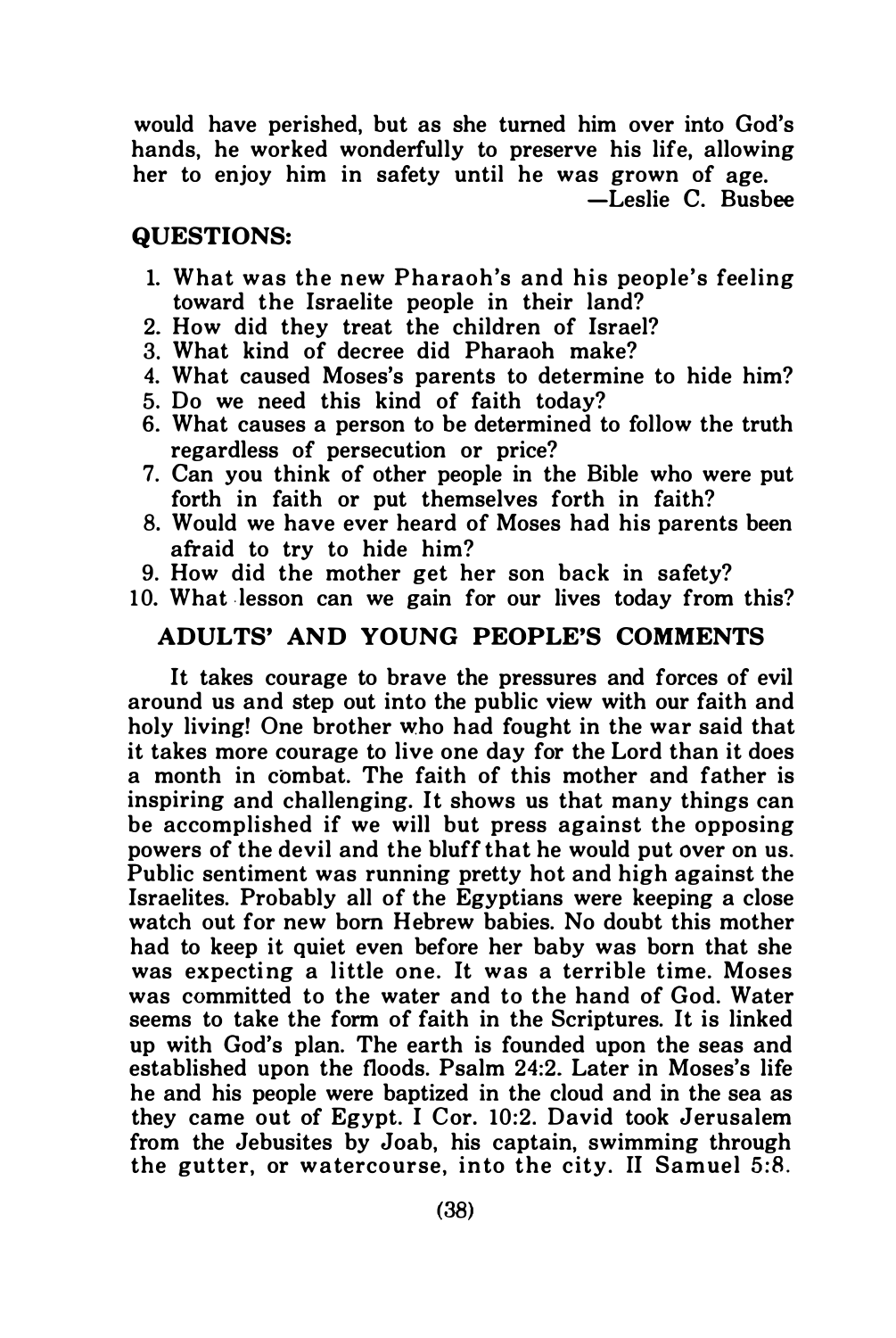It is no wonder Christ commands that everyone who believes in Him must be put under the watery grave as a symbol of his death, burial, and resurrection. Moses was so named because he had been drawn out of water. It takes courage and faith to go through the trials and tests of life and keep true to the Lord. We do not have to be afraid, as our memory verse states, of them who kill the body but cannot kill our souls. Let us take heart and press along the way of faith, not fearing what man shall do.  $\qquad$  -Leslie C. Bushee not fearing what man shall do.

#### FOOD FOR THOUGHT

There are times when we feel as if our troubles will surely weigh us down, but when we hear of other's problems, our compassion goes out to them and our own ills fade into the background. This story of the Israelites will have such an affect upon one. The Israelites lived in a society of open oppression. There was an "open season" on all Hebrew boy babies. Imagine the heart-rending terror that would have taken place under these con ditions. Imagine the sleepless nights spent by heartbroken mothers over the brutal destruction of their babies. Think of the fear of the fathers as they tried to protect their home from invasion and how they toiled under the oppression of hard taskmasters.

We may wonder why God would allow such things to occur, and we do not understand even now all of His workings, but we can look back and realize that God was preparing them for their journey of deliverance. If all had gone well they would have been content to remain in Egypt. God wanted them in the land of Canaan.

It was through God's plan and preparation that the infant Moses was spared. We can look back and see how the pieces of divine providence fit together like a puzzle. It was quite a plan that Moses' mother came up with, yet it was divinely inspired and brought to fruition. Because he was a beautiful baby he instantly won a place in the heart of Pharaoh's daughter. He even cried at the right time! We can take courage in knowing that God is watching over His children and is working to bring about His purpose in our lives.  $-Wayne Murphey$ 

-------0-------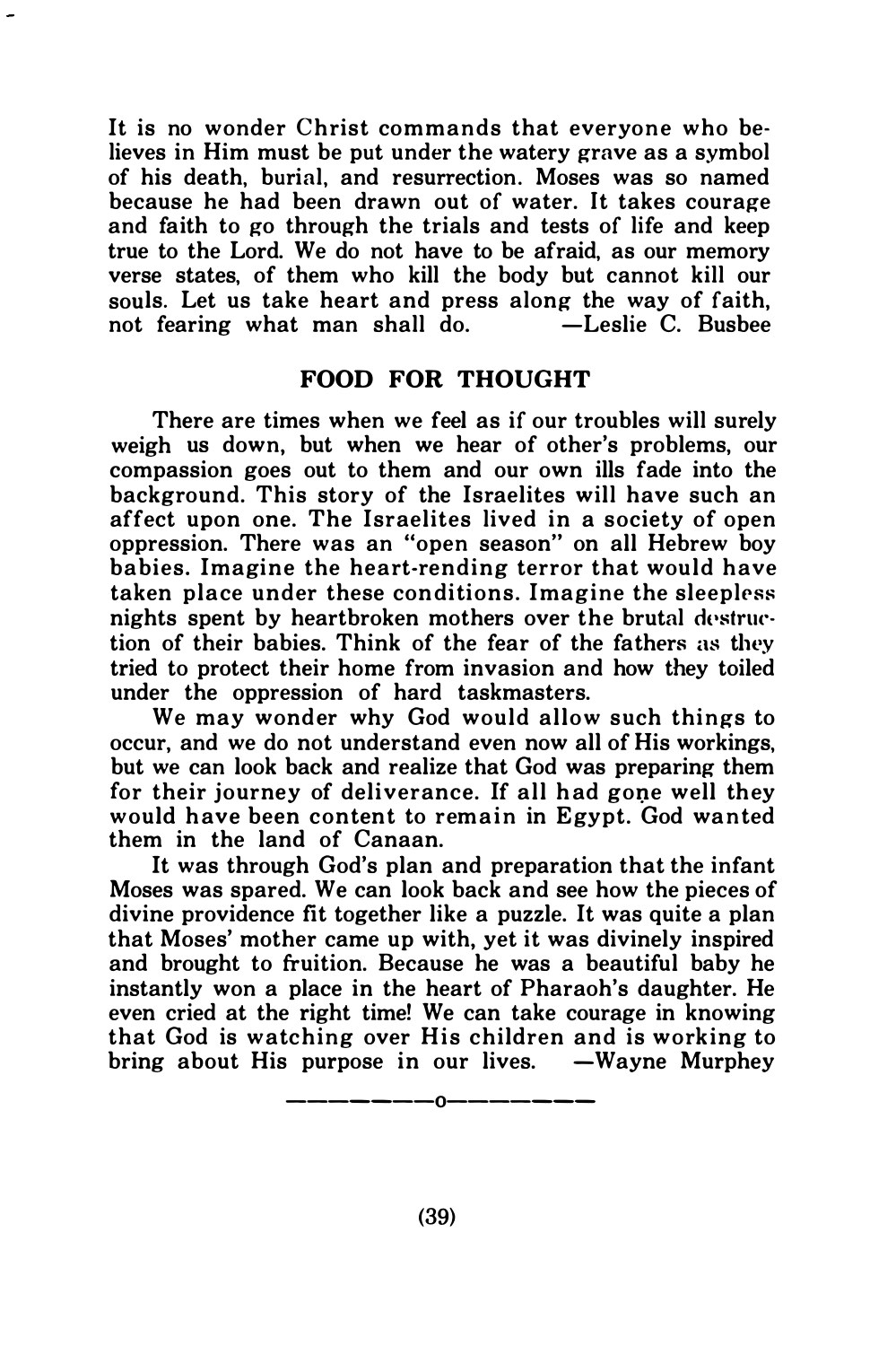## THE DARK NIGHT

(Continued from page 22)

Richard's days of moumipg had now begun; bitter were the tears he dropped in Ellen's grave. And how soon was the grave to be opened again and again! But the grace that shone conspicuous in the pilgrim's life well sustained his burdened soul. Murmuring is seldom, if ever, found in either the heart or the life of the sincere Christian. Mourning is the lot of many; Jacob mourned for his long-lost Joseph:—the wild lament of David over his ungrateful son Absalom has melted many hearts. Mary and Martha agonized over the loss of their brother: and the Son of God Himself shed tears-"Jesus wept." Murmuring is often sinful; mourning, especially when we are bereaved of those we love, is proper and n atural. Richard never murmured, but he often was made to mourn.

The next that entered the dark portals of "the house appointed for all living" was Richard's partner. Long had she been feeble; she had inherited the fatal malady that had cut down her first-born from her parents, and entailed it to her own offspring. Then followed another and another, until, out of twelve, only one daughter was left. Yet these multiplied sorrows gradually tended to enrich and mature Richard's piety; his mind was stayed on God, and that peace which the world can neither give nor take away was his increasing inheritance. His Christian experience was riper and richer than that which many of his brethren possessed. Every sorrow cuts a string by which we are tied to this world, and leaves the soul greater power to soar toward the world to come. None, among the many that attended the house of God, seemed to enjoy the preaching of the gospel to the same extent as he did. The words of those sweet hymns that point the soul heavenward he sung in rapturous joy. We repeat, there is a depth in genuine piety which the plummet of adversity can never fathom.

But this plummet was yet to sound deeper. Richard was now becoming an old man; he could not regularly follow his daily work. Small, indeed, had been his earnings; and now the time was come when he must become dependent on his only child. He removed to a small cottage, nearer the mill where she worked, expecting, as he said, there to quietly end his days, and be buried with his wife and children. Alice, the last and only child, was now a fine young woman, twenty years of age; she was good-looking, and seemed the most healthy of the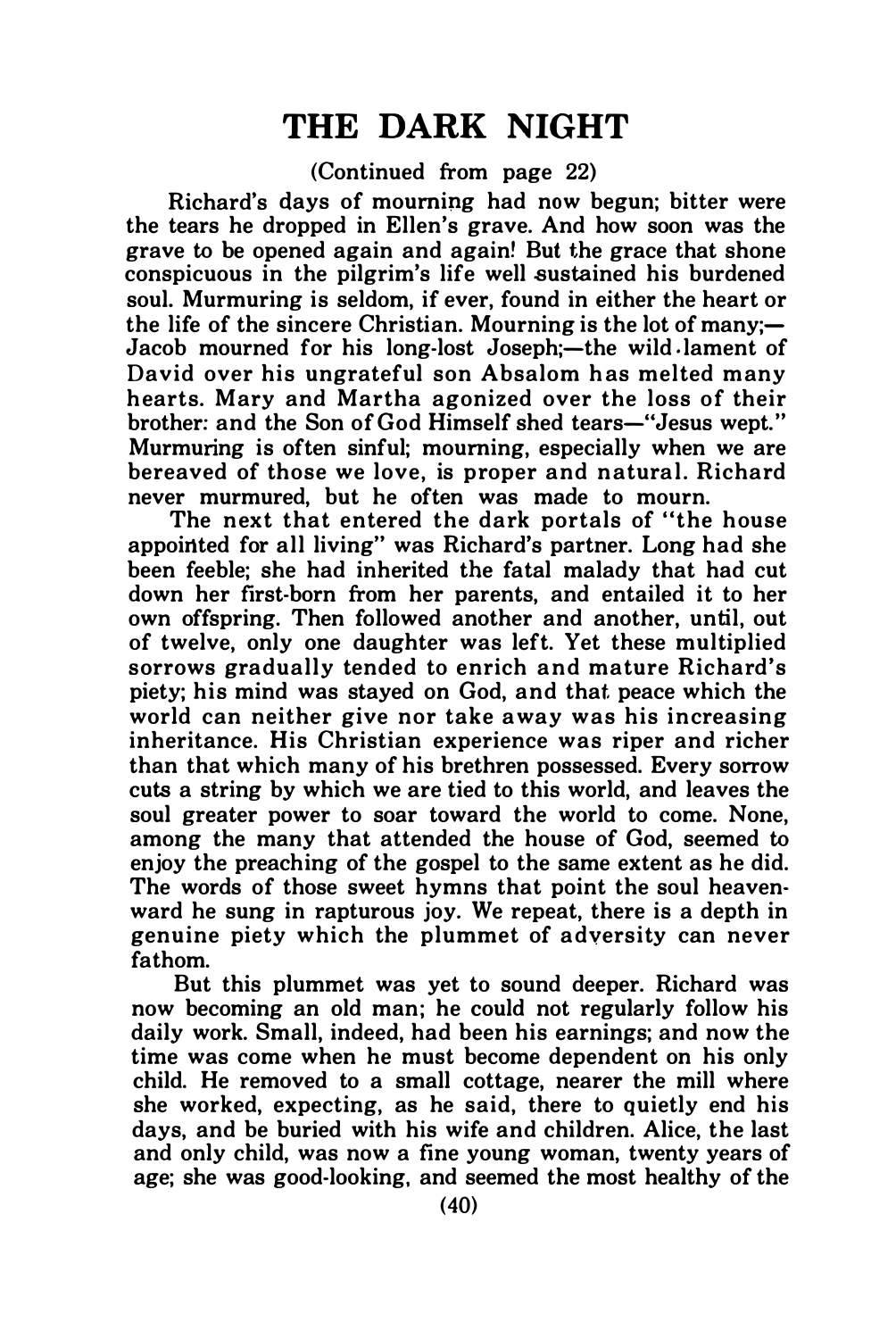family. Up to about eighteen years of age, Alice had been regular at the Sunday school, and constant in her attendance at divine service. She knew the way of truth, and had the highest respect for the truly religious. She was, like thousands of the young in our Sunday schools, almost persuaded to be a Christian, yet felt she was not one. She was, like the scribe who came to Jesus, not far from the Kingdom of God, yet she was not of the Kingdom. She knew that religious paths are paths of peace, but had not entered those paths. She knew that there is one thing needful, and sometimes prayed that she might obtain this one thing, but did not obtain it, because she did not earnestly seek for it. Oh! how many lives are in this lingering state of comparative unhappiness for want of becoming decided! "When thou seekest me with all thine heart, then will I be found of thee," is the teaching of God's Word. We cannot serve God and the world.

When Alice was about seventeen years of age, several of her schoolmates, in the same condition of mind as herself. agreed to meet together for reading the Scriptures and prayer. These meetings greatly tended to strengthen their faith. Christ's conversation with Nicodemus, as recorded in the third of John, was the subject on one occasion; and our Saviour's words-"Except a man be born again, he cannot see the kingdom of God," took fast hold of Alice's heart. She saw that to be born of the flesh was one thing, and to be born of the Spirit was quite another thing. The last verse in the chapter-"He that believeth on the Son hath everlasting life," caused a ray of hope to spring up in her soul. She saw the Saviour hanging on the cross for her-stricken, smitten, and afflicted for her; she saw His crown of thorns. His pierced hands and feet. His blood shed for sinners; and heard his cry-"Father, forgive them; for they know not what they do." By the eye of faith she saw the whole scene on Calvary. Over and over she repeated the words-"Was this for me?" For a moment, but only for a moment, doubt and darkness clouded her mind: she feared God would not save her-that she was lost; but the words-"He came to seek and to save that which was lost." brought renewed confidence. Again she prayed, and now was able to say-"His blood was shed for me." Her sorrow was turned into joy; and now, being justified by faith, she had peace with God.

From that day Alice was a new creature in Christ Jesus. She was now horn again of the Spirit; she had now obtained the pearl of great price-the one thing needful; she was now of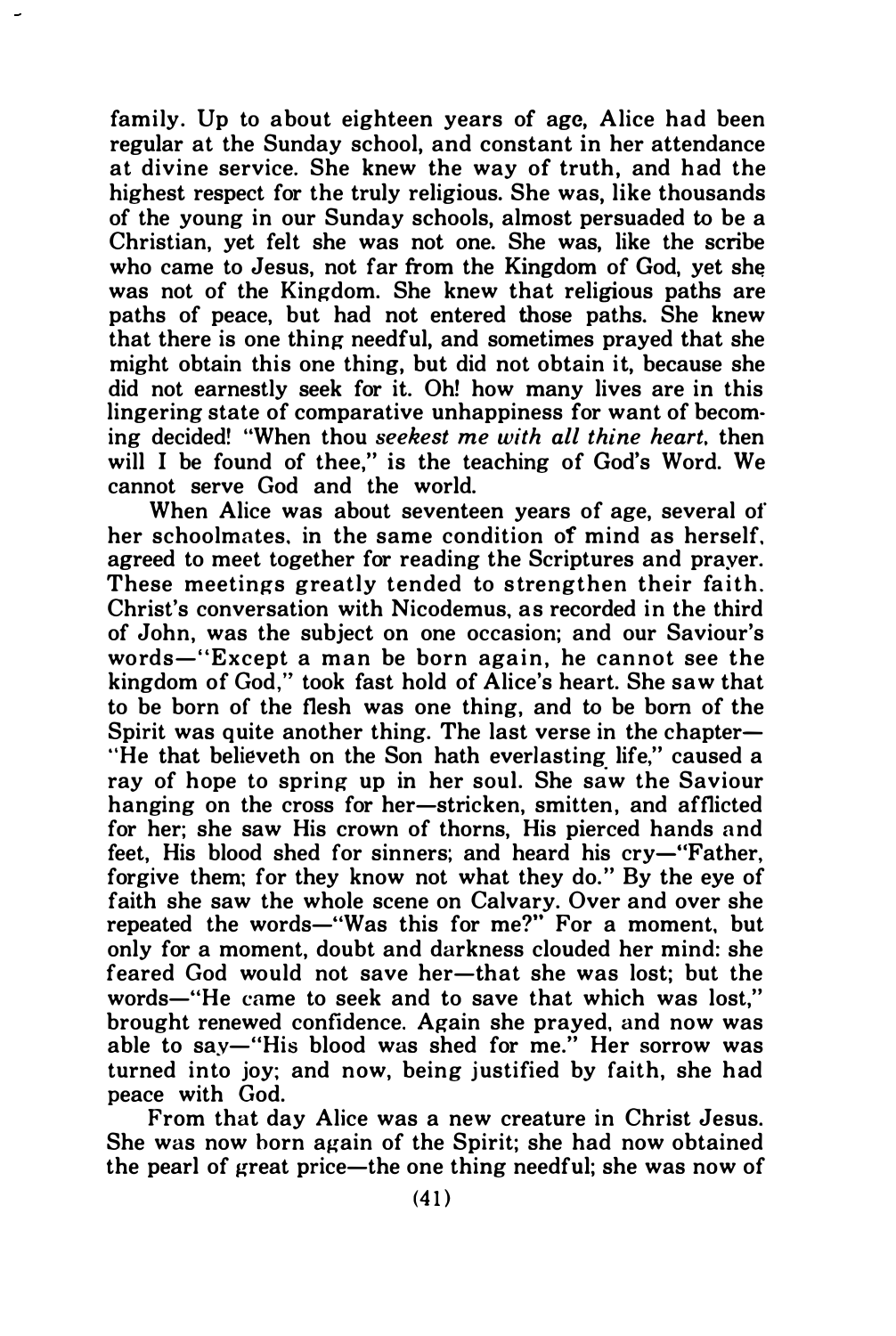the Kingdom-now, by the grace of God, she was a Christian; and though, at times, doubt arose, yet she found that faith and prayer invariably dispelled them. Her peace, as a whole, was solid and great. She had become a decided Christian, and, as a consequence, enjoyed the real consolations of religion; for it is the doubting and undecided who are strangers to the deep things of God, to the true riches—the real joys of saving grace.

Alice had always loved her father, but now her affection seemed to increase. And so it is; the more we love God, the more we love each other. She it was who so nicely combed old Richard's gray locks-who looked so well to his personal appearance-who kept their little cottage so neat and scrupulously clean. On the Sabbath morning she rose early, and by school-time father and daughter were ready. All weathers they might be seen-the old man leaning on his staff, and often on the arm of his dutiful daughter. They had a smile for everybody, and many that saw them expressed their gladness that Richard was so comfortable in his old days. Richard's place in the school was with a class of little boys. Long and patiently did he talk to them of good things, helping them to spell out their words, and encouraging them by saving-"You will some day be good readers." Alice occasionally taught a class of young girls. but more frequently joined her friends in the Bible class.

(To be continued next quarter) ————————0————————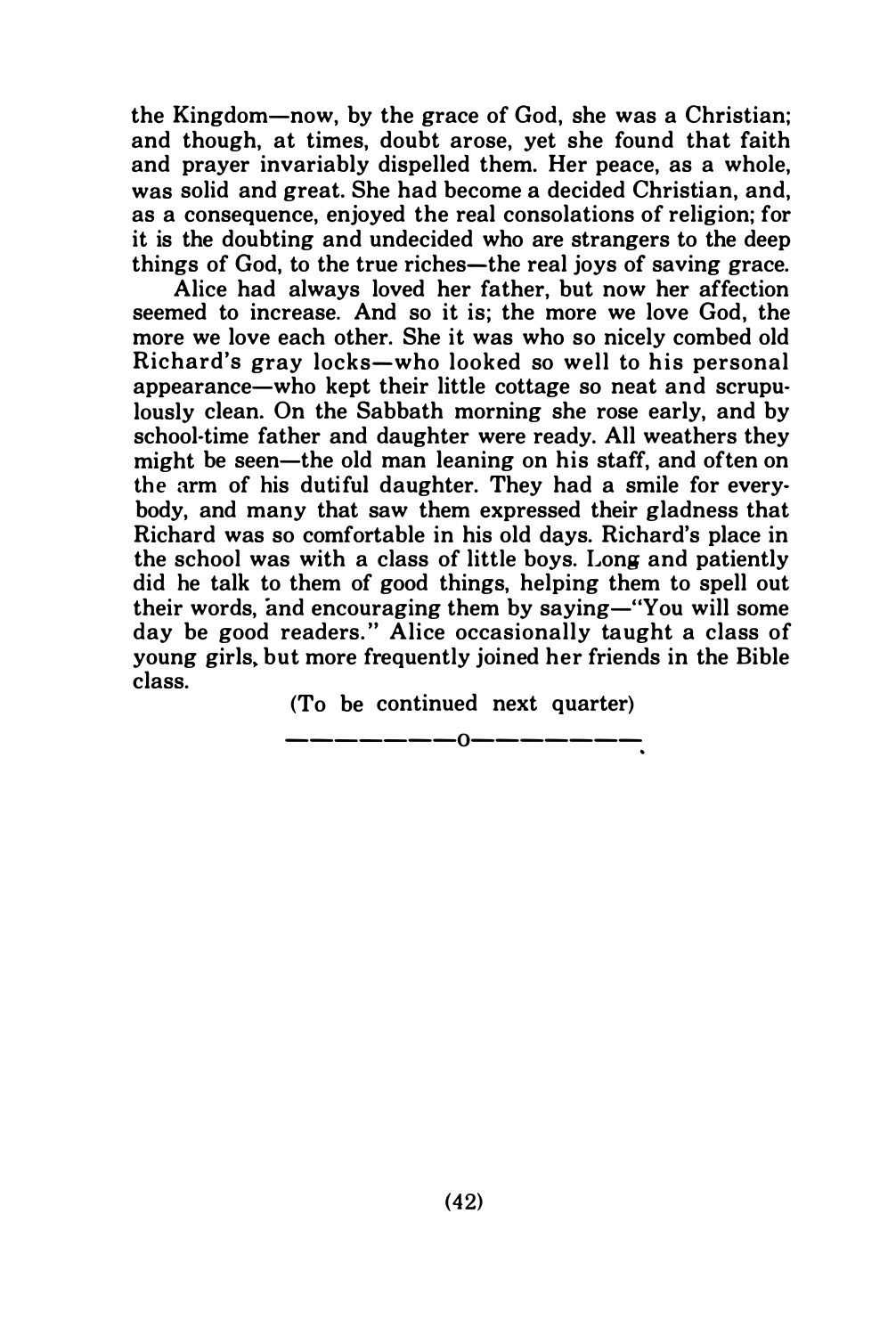#### MOSES IN FAITH FORSAKES EGYPT

Hebrews 11:24 By faith Moses, when he was come to years, refused to be called the son of Pharaoh's daughter:

25 Choosing rather to suffer affliction with the people of God, than to enjoy the pleasures of sin for a season;

26 Esteeming the reproach of Christ greater riches than the treasures in Egypt: for he had respect unto the recompence of the reward.

27 By faith he forsook Egypt, not fearing the wrath of the king: for he endured, as seeing him who is invisible.

Acts 7:21 And when he was cast out, Pharaoh's daughter took him up, and nourished him for her own son.

22 And Moses was learned in all the wisdom of the Egyptians, and was mighty in words and in deeds.

23 And when he was full forty years old, it came into his heart to visit his brethren the children of Israel.

24 And seeing one of them suffer wrong, he defended him, and avenged him that was oppressed, and smote the Egyptian:

25 For he supposed his brethren would have understood how that God by his hand would deliver them: but they understood not.

Exodus 2:13 And when he went out the second day, behold, two men of the Hebrews strove together: and he said to him that did the wrong, Wherefore smitest thou thy fellow?

14 And he said, Who made thee a prince and a judge over us? intendest thou to kill me, as thou killedst the Egyptian? And Moses feared, and said, Surely this thing is known.

15 Now when Pharaoh heard this thing, he sought to slay Moses. But Moses fled from the face of Pharaoh, and dwelt in the land of Midian: and he sat down by a well.

16 Now the priest of Midian had seven daughters: and they came and drew water, and filled the troughs to water their father's flock.

17 And the shepherds came and drove them away: but Moses stood up and helped them, and watered their flock.

18 And when they came to Reuel their father, he said, How is it that ye are come so soon today?

19 And they said, An Egyptian delivered us out of the hand of the shepherds, and also drew water enough for us, and watered the flock.

20 And he said unto his daughters, And where is he? why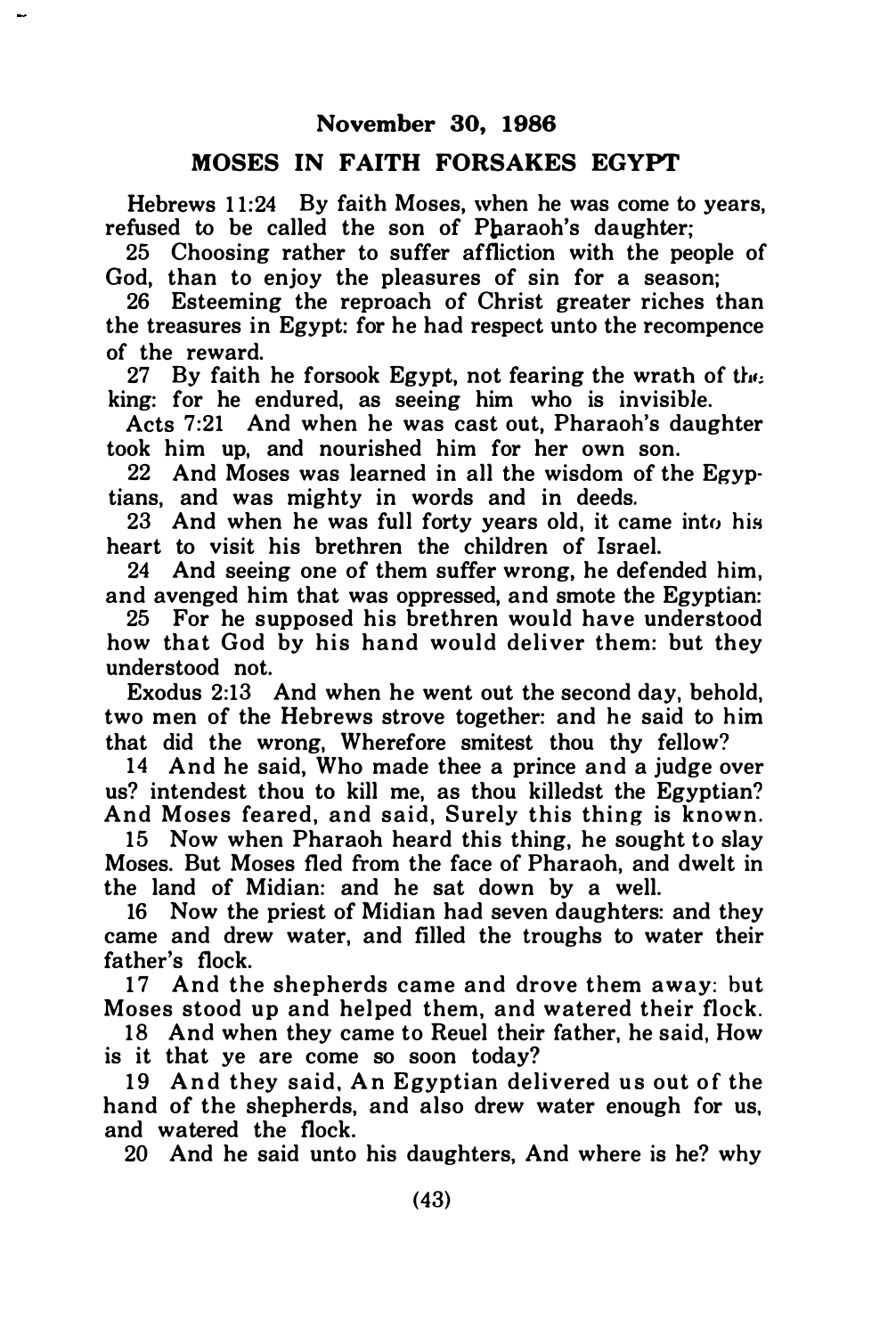is it that ye have left the man? call him, that he may eat bread.

21 And Moses was content to dwell with the man: and he gave Moses Zipporah his daughter.

22 And she bare him a son, and he called his name Gershom: for he said. I have been a stranger in a strange land.

Memory Verse: He that loveth his life shall lose it; and he that hateth his life in this world shall keep it unto life eternal. John 12:25.

Central Thought: There are ties that mu�t he severed, relationships that must be dissolved, and positions that must be given up for one to join himself to Jesus Chri�t and His cause with eternal life and a home in heaven  $\omega$  gain.

Word Definitions: *Recompence:* receiving or gaining of a reward.

#### LESSON BACKGROUND

The writer in the book of Hebrews expresses well the faith of Moses in his departure from the glory that he could have had in Egypt. We have included part of Stephen's speech that he gave in his defense before the Sanhedrin court of the Jews which adds a little to the candor or clearness of the Old-Testament account. Moses had grown up as a son of the daughter of Pharaoh. No doubt he had been brought up with the hopes and intentions of his mother of being the ruler of Egypt. Egypt at that time was a wealthy prosperous nation; their slaves, the Israelites, adding greatly to their wealth. Josephus has much to say of this period that is not mentioned in the Scriptures. He relates how that the father of Moses was spoken to in a dream by God and was advised concerning this child he was about to have that he was to deliver Israel. Josephus also told what a remarkable and beautiful child Moses was, upon whom the eyes of people gazed with wonder and admiration. At one time when Ethiopia overran Egypt with their armies and was about to subdue them, Moses was commissioned to lead the armies of Egypt against Ethiopia and was successful in driving them from Egypt and conquering them. This is probably the reason why Stephen said that Moses was mighty in word and deeds. On this expedition the daughter of the Ethiopian king fell in love with Moses and helped deliver the Ethiopian armies into his hand. For this he married her. Josephus relates these things and this is prob-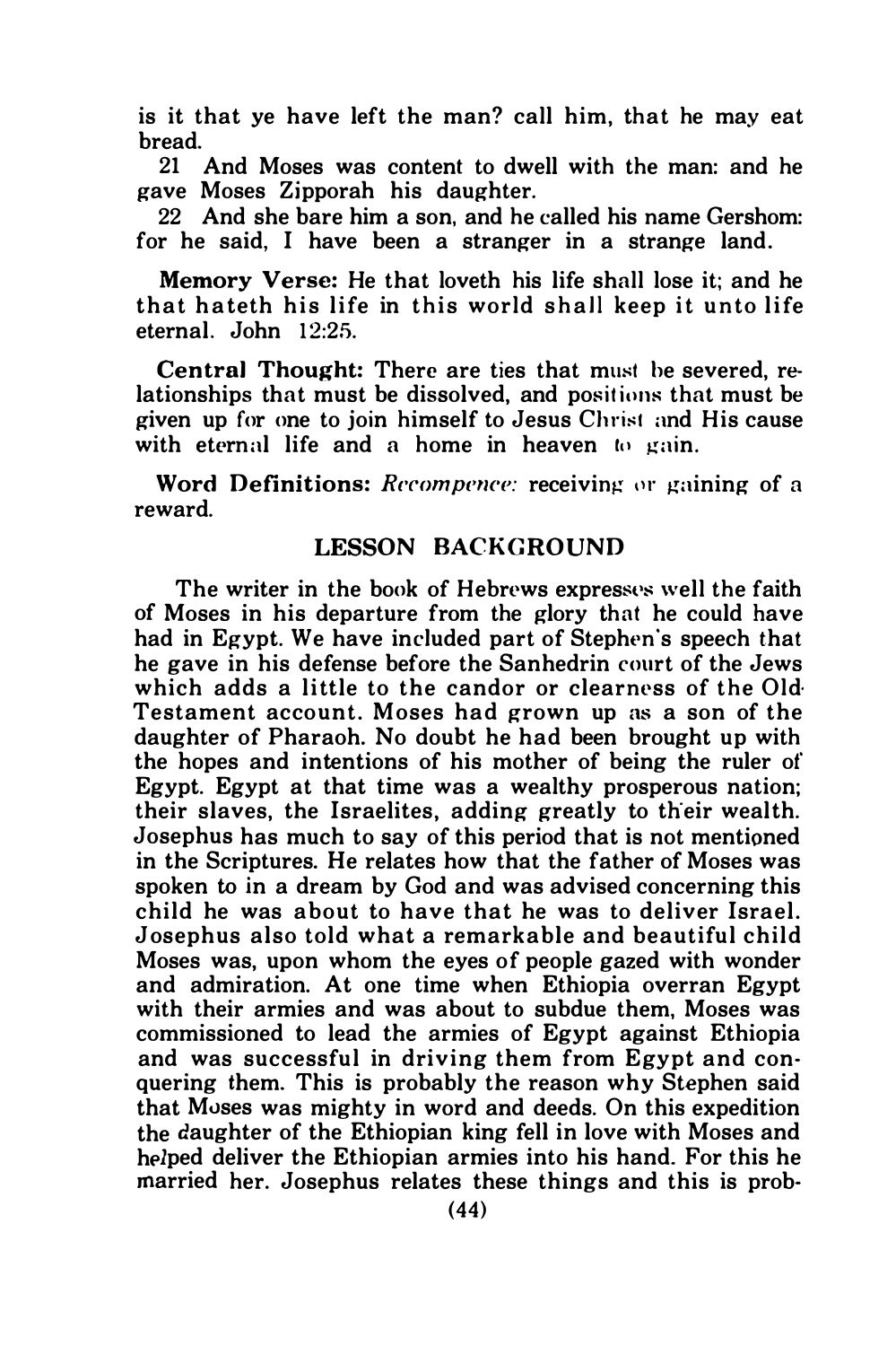ably why that it was mentioned later of Moses marrying an Ethiopian woman. Numbers 12:1. Moses was a popular and prominent man, the only son of Pharaoh's daughter. But then when Moses came face to face with the real issue concerning the enslaved Israelite nation, his nation, all of this grandeur faded from his vision and he was able to catch a glimpse of the glory that comes in suffering with the people of God. -Leslie C. Busbee

#### QUESTIONS:

- 1. What kind of treasures did Moses have in Egypt?
- 2. What caused him to be willing to give all of that up?
- 3. How could he be willing to suffer rather than to enjoy the pleasures of sin?
- 4. What are some of the ties that have to be severed for us to be a partaker of Christ today?
- 5. How can a person possibly give up things dear for something else?
- 6. What part does the reward play in influencing a person's mind toward Christ?
- 7. Is it all right to have respect to gaining the reward?
- 8. Who was Moses seeing all this time?
- 9. What did the avenging of the Egyptian accomplish for Moses?
- 10. Even if it was a rash and hasty move, what value was it to Moses's decision?
- 11. What happened at the well that showed Moses's courage and strength?

#### ADULTS' AND YOUNG PEOPLE'S COMMENTS

Conviction seizes upon a person and makes him or her aware of their need of God and the Saviour who died for them. He sees the vanity of this world and the fleshly way of life. Eternity looms up in his mind, and he realizes that at the end of the road he will meet God, his Maker. The pleasures of sin lose their thrill and taste to his heart. He knows that he will have to make a change. Here is a critical point in a person's life. If he was the only one involved, it would not be so difficult. But there are associations and ties that have been upon this person. Now he must break with every tie that would bind him to this world. He must bid farewell to friends, companions, and other associations in his sinful way of life. This is not easy. Sometimes it is a boy friend, or a girl friend.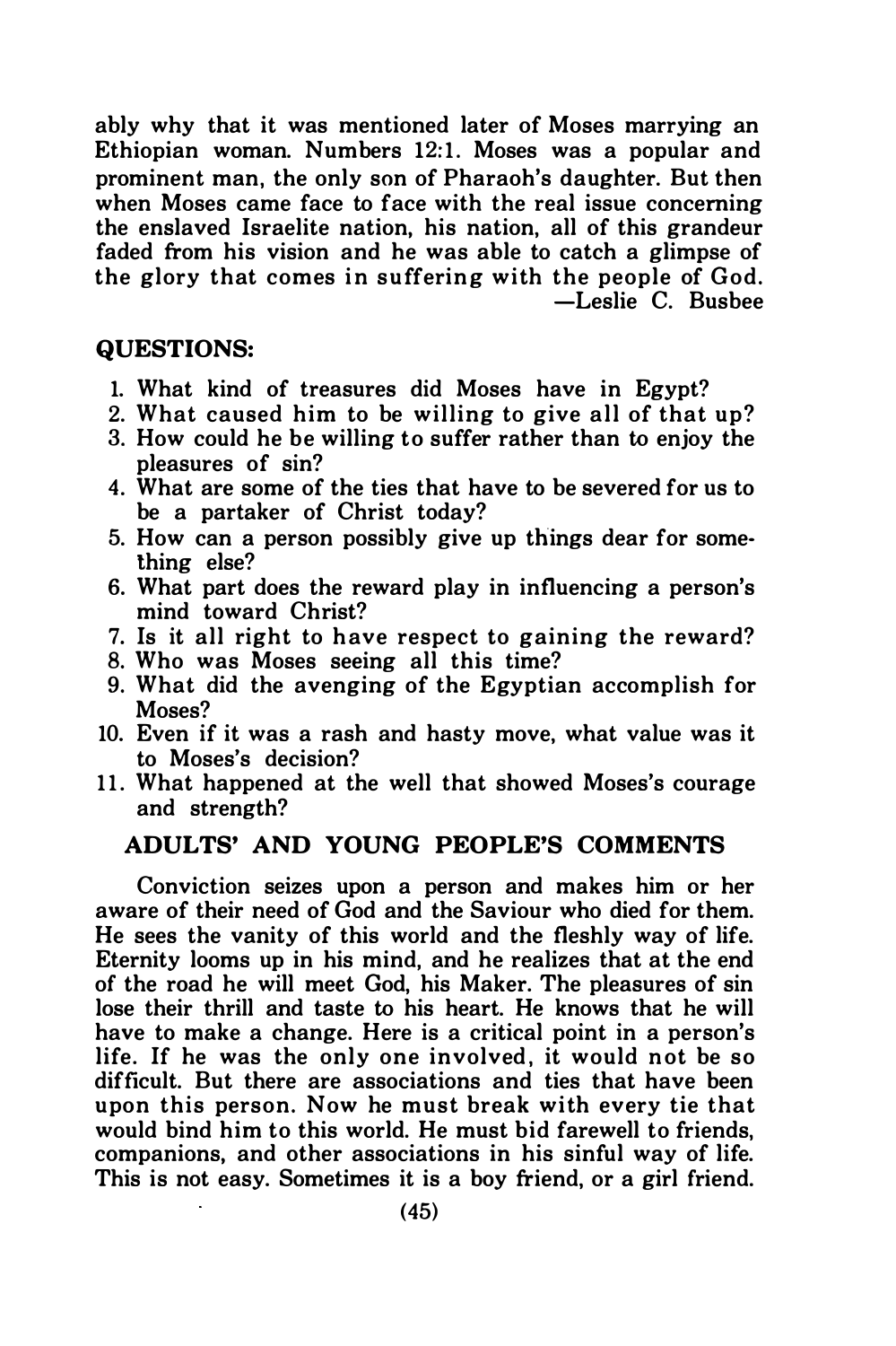These kind of cords are not easily broken, and they cannot be broken except by a desperate move on the part of an individual who has become fully persuaded of eternal values. Moses was fully persuaded. He knew, as we all should well know, that the fleeting pleasures of time are but short lived and afford no lasting gain. He saw that the reproach and suffering of being in God's order is greater treasures than all of this world or ten thousand worlds like it. It is a weighty and serious decision, one which many are not able to really make and carry through. All of this God has planned and purposed to come about in our proving our love for His Son and His will. If we do not love Christ enough to give up the dearest treasure of our hearts that prove to be displeasing to Him, then we are not worthy of Him. And He forces no one to do this against their will. They must do it on the strength of their own personal faith and decision. -Leslie C. Busbee

#### FOOD FOR THOUGHT-

Many thoughts crowded in on Moses as he sat by the well in Midian. He was a perplexed soul. These meditations occurred at an important crisis in the life of Moses. God had given him a vision of helping his people who were so cruelly treated by the king of Egypt. This vision was good. It is important that we all have a vision of helping in God's work and seeing it grow. Without this our souls will dry up spiritually. But we must work by God's time-clock. It is important to know the will of the Lord and it is equally important to move under the direction of the Holy Spirit and at the right time. If we get lifted up in our own selves and move according to our rash impulses and get out of God's order and timing we are in deep trouble, as Moses was in our lesson. Yes, God was going to bring the children of Israel out of Egypt, but it wasn't time yet. It is important not to be too slow nor too fast. Wait upon the Lord. "The steps of a good man are ordered by the Lord."

As Moses sat by the well he no doubt reflected on his past. He had left wealth, luxury and an Egyptian palace. He now had fled for his life all because he had a vision of helping his people out of bondage, but moved too hasty, using his own wisdom. Where was he going now? What did his life hold for him? Many young people face these thoughts in life. The past is like a dream, the future a mist. They must obtain the Divine guidance of God. Mistakes and sins must be repented of and forgiven. New strength and courage can be obtained. Soon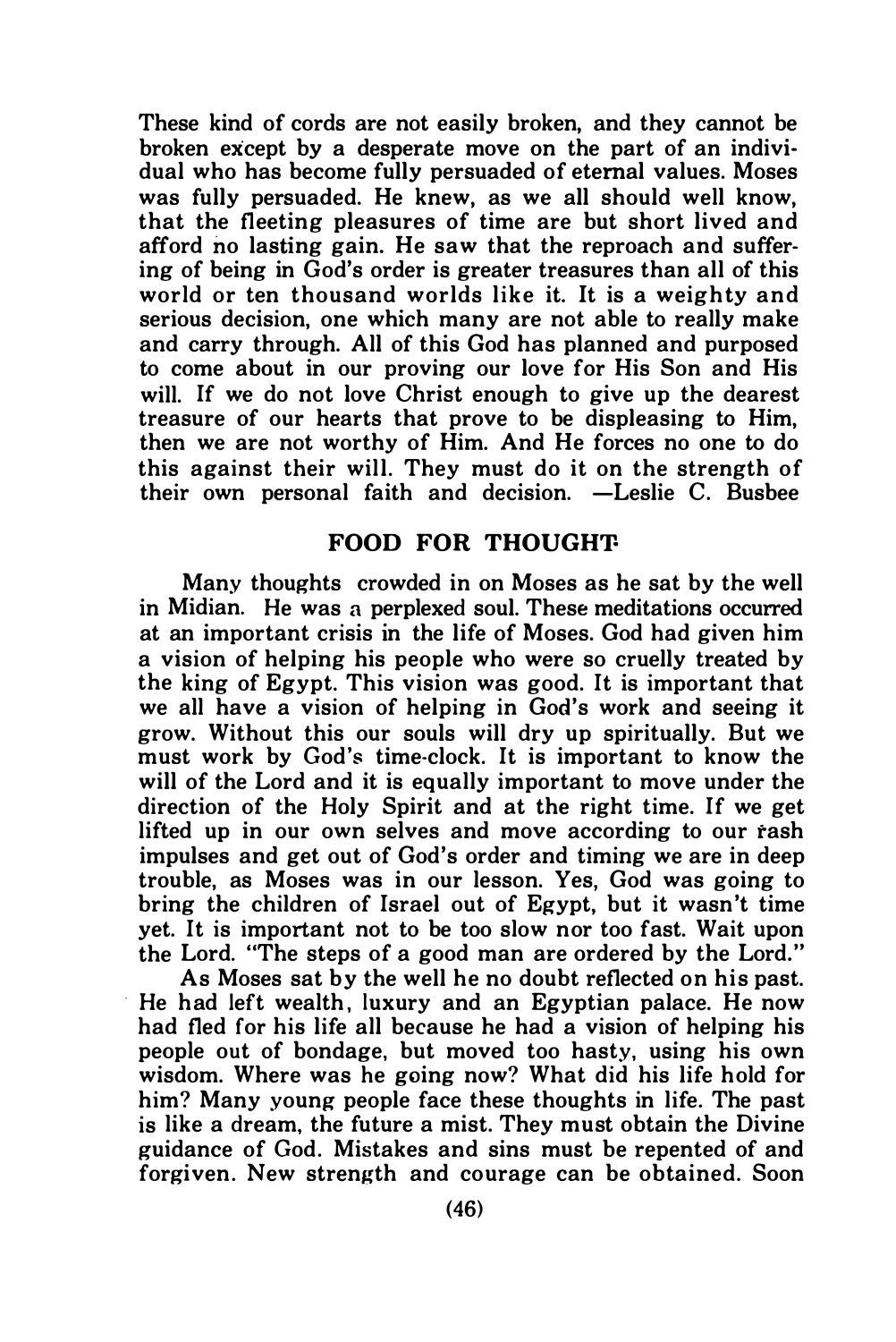new duties will arise as it did for Moses when the daughters of Reuel came along and needed help.  $-M$ . Miles  $(Written in 1971.)$ 

#### December 7, 1986

#### ISRAEL'S FAITH IN KEEPING THE PASSOVER

Hebrews 11:28 Through faith he [Moses] kept the passover, and the sprinkling of blood, lest he that destroyed the firsthom should touch them.

Exodus 12:1 And the Lord spake unto Moses and Aaron in the land of Egypt, saying,

3 Speak ye unto all the congregation of Israel, saying, In the tenth day of this month they shall take to them every man a lamb, according to the house of their fathers, a lamb for an house:

5 Your lamb shall be without blemish, a male of the first year: ye shall take it out from the sheep, or from the goats:

6 And ye shall keep it up until the fourteenth day of the same month: and the whole assembly of the congregation of Israel shall kill it in the evening.

7 And they shall take of the blood, and strike it on the two side posts and on the upper door post of the houses, wherein they shall eat it.

11 And thus shall ye eat it; with your loins girded, your shoes on your feet, and your staff in your hand; and ye shall eat it in haste: it is the Lord's passover.

12 For I will pass through the land of Egypt this night, and will smite all the firstborn in the land of Egypt, both man and beast; and against all the gods of Egypt I will execute judgment: I am the Lord.

13 And the blood shall be to you for a token upon the houses where ye are: and when I see the blood, I will pass over you, and the plague shall not be upon you to destroy you, when I smite the land of Egypt.

14 And this day shall be unto you for a memorial; and ye shall keep it a feast to the Lord throughout your generations; ye shall keep it a feast by an ordinance for ever.

25 And it shall come to pass, when ye be come to the land which the Lord will give you, according as he hath promised, that ye shall keep this service.

26 And it shall come to pass, when your children shall say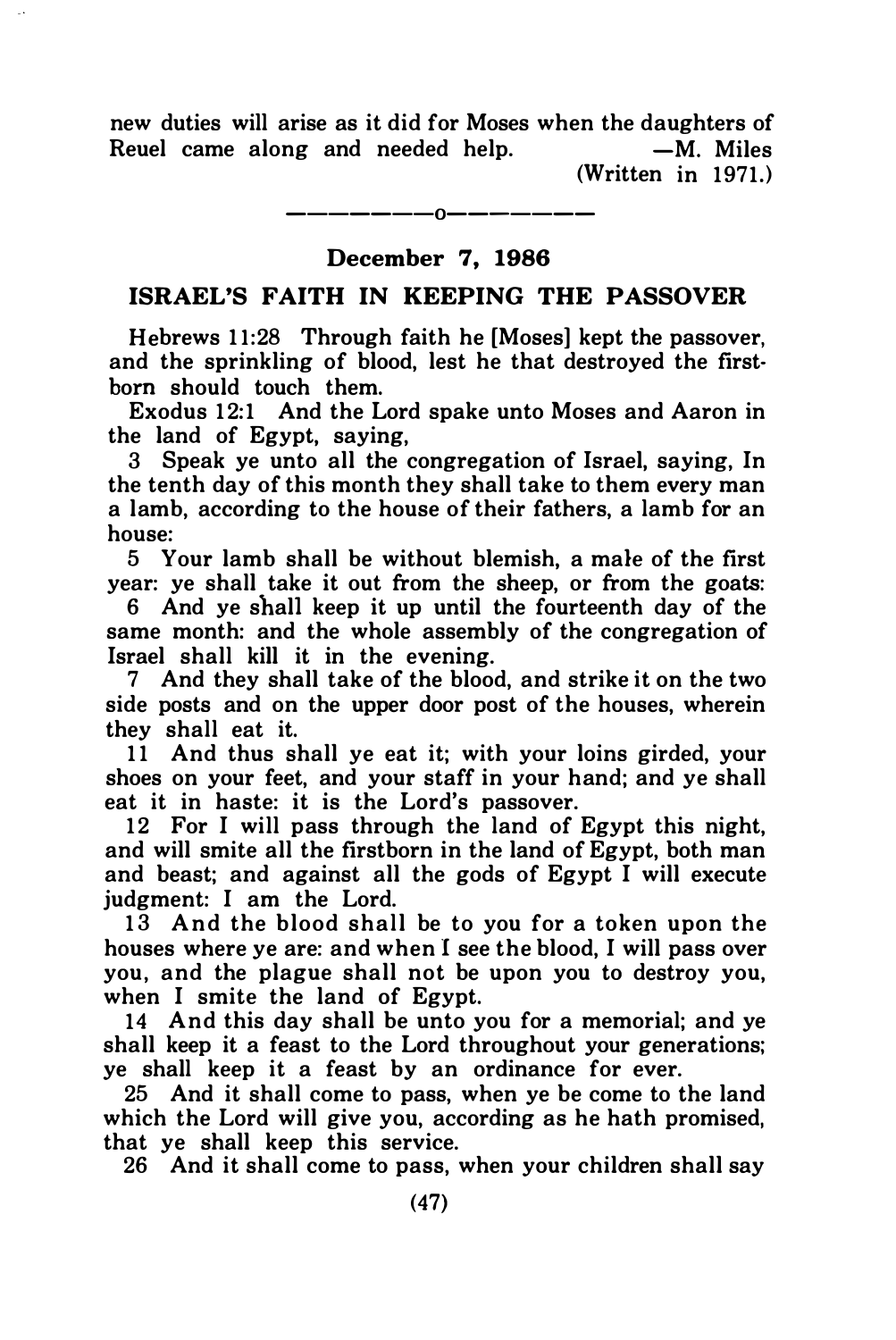unto you, What mean ye by this service?

27 That ye shall say. It is the sacrifice of the Lord's passover, who passed over the houses of the children of Israel in Egypt, when he smote the Egyptians, and delivered our houses. And the people bowed the head and worshipped.

28 And the children of Israel went away, and did as the Lord had commanded Moses and Aaron, so did they.

29 And it came to pass, that at midnight the Lord smote all the firstborn in the land of Egypt, from the firstborn of Pharaoh that sat on his throne unto the firstborn of the captive that was in the dungeon; and all the firstborn of cattle.

30 And Pharaoh rose up in the night, he, and all his servants, and all the Egyptians; and there was a great cry in Egypt: for there was not a house where there was not one dead.

Memory Verse: . . . For even Christ our passover is sacrificed for us: therefore let us keep the feast, not with old leaven, neither with leaven of malice and wickedness; but with the unleavened bread of sincerity and truth. I Corinthians 5:7, 8.

Central Thought: Israel, by the command of God, sprinkled the blood of the passover lamb upon the doorposts of their houses, thus escaping the destruction of death. Today we through faith apply the blood of Christ to our hearts, as He is our Passover, to escape eternal destruction that will come to the ungodly.

#### LESSON BACKGROUND

After herding sheep for forty years, God commissioned Moses to go to Egypt to lead Israel out of bondage to their own land again. Moses and Aaron, his brother, met a hardened Pharaoh who was determined to prevent the Israelites from leaving his land. Pharaoh hardened his heart against God, and God used Pharaoh in displaying His power and might by hardening his heart time and time again. Beginning with turning the water into blood. God through the hand of Moses and Aaron, brought plague after plague upon Pharaoh and his people. The fish all died and the river stank. After the blood came the frogs, and when they all died the land stank again. Then came the lice, and after this swarms of flies. After each plague Pharaoh's heart was hardened, although during the plague he would seem to weaken. The cattle were diseased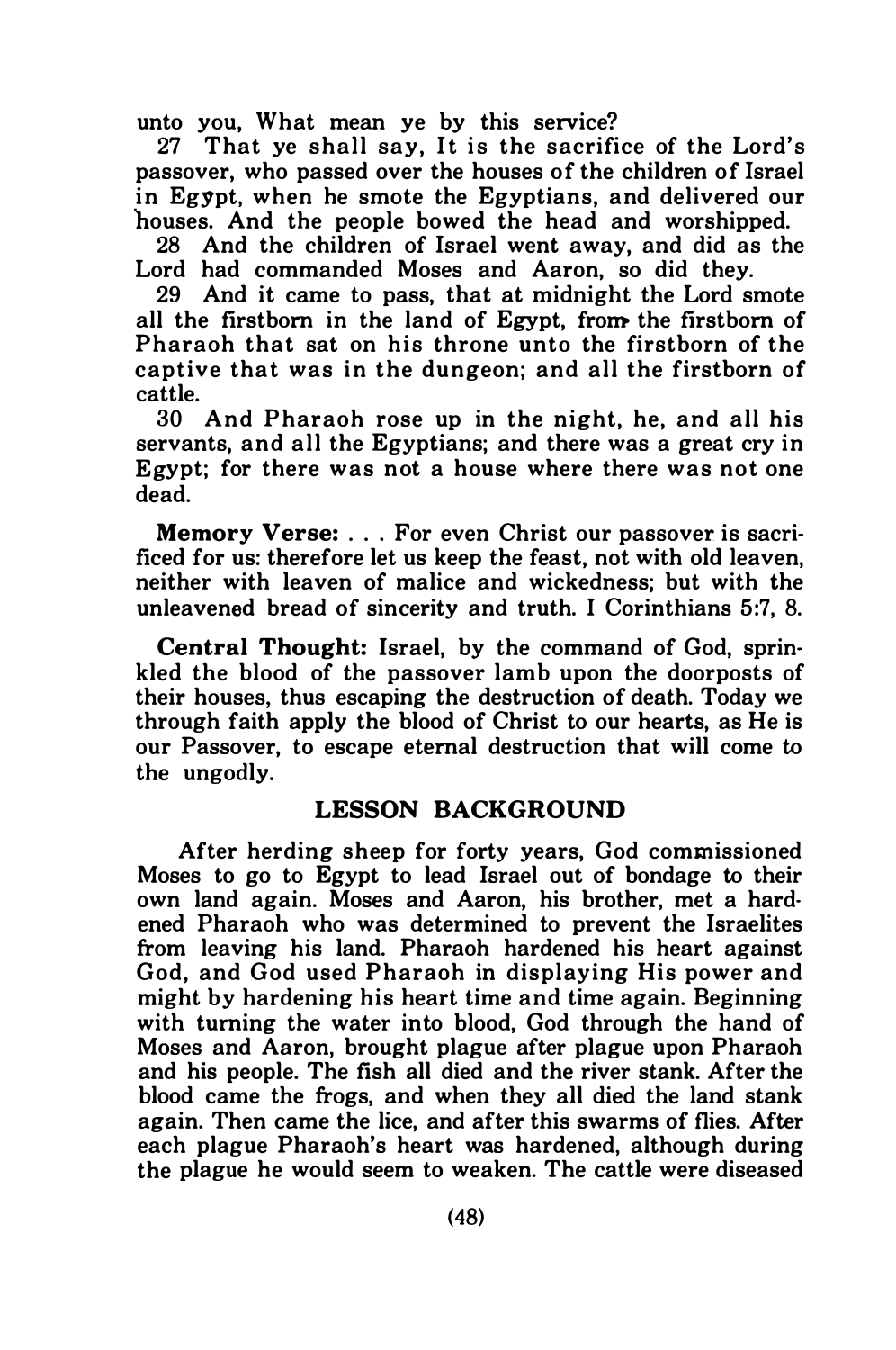and all died, and then came the boils so bad that the magicians could not even stand before Pharaoh. After the boils came the hail and fire smiting every herb of the field and every tree. Each time while the plague sorely vexed the Egyptians, the Israelites escaped and suffered no harm. Then came the locusts that pretty well cleaned up that which the hail did not get. After this came darkness for three days, darkness so thick that the Egyptians could not see one another. Pharaoh ran Moses from his presence, and God said that He would bring one more plague. About midnight God was to pass through the midst of Egypt, and all the firstborn of every family would die. And this brings us to our lesson today. In order for Moses and the children of Israel to escape this last awful plague, they are commanded to sprinkle the blood of a sacrificial lamb upon their doorposts. In obedience to this their faith in God was manifested.

-Leslie C. Busbee

#### QUESTIONS:

- 1. What did God say that He was going to do in this last plague upon Egypt?
- 2. What did He tell the Israelites to do in order to escape the death of the first-born?
- 3. Where were they to strike the blood?
- 4. How were they to eat the passover?
- 5. What would the presence of the blood upon the door posts mean to the participating household?
- 6. What did God want Israel to do concerning this event in future generations?
- 7. Who is our Passover today?
- 8. How is He our Passover?
- 9. Is there a future destruction that we all are hoping and desiring to escape?
- 10. Did Israel obey Moses in this matter?
- 11. How can we today get the blood of our Passover Lamb upon our hearts?

#### ADULTS' AND YOUNG PEOPLE'S COMMENTS

The children of Israel believed what Moses told them about the final plague. They had already seen the devastation wrought upon Egypt in the previous visitations of God's wrath, and they had no reason to doubt the certainty of this final one. They went to their houses, and did just what Moses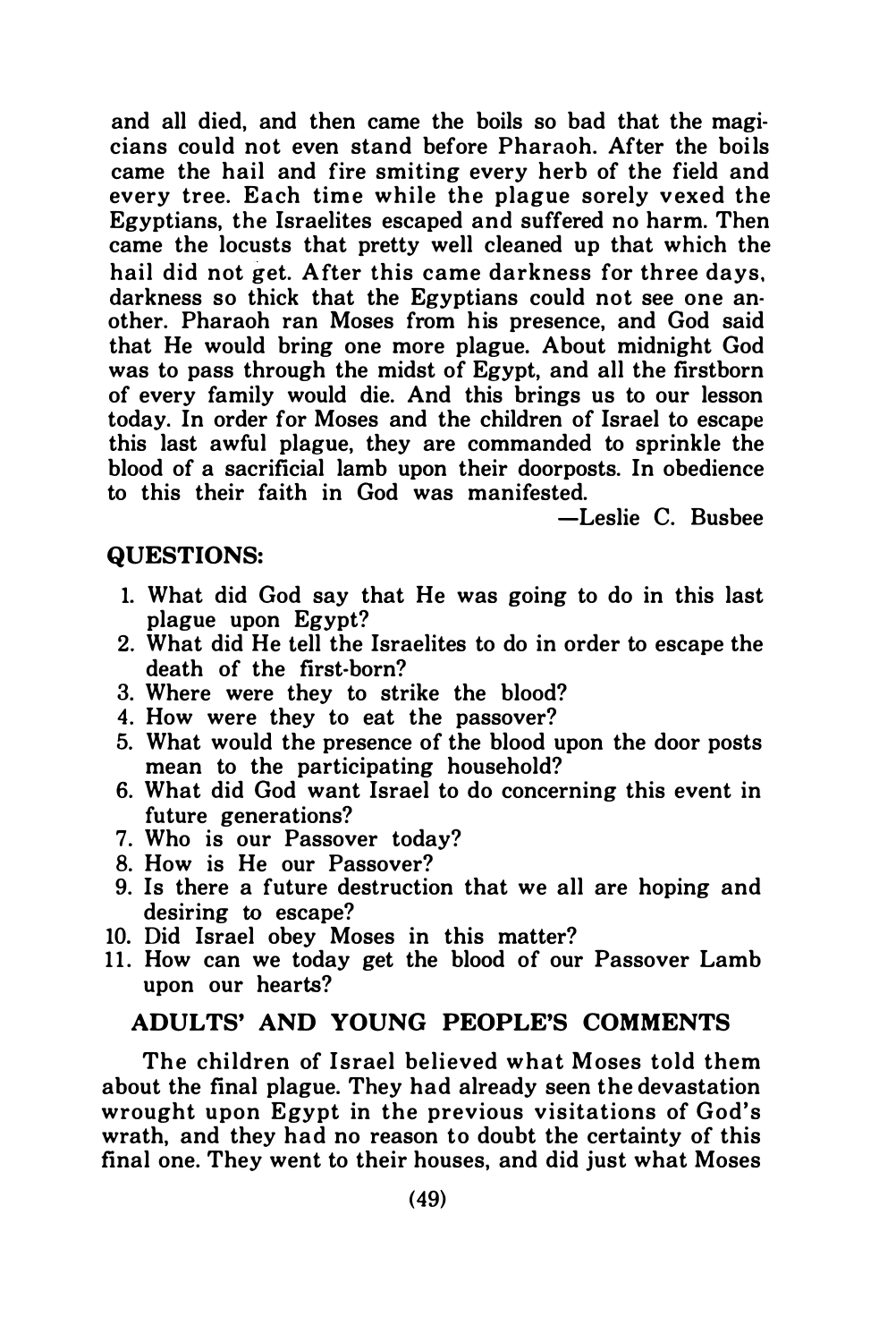commanded. A lamb was killed for every household. The father of the home, or the leader of the family, took a sprig of hyssop plant and dipped it into the basin of blood. Then he applied the blood above and on either side of the door. When this was accomplished, they were to retire inside and eat the flesh that night with unleavened bread and bitter herbs. They were to be ready to travel. That night they were leaving Egypt. It was a pressing time. Probably no one in Israel was sleeping except the small children and babies. Egyptian families retired to rest as usual. But, oh! at midnight a great cry arose from every home in Egypt. The mothers and fathers rushed to the bedside of their oldest child and found them dead. Even mighty Pharaoh found his eldest son dead. This was the last straw. The Israelites were ordered out, and so glad were the Egyptians to see them go that they opened their treasures, giving them gold, or jewelry, or whatever else they requested. None of the Israelites suffered that night. The blood was a token or sign that caused the Destroyer to pass over them. We need a Passover today. Christ Jesus is our Passover, sacrificed for us on Calvary's cross. We are to apply His blood to our hearts by believing in Him and obeying His gospel of peace. Thus we can escape all the terrible judgments that will be poured out upon the wicked in the last great day. It is for us to obey the truth and be under the protection of the blood of Christ so that nothing in life or death, or things present or things to come can sever us from the love of God.

-Leslie C. Busbee

#### FOOD FOR THOUGHT

Moses delivered a message to the Israelites, as the time had come when judgment from God was going to fall upon Egypt, and Israel would be affected also. God was going to save the Israelites, but before He could save them He must condemn them. They were to take a lamb from their flock which was strong and vigorous. It was to be without blemish. The lamb was to be the representative of the firstborn son who must die for the sins of his family. The Israelite and Egyptian were brought under one common charge of guilt, and there they all stood, "condemned already." Now the Israelite would not have been safe if it had merely killed the lamb, but he had to sprinkle its blood on the lintel and on the two side posts. There was not to be any difficulty in knowing which was the house of an Israelite. The Israelite must have on his shoes and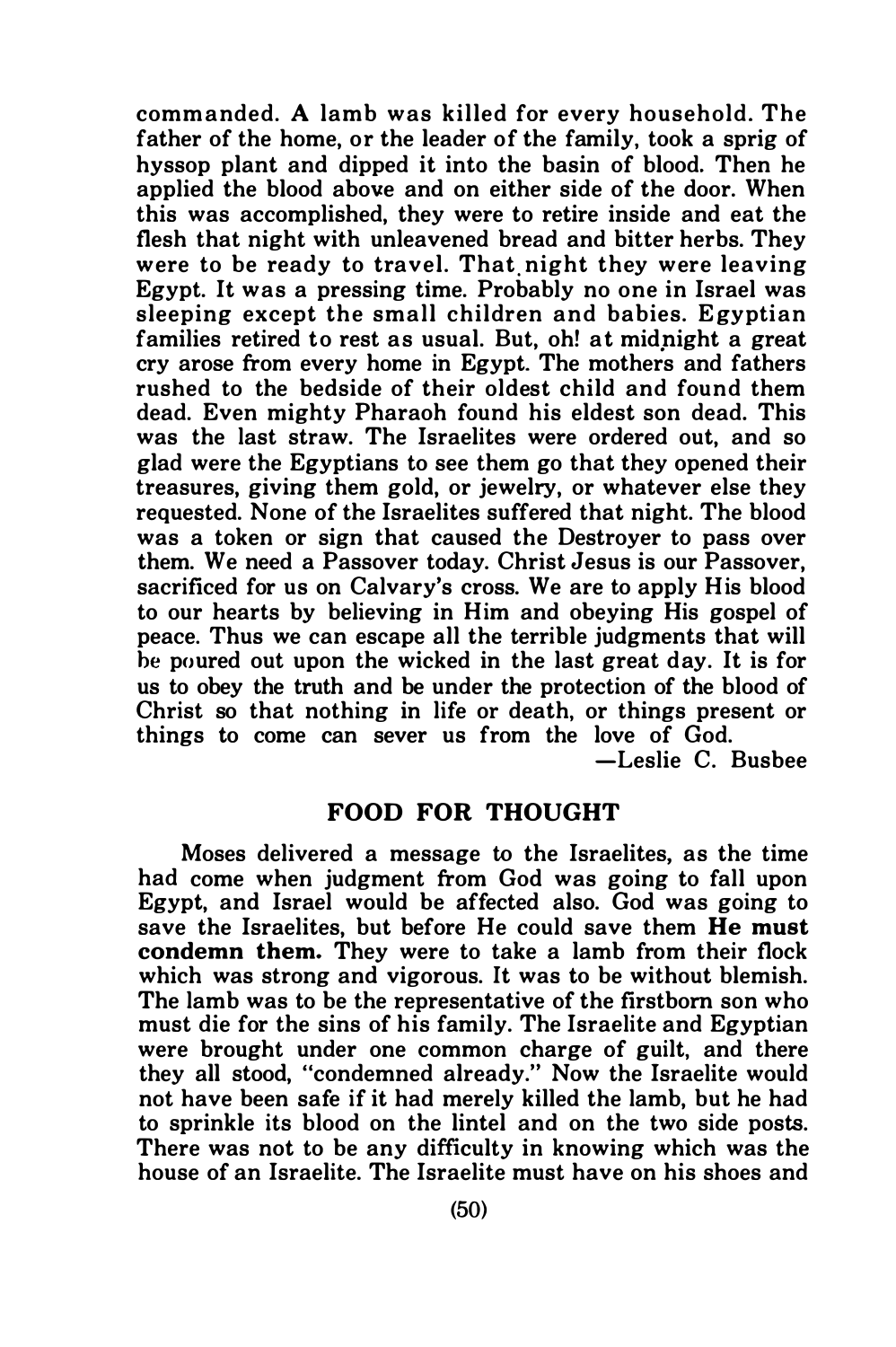staff in his hand, ready to leave Egypt. He must be willing to leave all behind him and follow the leadings of God through Moses. It was a solemn time. They might have thought that this was a peculiar way for them to be saved from having death in their family, but they must do it or be punished. They must obey the Divine order or be doomed. Obedience to the letter was important. By being obedient to the requirement of God, as made known to them by Moses, the Israelites were saved from the destruction that came upon all the firstborn of Egypt. Not one of the Israelites perished. Hence we see that the method of God is effective to the salvation of men. Perfect obedience brings that to pass.

Today those who are in sin are under the bondage of the devil. They are in Egypt's hands and their taskmaster is a hard taskmaster. They are under condemnation. They need a deliverance. There is a way out for them, but they must listen to the divine call of God. A perfect Lamb has been chosen. Jesus Christ was without blemish and had power and strength, yet He was meek as a Lamb. He died on the cross and shed His blood for sinful man's salvation. But that blood will not do the sinner any good unless he applies it to the door post of his heart. He is under condemnation and cannot escape the avenger's sword unless he takes refuge in the blood of Christ. He must be sick and tired of being under the devil's hands who is a hard taskmaster. He must be willing to leave the world with all of its allurements.  $-M$ . Miles world with all of its allurements.

 $(Written in 1979)$ 

#### December 14, 1986

-------0-------

#### MOSES' AND ISRAEL'S TRIUMPH IN THE RED SEA

Hebrews 11:29 By faith they passed through the Red sea as by dry land: which the Egyptians assaying to do were drowned.

I Cor. 10:1 Moreover, brethren, I would not that ye should be ignorant, how that all our fathers were under the cloud, and all passed through the sea;

2 And were all baptized unto Moses in the cloud and in the sea;

Exodus 14:8 And the Lord hardened the heart of Pharaoh king of Egypt, and he pursued after the children of Israel: and the children of Israel went out with an high hand.

9 But the Egyptians pursued after them, all the horses and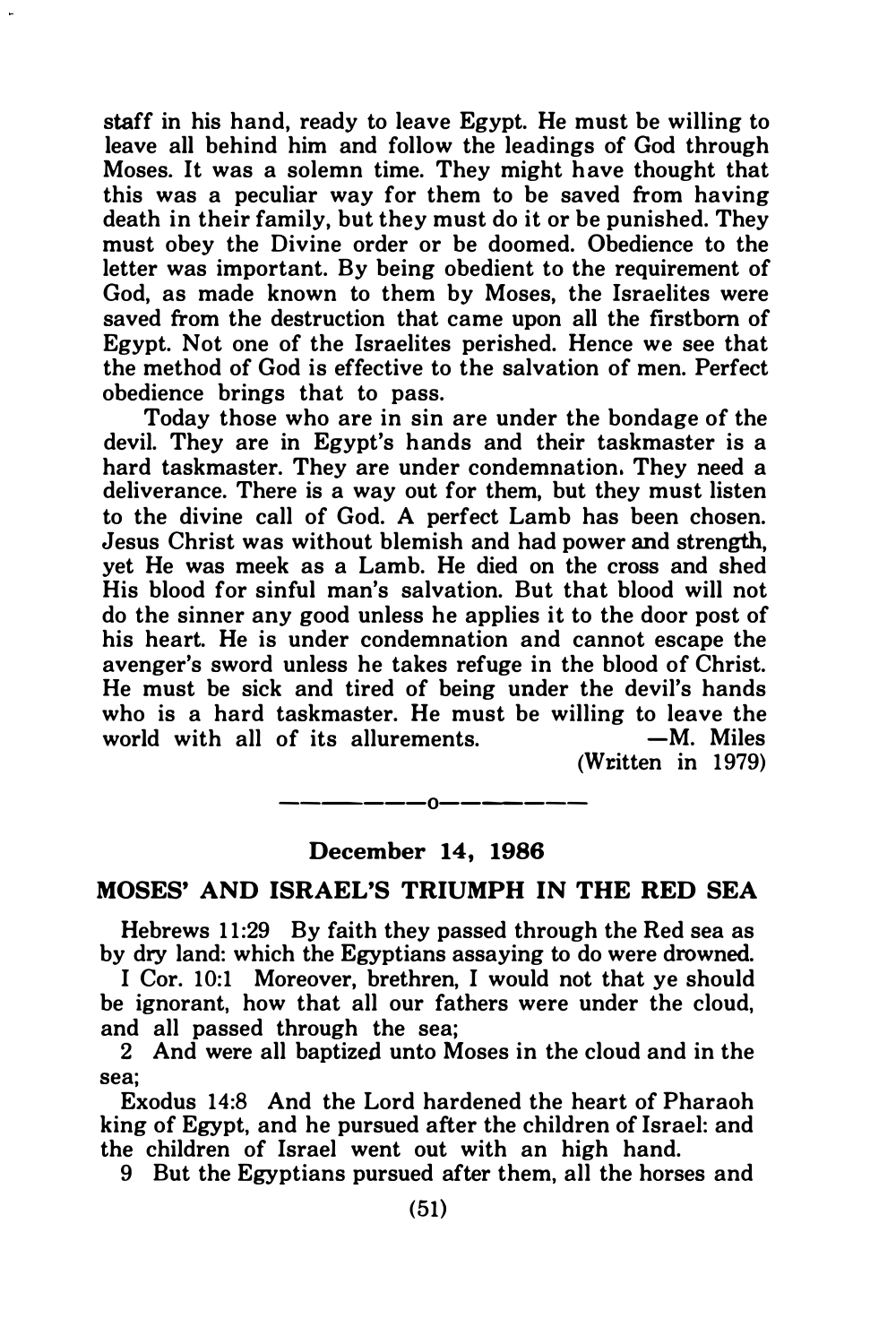chariots of Pharaoh, and his horsemen, and his army, and overtook them encamping by the sea, beside Pihahiroth, before Baalzephon.

10 And when Pharaoh drew nigh, the children of Israel lifted up their eyes, and, behold, the Egyptians marched after them; and they were sore afraid: and the children of Israel cried out unto the Lord.

13 And Moses said unto the people, Fear ye not, stand still, and see the salvation of the Lord, which he will shew to you to-day: for the Egyptians whom ye have seen to-day, ye shall see them again no more for ever.

14 The Lord shall fight for you, and ye shall hold your peace.

15 And the Lord said unto Moses, Wherefore criest thou unto me? speak unto the children of Israel, that they go forward:

16 But lift thou up thy rod, and stretch out thine hand over the sea, and divide it: and the children of Israel shall go on dry ground through the midst of the sea.

21 And Moses stretched out his hand over the sea; and the Lord caused tlie sea to go back by a strong east wind all that night, and made the sea dry land, and the waters were divided.

22 And the children of Israel went into the midst of the sea upon the dry ground: and the waters were a wall unto them on their right hand, and on their left.

23 And the Egyptians pursued, and went in after them to the midst of the sea, even all Pharaoh's horses, his chariots, and his horsemen.

24 And it came to pass, that in the morning watch the Lord looked unto the host of the Egyptians through the pillar of fire and of the cloud, and troubled the host of the Egyptians,

25 And took off their chariot wheels, that they drave them heavily: so that the Egyptians said, Let us flee from the face of Israel; for the Lord fighteth for them against the Egyptians.

26 And the Lord said unto Moses, Stretch out thine hand over the sea, that the waters may come again upon the E gyptians, upon their chariots, and upon their horsemen.

27 And Moses stretched forth his hand over the sea, and the sea returned to his strength when the morning appeared; and the Egyptians fled against it; and the Lord overthrew the Egyptians in the midst of the sea.

28 And the waters returned, and covered the chariots, and the horsemen, and all the host of Pharaoh that came into the sea after them; there remained not so much as one of them.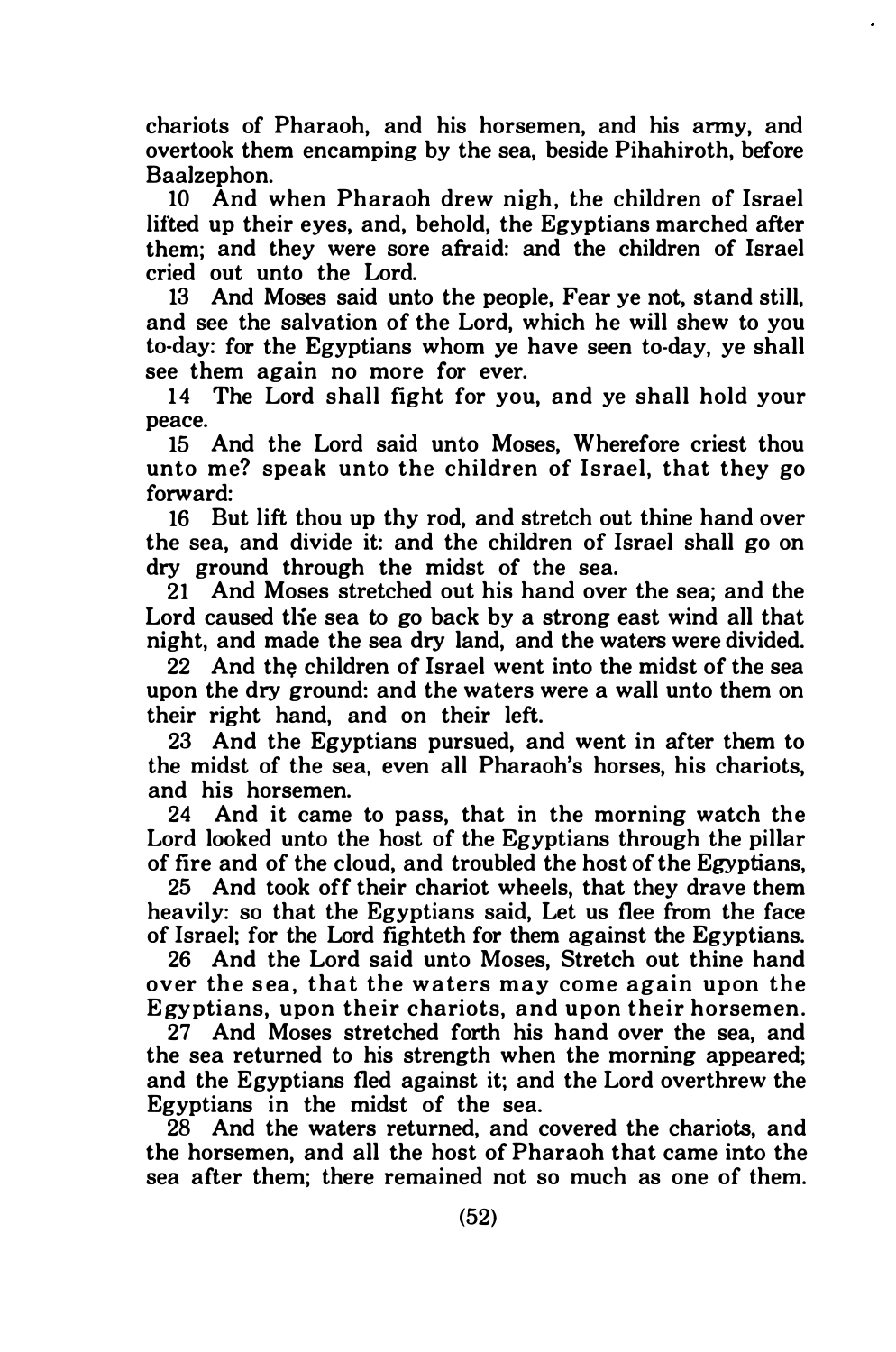30 Thus the Lord saved Israel that day out of the hand of the Egyptians; and Israel saw the Egyptians dead upon the sea shore.

31 And Israel saw that great work which the Lord did upon the Egyptians: and the people feared the Lord, and believed the Lord, and his servant Moses.

Memory Verse: The way is in the sea, and thy path in the great waters, and thy footsteps are not known. Thou leddest thy people like a flock by the hand of Moses and A aron. Psalm 77:19, 20.

Central Thought: Moses led the children of Israel through the depths of the sea as if on dry land because they were moving in the faith of God, in the order of His plan. Their faith held the waters walled back while the Egyptians tried to do so without faith and the waters came together and drowned the whole army.

#### LESSON BACKGROUND

With a high hand and a mighty stretched out arm God brought Israel out of Egypt. There were six hundred thousand men on foot beside the women and children. Probably a host of over a million souls left Egypt that night. They had their flocks and their herds and much cattle. As Adam Clarke brings out, the Lord led them between a fortress and an idol temple (where a continual guard was kept) toward the Red Sea. The Lord was going to harden Pharaoh's heart once more so that Israel could triumph over him once for ever. As Clarke put it, "God himself brought them into straits from which no human power or art could extricate them. Consider their situation when once brought out of the open country, where alone they had room either to fight or fly. Now they had the Red Sea before them, Pharaoh and his hosts behind them, and on their right hand and left hand fortresses of the E gyptians to prevent their escape; nor had they one boat or transport prepared for their passage! If they be now saved, the arm of the Lord must be seen, and the vanity of the Egyptian idols be demonstrated. By bringing them into such a situation He took from them all hope of human help, and gave their adversaries every advantage against them." It was truly a baptism that they were facing. Forces of unbelief in our present day have tried to explain that this was the sea of reeds, a shallow body of water that they waded across. But not so, saith the Scripture. The waters were a wall on either side and they went over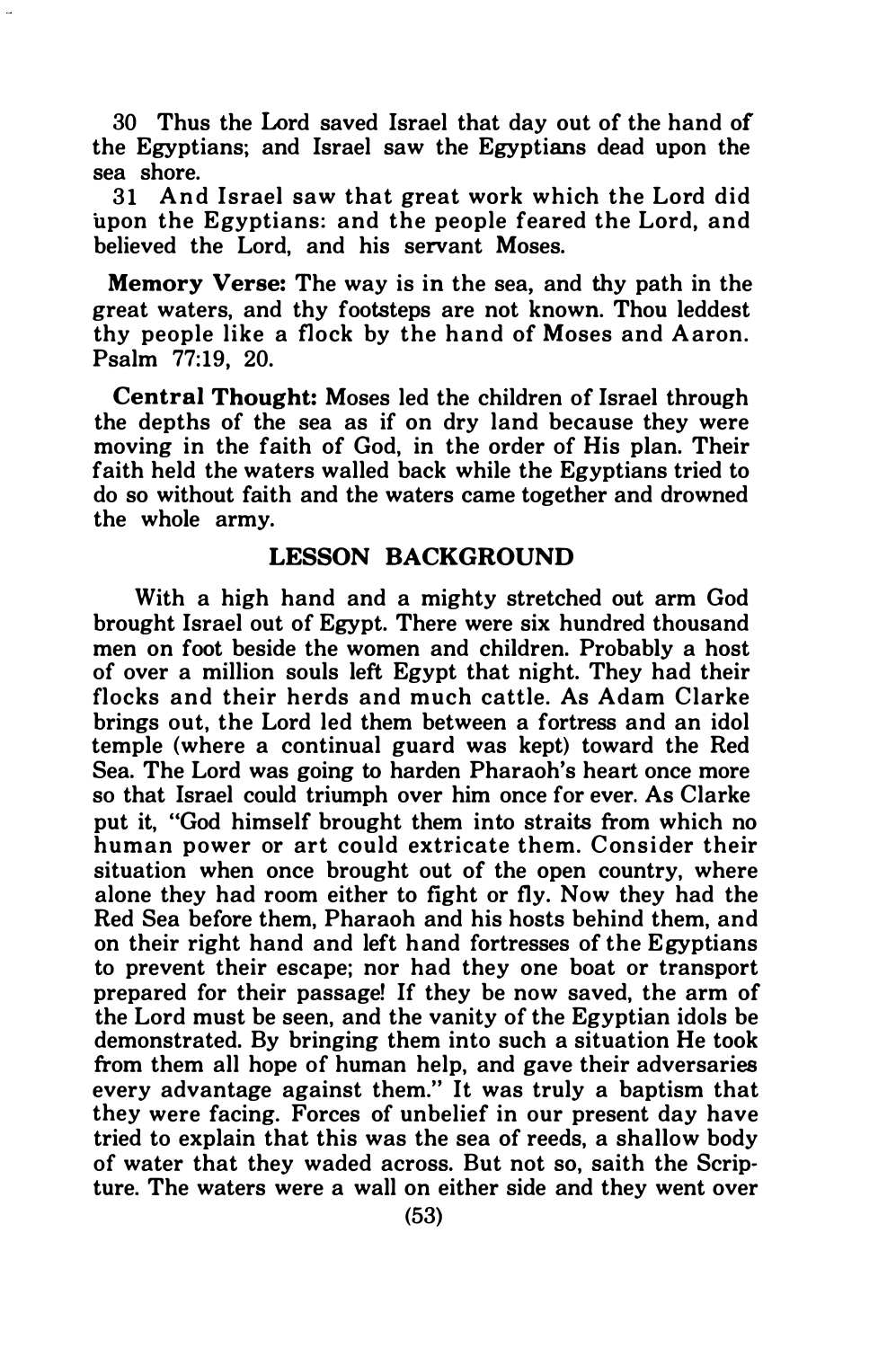on dry land. The· Egyptians followed blindly on their tail, and soon found that they really had a God to deal with that they were completely powerless against. Even so the Lord today leads His people in dire hard places that His hand of deliver-<br>ance can be fully realized.  $\qquad -$ Leslie C. Busbee ance can be fully realized.

#### QUESTIONS:

- 1. How is the passage of Israel through the Red Sea like a hantism?
- 2. What did the Lord do to Pharaoh a fter the people left Egypt?
- 3. How did the Israelites feel when they saw Pharaoh's army coming?
- 4. What did Moses tell them to do?
- 5. Which direction did the Lord tell them to go?
- 6. What direction are we to go today?
- 7. What did the Lord cause to happen to the sea that night?
- 8. How can we know from the Biblical account that the sea was deep?
- 9. How complete was the victory over the enemies of Israel? Did any of the enemy escape?
- 10. What kind of shape was Egypt in after all of these plagues and the destruction of their king and his army?
- 11. What is all of this a type of today?

#### ADULTS' AND YOUNG PEOPLE'S COMMENTS

God takes pleasure and glory in bringing His children into dire straits of conditions where human or natural help is impossible. He wants to be avenged on his enemies, and He wants to show His goodness and love to His people. The children of Israel were commanded to stand still, and to go forward. They were to quiet their fears and still their doubts into tranquil faith and calm assurance. Then they were to steadfastly go forward trusting God to make the way. We are brought into similar situations in our lives. God wants to teach every child of His the lesson of absolute trust in Him. He will take away all the supports and help of man. He will bring us into places where the only way out is the way that he will make in His own good time. We will be submerged from human sight. The great cloud and pillar of fire engulfed the Israelites from the sight of man. They were literally baptized in the workings of God's miracles. Their faith manifested itself in becoming quiet at the command of Moses, and moving forward when the time. came for them to move. All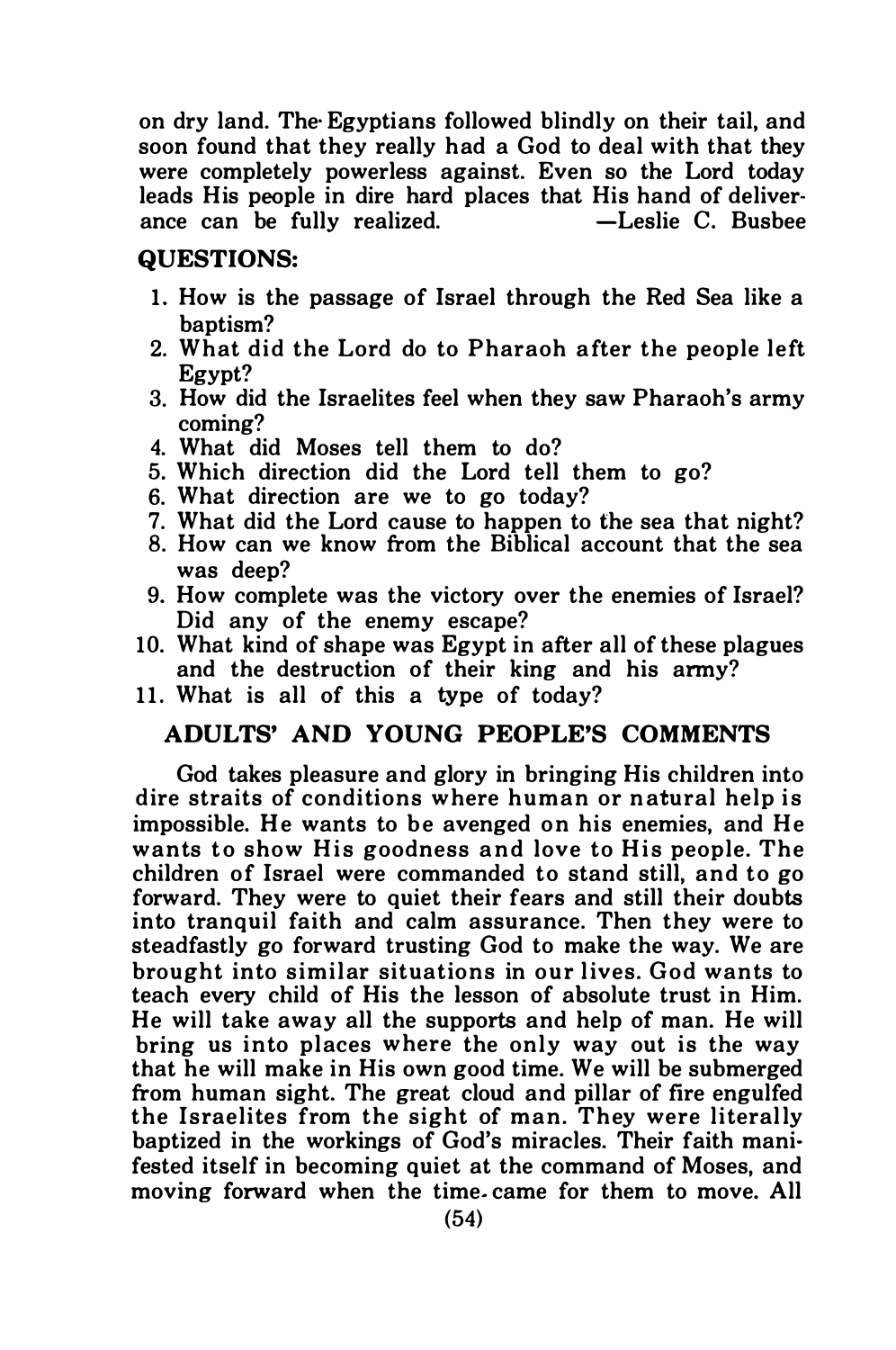night they waited on the Lord while He was preparing the deep for them to pass through. See that mighty host begin to move, down into the low places that ordinarily would be covered with water. But it is dry ground. One sister told about a mission that she was on with another sister who was so afraid because of a terrible intersection that they had to pass through. But when they arrived at the intersection, no cars were in sight. The return trip found the intersection deserted again. God still will bring us through the trials of life dry shod. Let us go forward, trusting, believing, obeying. He will make a way even though it be in the sea, and His path be in -Leslie C. Busbee

#### FOOD FOR THOUGHT

A boy found himself in a field being pursued by an infuriated bull. Aware that his only chance of escape was to hasten to the gate, he turned and fled. Nearer the animal came, until the boy fancied he could feel its hot breath on his neck. In a moment he realized that there would be no chance to open the gate in time to escape the angry animal's rage. On the point of giving himself up as lost, he was surprised to see the gate suddenly open. Gathering fresh energy, he sped forward through the opened way. Quickly the gate closed, and just as the strong bar fell in its place, the mad beast's head crashed against the wood-work. It was an escape too close for comfort. A friend had seen his danger, hurried along the road and had reached the gate just in time to open it, and save the boy.

How similar is the story of the children of Israel at the Red Sea. When it seemed that all hope was gone, God reached down and opened up the way and then completely closed it to the enemy.

How often we come upon situations in which there seems no way through, and as we wait on God, our great friend, Jesus, opens up the way for us to go over with gladness in our -Wayne Murphey

———————————————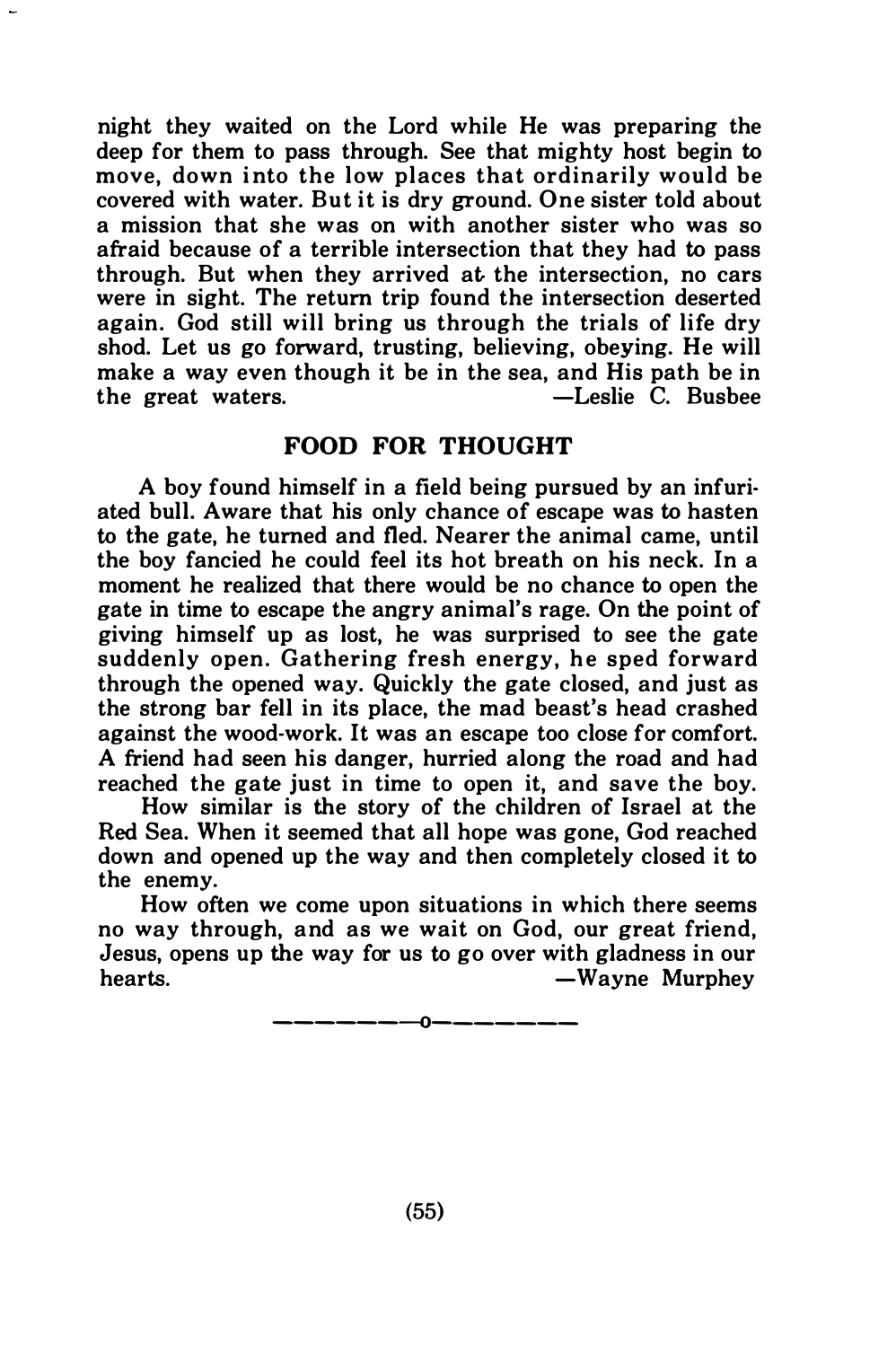#### THE WALLS OF JERICHO FELLED THROUGH FAITH

Joshua 6:1 Now Jericho was straitly shut up because of the children of Israel: none went out, and none came in.

2 And the Lord said unto Joshua, See, I have given into thine hand Jeriche, and the king thereof, and the mighty men of valour.

3 And ye shall compass the city, all ye men of war, and go round about the city once. Thus shalt thou do six days.

4 And seven priests shall bear before the ark seven trumpets of rams' horns: and the seventh day ye shall compass the city seven times, and the priests shall blow with the trumpets.

5 And it shall come to pass, that when they make a long blast with the ram's horn, and when ye hear the sound of the trumpet, all the people shall shout with a great shout; and the wall of the city shall fall down flat, and the people shall ascend up every man straight before him.

6 And Joshua the son of Nun called the priests, and said unto them, Take up the ark of the covenant, and let seven priests bear seven trumpets of rams' horns before the ark of the Lord.

7 And he said unto the people, Pass on, and compass the city, and let him that is armed pass on before the ark of the Lord.

8 And it came to pass, when Joshua had spoken unto the people, that the seven priests bearing the seven trumpets of rams' horns passed on before the Lord, and blew with the trumpets: and the ark of the covenant of the Lord followed them.

9 And the armed men went before the priests that blew with the trumpets, and the rereward came after the ark, the priests going on, and blowing with the trumpets.

10 And Joshua had commanded the people, saying, Ye shall not shout, nor make any noise with your voice, neither shall any word proceed out of your mouth, until the day I bid you shout; then shall ye shout.

11 So the ark of the Lord compassed the city, going about it once: and they came into the camp, and lodged in the camp.

12 And .Joshua rose early in the morning, and the priests took up the ark of the Lord.

13 And seven priests bearing seven trumpets of rams' horns before the ark of the Lord went on continually, and blew with the trumpets: and the armed men went before them; but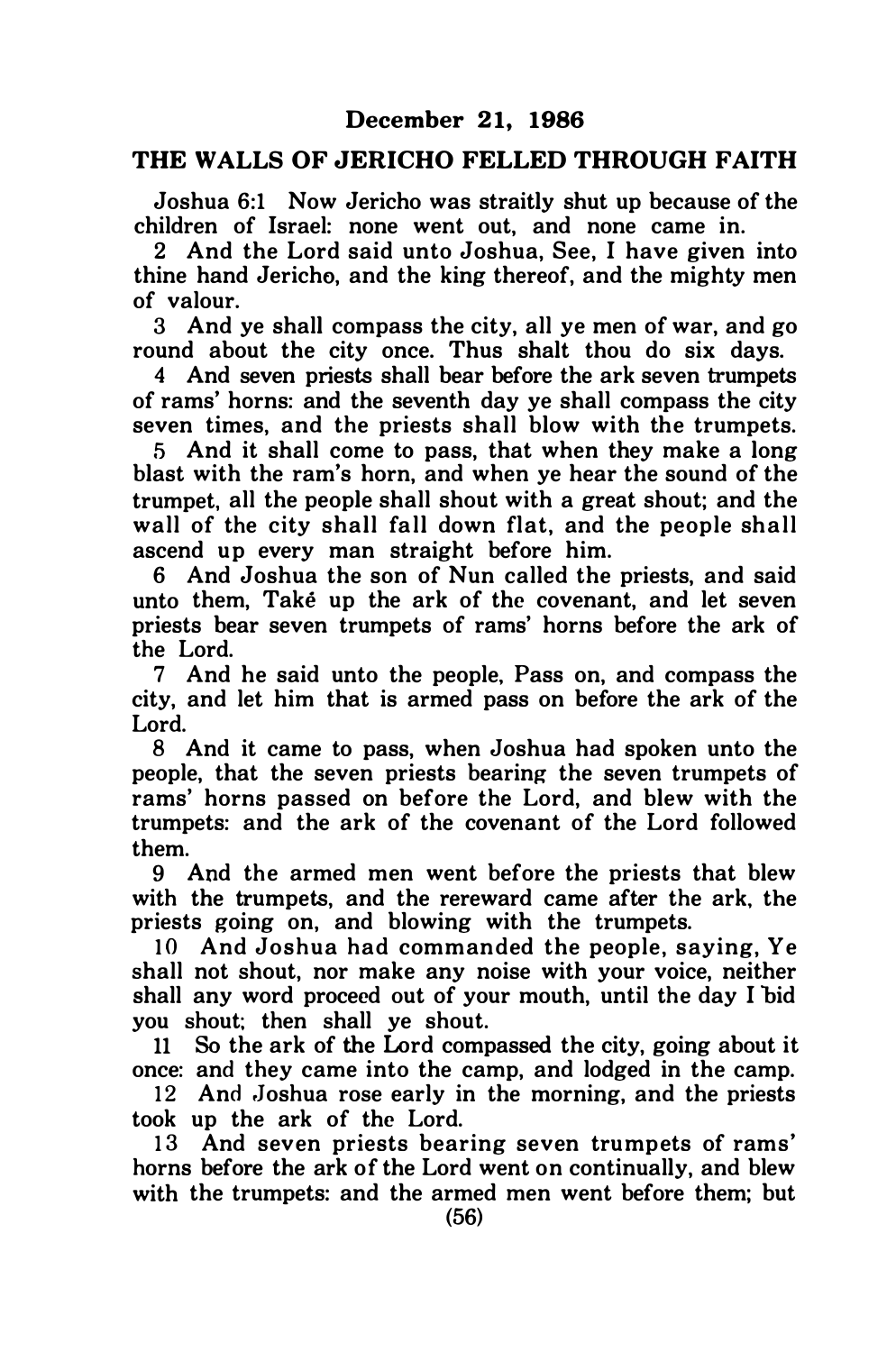the rereward came after the ark of the Lord, the priests going on, and blowing with the trumpets.

14 And the second day they compassed the city once, and returned into the camp: so they did six days.

15 And it came to pass on the seventh day, that they rose early about the dawning of the day, and compassed the city after the same manner seven times: only on that day they compassed the city seven times.

16 And it came to pass at the seventh time, when the priests blew with the trumpets, ' Joshua said unto the people, Shout; for the Lord hath given you the city.

Memory Verse: By faith the walls of Jericho fell down, after they were compassed about seven days. Hebrews 11:30.

Central Thought: God wants to be the Captain of our Salvation, guiding and going before us in every battle of life that we face. Success and victory will be perfectly ours as we obey His voice and follow His leadings in everything.

Word Definitions: Rereward: rear guard or follow-up unit.

#### LESSON BACKGROUND

Moses, the servant of the Lord, closed his earthly days at the age of 120 years. Joshua had been his servant and assistant. The enemies of the Lord among the children of Israel had died in the wilderness and the next generation were ready to progress into the land of Canaan, the land of their inheritance. They crossed the Jordan river dryshod through a miracle of their great God. Their first great conflict was to be with Jericho, a great walled city, securely fortified against the children of Israel. As Joshua was looking over against the great walled bulwarks of Jericho, he saw a Man standing with a sword drawn in His hand. When Joshua asked Him concern· ing whose side He was on, the Man replied that He was now come as Captain of the host of the Lord. Joshua fell on his face and worshipped. He was told to loose his shoe from his foot, for the place was holy. Joshua meekly obeyed, and the Lord explained His plan of action in taking the city. Humanly speaking, to conquer the city of Jericho was an utter impossibility. But the Captain of the host of the Lord is directing and God is promising divine assistance in this great feat. The hearts of the people of Canaan are already melting with fear of the Israelites. When they heard how they came across the Jordan River in such a miraculous manner, "their hearts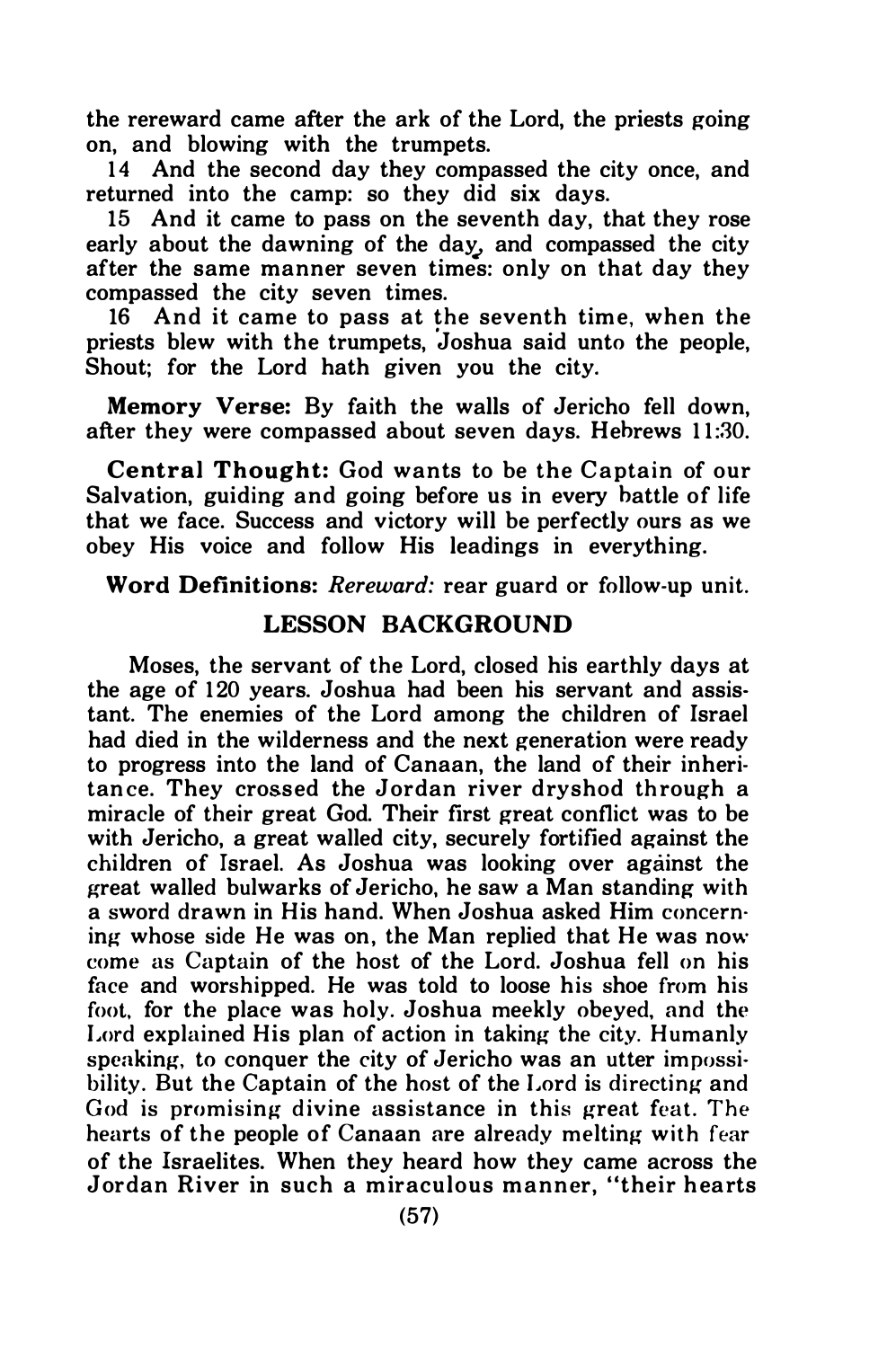melted, neither was there spirit in them any more." Chapter 5: 1. Israel camped in a place on the Canaan side of the river which the Lord named Gilgal, for, the Lord said, "This day have I rolled away the reproach of Egypt from off you." Gilgal was in the plains of Jericho, and on the fourteenth day of the month Israel kept the passover feast. They no longer needed the manna, so it ceased, and they began to eat of the fruit of the land of Canaan.

#### QUESTIONS:

- I. How strongly fortified was the city of Jericho?
- 2. What was the Lord's plan of taking the city?
- 3. Do we need the Lord to lead us into battle today?

è

- 4. What can be expected if we do not have the Lord's guidance in dealing with the battles of life?
- 5. How many times did they compass the city?
- 6. How many times did they compass the city on the seventh day?
- 7. What were the people to do when the priests blew the trumpets?
- 8. When were they to shout?
- 9. Could they speak or carry on conversation while marching around the city?
- 10. Can we shout the victory as the Lord leads without any visible encouragement?

#### ADULTS' AND YOUNG PEOPLE'S COMMENTS

Picture yourself as one of the inhabitants of Jericho, looking out through the windows at the strange procession making its way slowly around the city walls. No doubt their minds were filled with fear and wonder. What was that boxlike thing that the priests were carrying on their shoulders? These were God's people on the march. They are going on to certain victory. God has promised them this land to be their possession. The cup of iniquity of the inhabitants of the land is full. It is time for judgment to fall upon these ungodly cities. Think of the Israelites. All their fear and wonderment is quenched as they simply obey the instructions of their Captain. They are really helpless to do anything on their own. All human help is vain. Only by the power and blessing of their God are they able to conquer the land that is before them. Shots are not fired. Not a word is spoken. Only the sound of the trumpets are heard. Victory is ahead. What a wonderful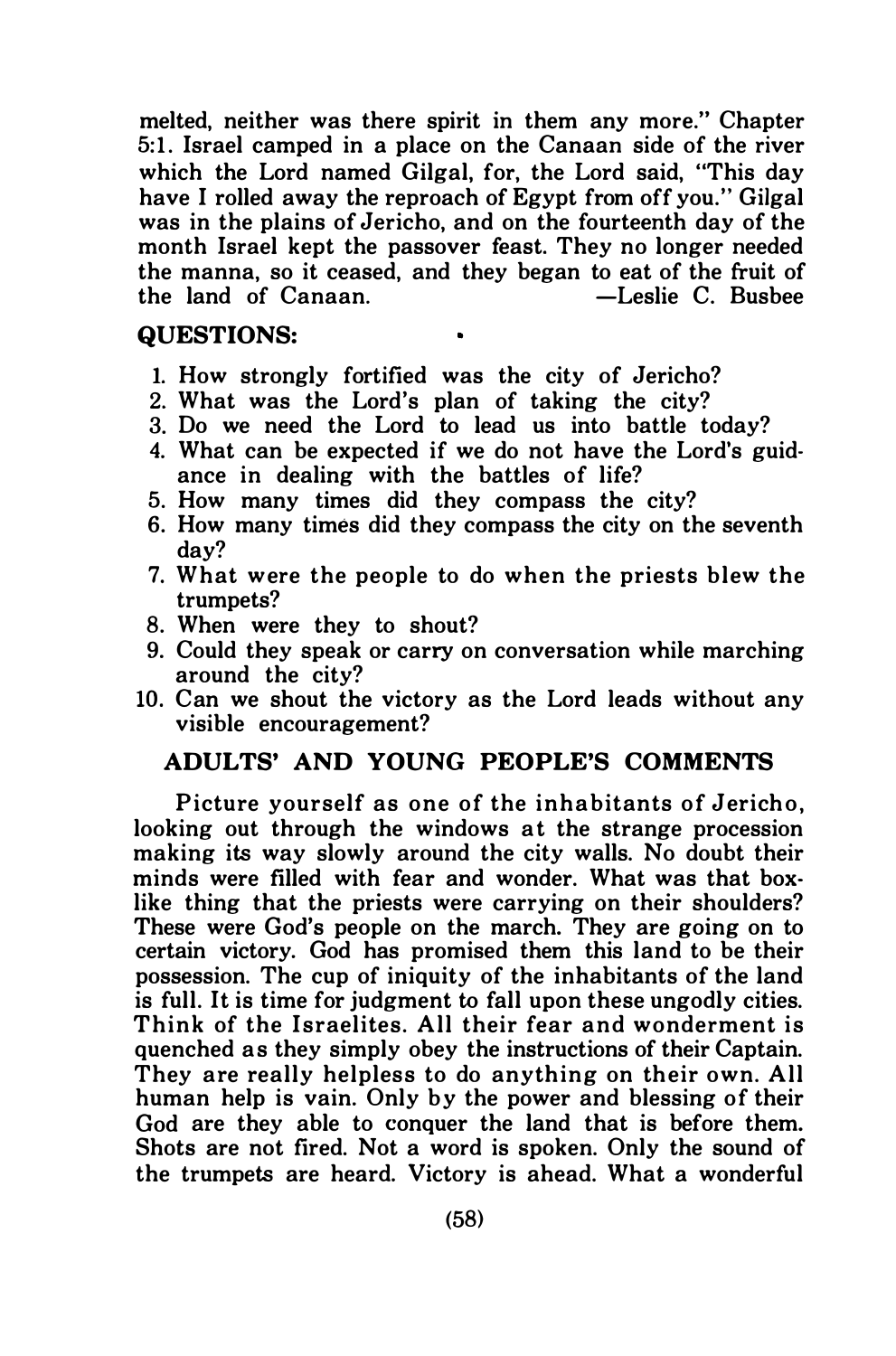experience to be on the winning side with the Lord! When we keep true to Him, and walk close to His side, He will lead us to victory and unfailing success every time! How blessed to let Him lead and take the oversight of our lives! He works in ways beyond our human understanding. Our ways go in another direction. Let us learn the valuable lesson of waiting on the Lord and looking steadfastly to Him for guidance in every battle that we meet along the way. He leads always to victory. If we can keep humble and in a condition where we can hear God's voice, He will show us the way to victory and success every step of the way. We are facing Jerichos, too. Every person has a Jericho. There is some great victory that you must gain in your heart that will be outstanding. It is the Lord's pleasure to give you victory in that great battle and bring you to inherit all of the promised land.

-Leslie C. Busbee

#### FOOD FOR THOUGHT

It required great faith for the children of Israel to march around the walls of Jericho and expect them to fall. It would have been easy for them to have questioned whether their new leader, Joshua, really knew what he was doing. No doubt many apprehensions were dissolved and their confidence strengthened by the event of crossing the Jordan River just before they reached Jericho.

The Jordan River was not a deep river, but at the time the I sraelites crossed, it was flooded with run-off water from Mount Lebanon. The priests, bearing the ark of the covenant stepped into the water first and it began to roll back until it formed a wall of water. The priests stood in the midst of the Jordan causing the wall to stay in place and the other side continued to flow on into the Dead Sea, leaving a large path of dry ground. The Israelites passed over, keeping a distance of 1 ,000 yards from the priests. All this time the head waters mounted higher and higher behind the priests. This would be an awesome and fearful thing to behold and must surely have required great courage on the part of the priests. No wonder it is recorded that "... the people hasted and passed over." Joshua 4:10. This served to build confidence for the next obstacle; Jericho.

The two spies returned from Jericho and reported, "Truly the Lord hath delivered into our hands all the land; for even all the inhabitants of the country do faint before us." Joshua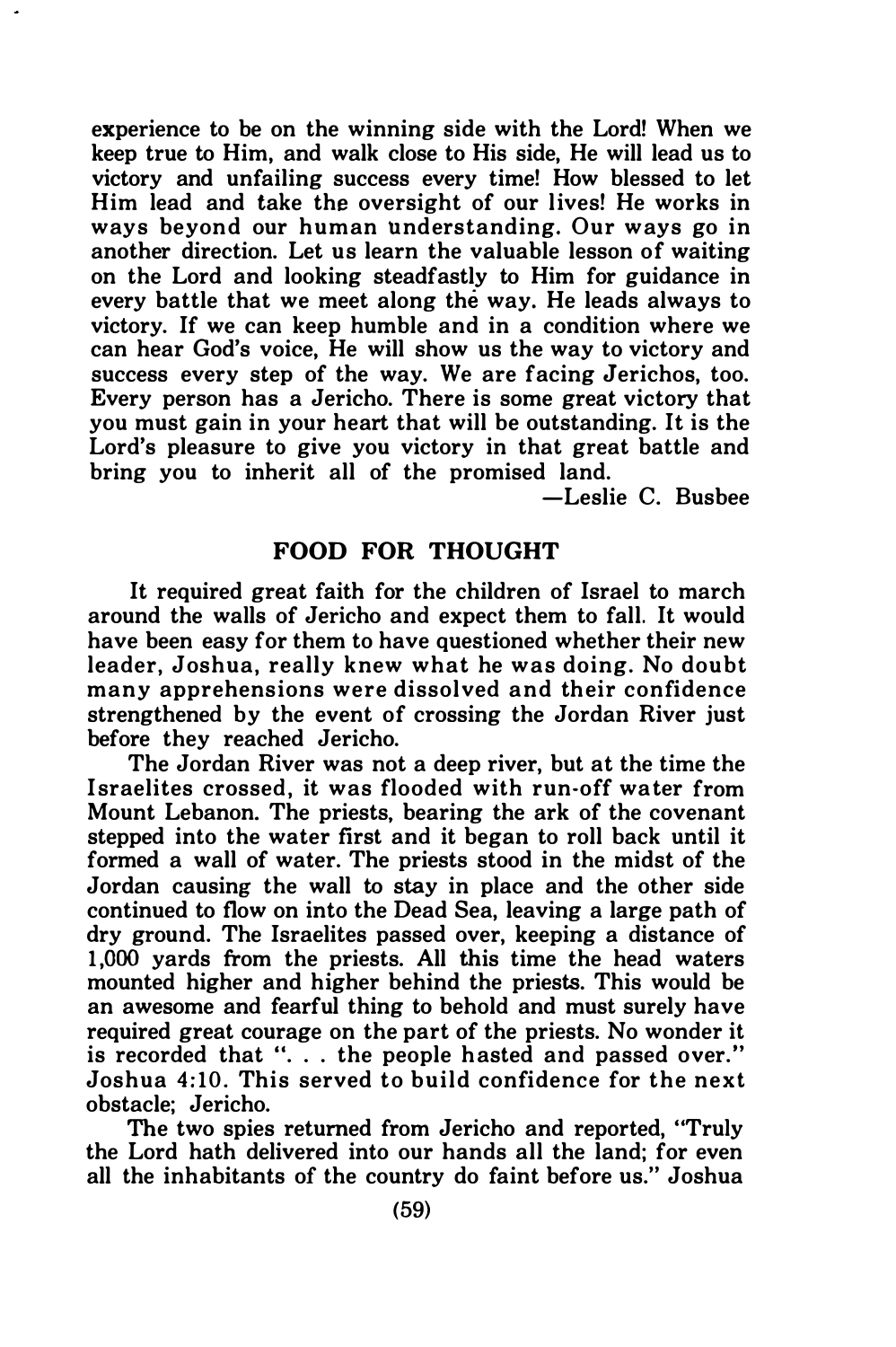2:24. What a different report than the one the 10 spies had previously brought back. Confidence was running high and Jericho was in its path.

-------0-------

#### December 28, 1986

#### RAHAB SAVED BECAUSE OF HER FAITH

Joshua 2:1 And Joshua the son of Nun sent out of Shittim two men to spy secretly, saying, Go view the land, even Jericho. And they went, and came into an harlot's house, named Rahab, and lodged there.

3 And the king of Jericho sent unto Rahab, saying, Bring forth the men that are come to thee, which are entered into thine house: for they be come to search out all the country.

6 But she had brought them up to the roof of the house, and hid them with the stalks of flax, which she had laid in order upon the roof

8 And before they were laid down, she came up unto them upon the roof;

9 And she said unto the men, I know that the Lord hath given you the land, and that your terror is fallen upon us, and that all the inhabitants of the land faint because of you.

10 For we have heard how the Lord dried up the water of the Red sea for you, when ye came out of Egypt; and what ye did unto the two kings of the Amorites, that were on the other side Jordan, Sihon and Og, whom ye utterly destroyed.

11 And as soon as we had heard these things, our hearts did melt, neither did there remain any more courage in any man, because of you: for the Lord your God, he is God in heaven above, and in earth beneath.

12 Now therefore, I pray you, swear unto me by the Lord, since I have shewed you kindness, that ye will also shew kindness unto my father's house, and give me a true token:

13 And that ye will save alive my father, and my mother, and my brethren, and my sisters, and all that they have, and deliver our lives from death.

14 And the men answered her, Our life for yours, if ye utter not this our business. And it shall be, when the Lord hath given us the land, that we will deal kindly and truly with thee.

15 Then she let them down by a cord through the window: for her house was upon the town wall, and she dwelt upon the wall.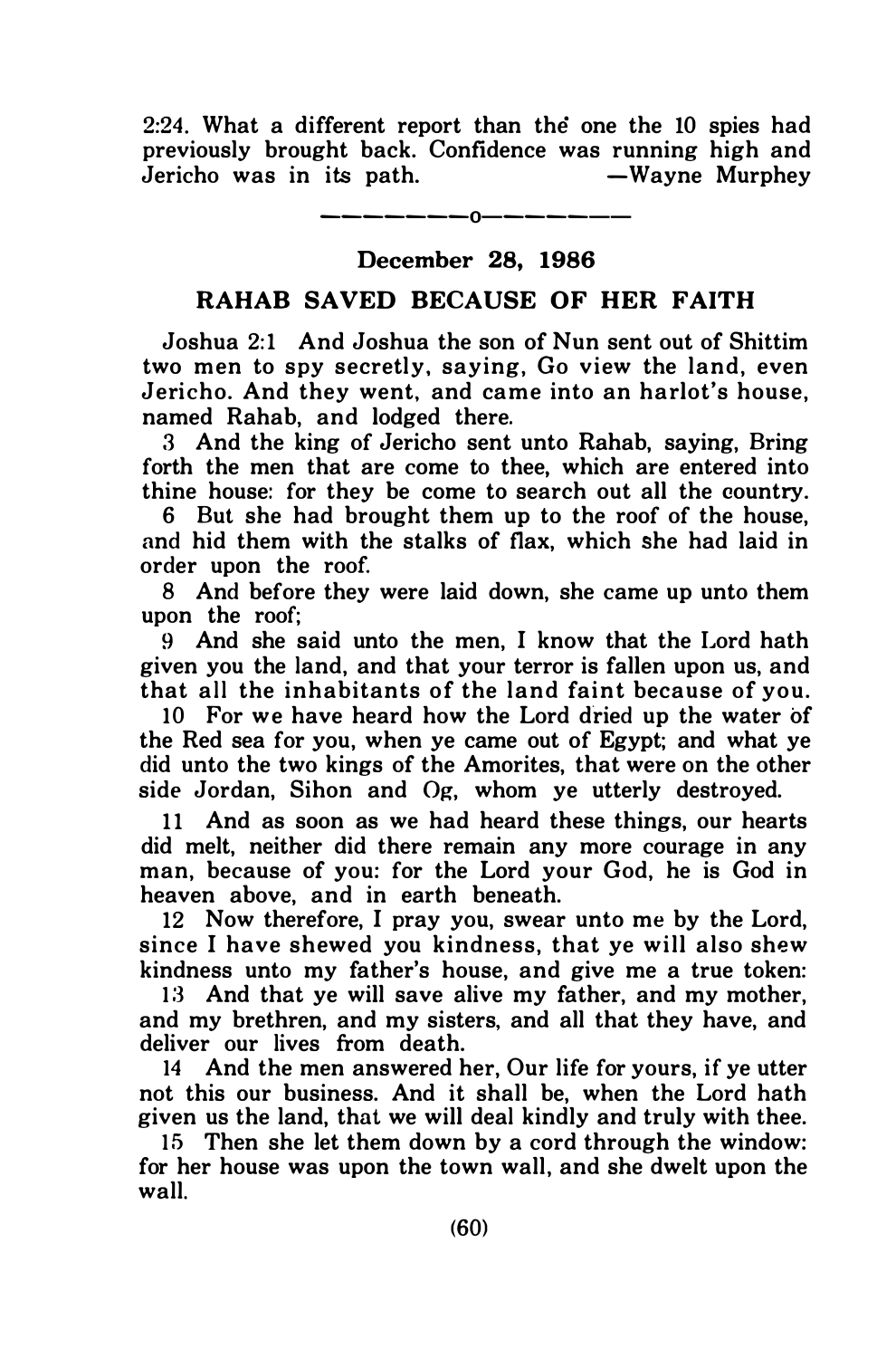17 And the men said unto her, We will be blameless of this thine oath which thou hast made us swear.

18 Behold, when we come into the land, thou shalt bind this line of scarlet thread in the window which thou didst let us down by: and thou shalt bring thy father and thy mother, and thy brethren, and all thy father's household, home unto thee.

21 And she said, According unto your words, so be it. And she sent them away, and they departed: and she bound the scarlet line in the window.

Joshua 6:25 And Joshua saved Rahab the harlot alive, and her father's household, and all that she had; and she dwelleth in Israel even unto this day; because she hid the messengers, which Joshua sent to spy out Jericho.

James 2:24 Ye see then how that by works a man is justified, and not by faith only.

25 Likewise also was not Rahab the harlot justified by works, when she had received the messengers, and had sent them out another way?

26 For as the body without the spirit is dead, so faith without works is dead also.

Memory Verse: By faith the harlot Rahab perished not with them that believed not, when she had received the spies with peace. Hebrews 11:31.

Central Thought: Rahab was so persuaded that Israel's God was the true God that she put her faith into action and favored the two Israelite men who came to spy out Jericho by hiding and protecting them from being caught, thus procuring for herself and all who were with her an escape from the destruction of the ungodly.

Word Definitions: Harlot: Adam Clarke strongly rejects the term "harlot" as the proper word for Rahab. He said that the Hebrew word could have just as well meant "an innkeeper." He doubted that a woman of such low morals could have been judged worthy of the honor that was given her. However, we must realize that if she was an harlot, it was possible for God to so work in her heart to bring her to repentance, that would enable her to renounce any ungodly way or profession and be in accord with God and His people.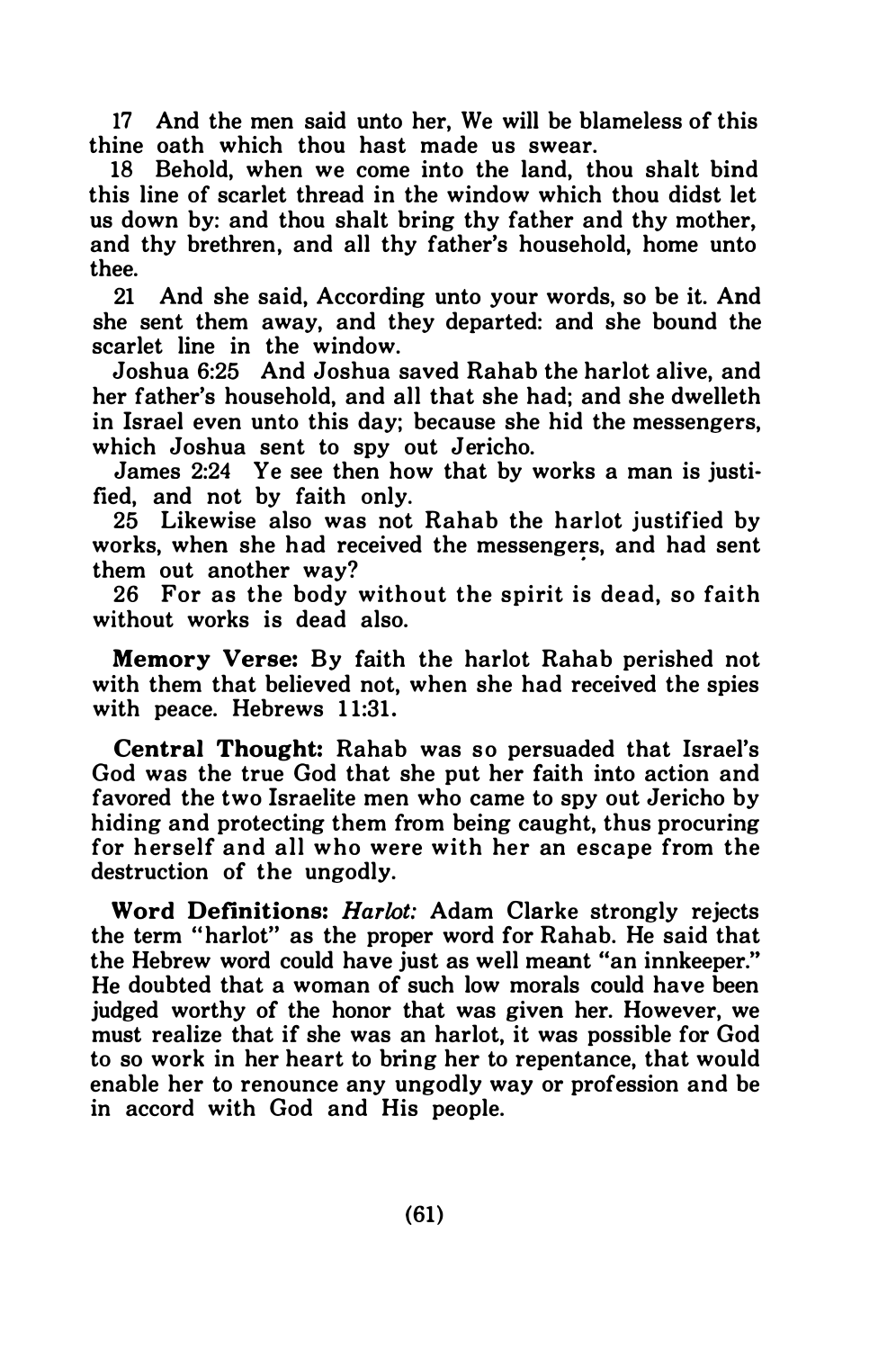It was before Israel had crossed the Jordan River that the incident in our lesson took place. Word had reached the inhabitants of C anaan of the progress of the nation of Israel. Even though there was no radio or electronic communication in those times, yet word had a way of getting around. The main thing that was being impressed upon the people's minds was the greatness of Israel's God. Great fear fell upon the people when they were informed that Israel's conquering army was headed their way. The Lord guided these two spies to the house of Rahab. No doubt He had been weighing the heart of this woman, and was deliberately affording her an opportunity or a door of salvation for her and her family. It is a very interesting thing to observe how she was mentioned twice in the New Testament for her faith. Included in the geneology of Matthew 1:5, it says that "Salmon begat Boaz of Rachab." Boaz was the great-grandfather of David, the king, and was the husband of Ruth. This Rachab is generally believed to be the Rahab of our lesson. What a blessing this woman procured for herself because of her faith in God in that she became part of the lineage of our Lord and Saviour! She became part of the Israel of God. And not only so, but her parents and brethren and all of her kindred were saved. How true it is that faith working in an honest soul will help bring others to the know-<br>ledge of God! - Leslie C. Busbee -Leslie C. Busbee

#### QUESTIONS:

- 1. What did Rahab do with the two men who came to spy out Jericho?
- 2. How did she feel about Israel and their progress?
- 3. What did she say about Israel's God?
- 4. How did the tidings of these things affect her?
- 5. What was her plea?
- 6. How did she let these men go?
- 7. What was the agreement that was made?
- 8. What did she bind in her window? Why?
- 9. Did Israel keep the promise and was Rahab saved when Jericho was destroyed?
- 10. What is this likened unto for us today?

#### ADULTS' AND YOUNG PEOPLE'S COMMENTS

There is a very vivid parallel, in this lesson today about Rahab, to our salvation in Christ Jesus. Our Saviour expressed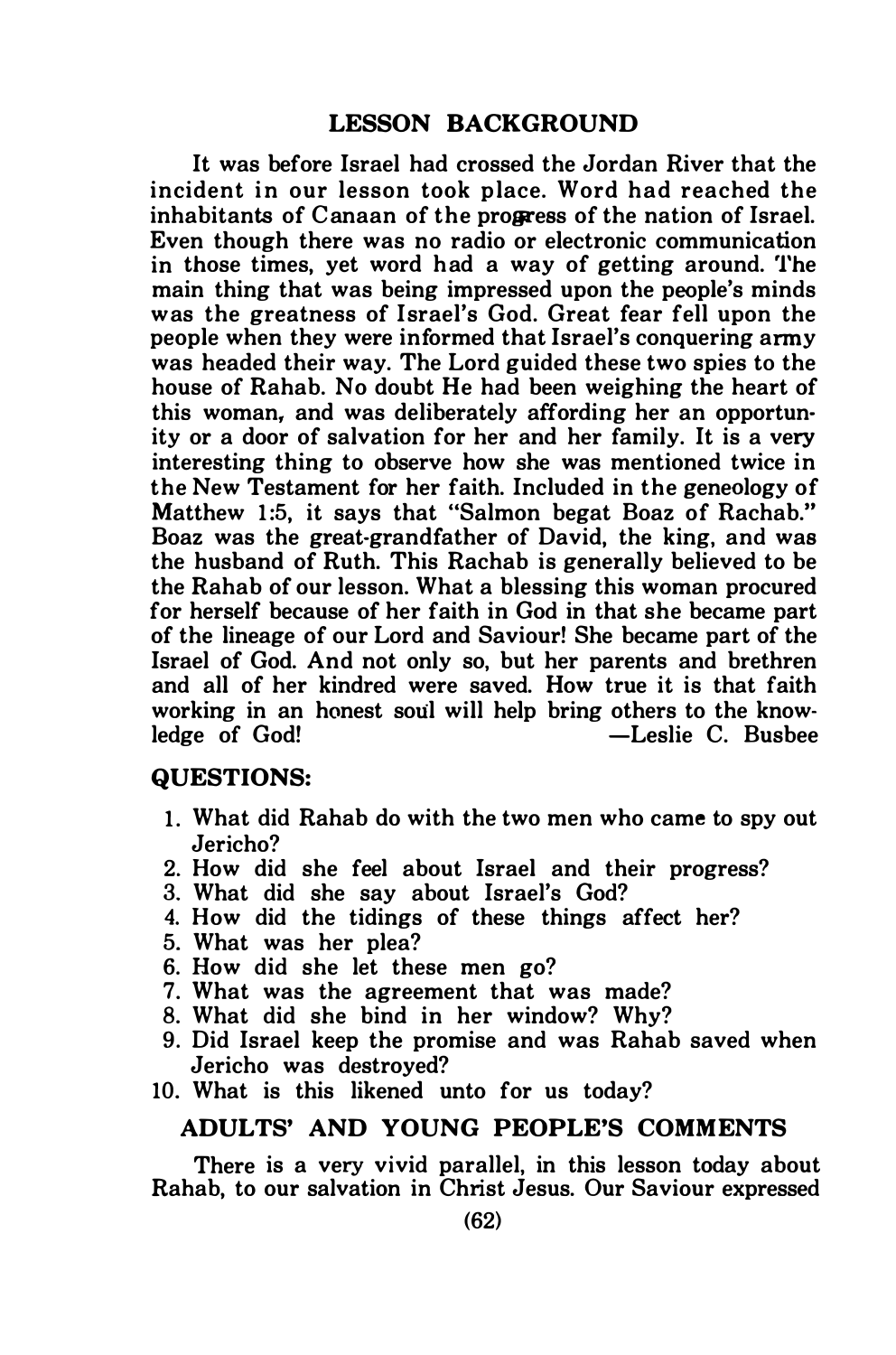it in a parable in Luke 14:31-33, when He likened our giving up all to follow Him to a king who had ten thousand men facing an army twice his size, who, while the other was yet a great way off, would send a delegation and make peace. The gospel is preached and the message of impending doom upon sinners and this present evil world is heard. Many do not consider it worth their consideration, never taking it seriously. Being so caught up with the cares of life and the entanglements of this world, they do not have space in their hearts for such things. But thank God for the few who, like Rahab, take the message seriously. Picture Rahab as the word comes to her of the coming Israelite army and of the conquests already accomplished through the help of their God. No doubt she had been thinking of this for days, wondering if there were any means for her to escape the destruction that was sure to come. Regardless of her moral or domestic situation, she was faced with a terror that would weigh equally upon the mind of any other rational human being. The opportunity afforded herself the chance of being saved when she became quite aware of who the two men were that she had taken in. It took some courage to assert her plea. No doubt these men were very surprised, but being godly men (as they no doubt were) they were glad to cooperate with her for the salvation of her and her family. Oh, how souls today should get concerned with the salvation that the gospel of Jesus Christ is offering! It is being offered freely, and we are urged to get into the Ark of safety while we have time and opportunity. How we treat the ministers of Christ is important. Do we honor and support and obey their counsel? Rahab surely did. It will be worth it all if we will hear and obey the gospel of God, and follow the path of the Saviour to the end, being counted worthy to escape the destruction of this wicked world in the last great day.

-Leslie C. Busbee

#### FOOD FOR THOUGHT

In this story of Rahab we notice the husbandry of God. Christ said, "My Father is the husbandman." Joshua 15:1. Any gardener can grow plants in good soil, but it is only God who can make a rocky heart produce faith. In the eleventh chapter of Hebrews, Rahab, the harlot, is mentioned right alongside men like Abel, Enoch, Noah, Moses, Abraham, and other patriarchs. What did God see in her? Let us analyze her motives. Undoubtedly she hid the spies because she desired to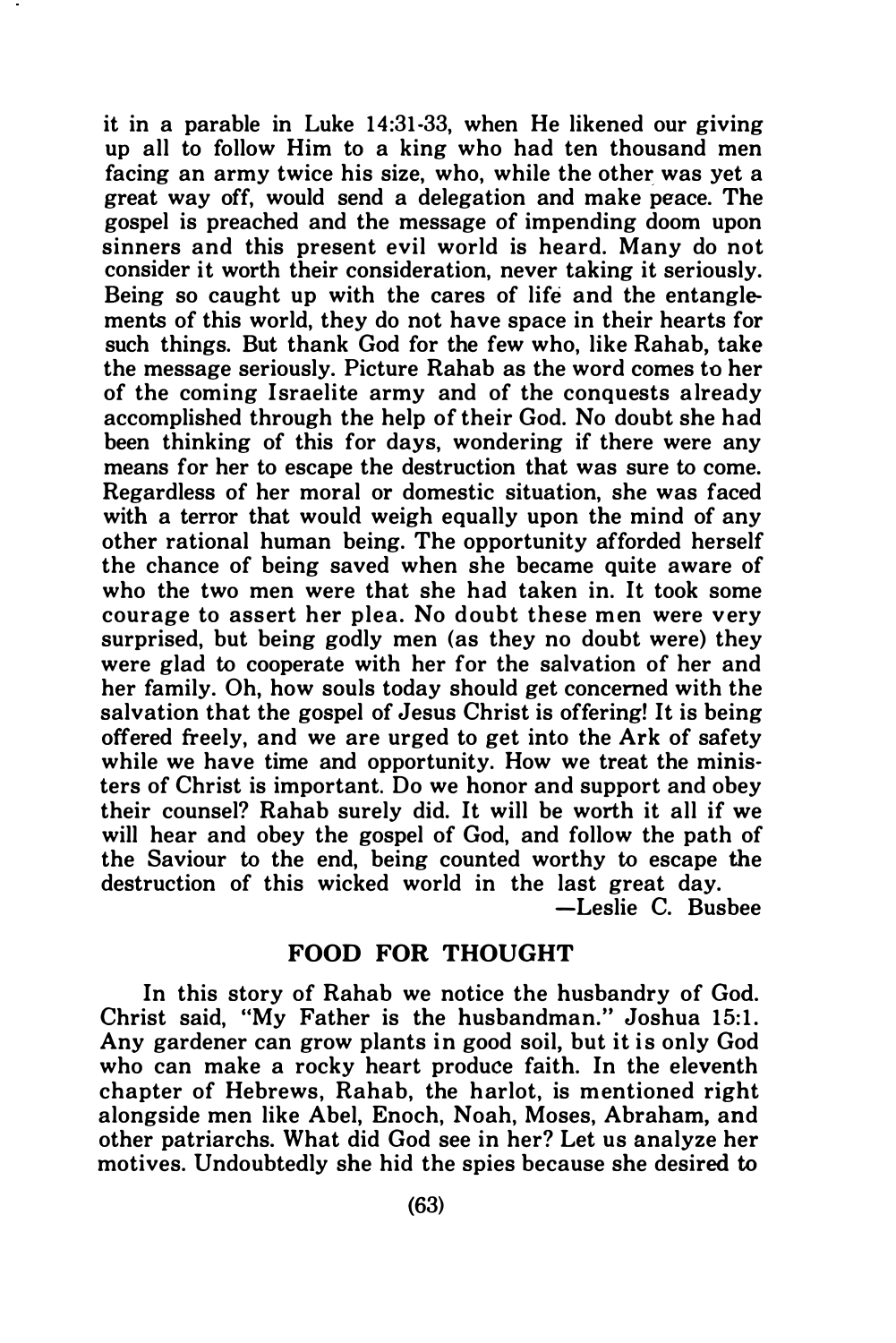save her life. However, her allegiance was not with the king of Jericho, otherwise she would have turned the spies over to him in an attempt to save Jericho. Her faith was so strong that she believed that the God of Israel could overthrow Jericho.

Although the Israelites had crossed the Red Sea and destroyed the two kings of Amorites, it was not common sense that convinced her they could destroy Jericho. The Israelites were only a group of wandering slaves. They had yet to cross the Jordan and it would only be reasonable to think that it would require a long time to find a way across and come back to Jericho. In the mean time there were any number of mighty Canaanites that could have defeated them since all of the Israeli men of war that came out of Egypt had died in the wilderness.

The Isrealites crossed Jordan on dry ground\_and came to Jericho. Their unique method of taking Jericho was enough to shake anyone's faith. Surely most armies would bring ladders to scale the walls or shovels to dig under them. Instead, the Israelites just marched around them; a rather unlikely mode of warfare. But Rahab's faith was rewarded in that on the seventh day God wrought a great miracle when the wall of the city fell. God rewarded Rahab's faith and allegiance by sparing her life.

God is still looking for faith and· belief in Him. Sometimes He finds it in what we would consider unlikely places. Let us be sure that it exists in our hearts so that we will be re-warded and spared in the day of destruction.  $-Wavne$  Murphey

-------0-------